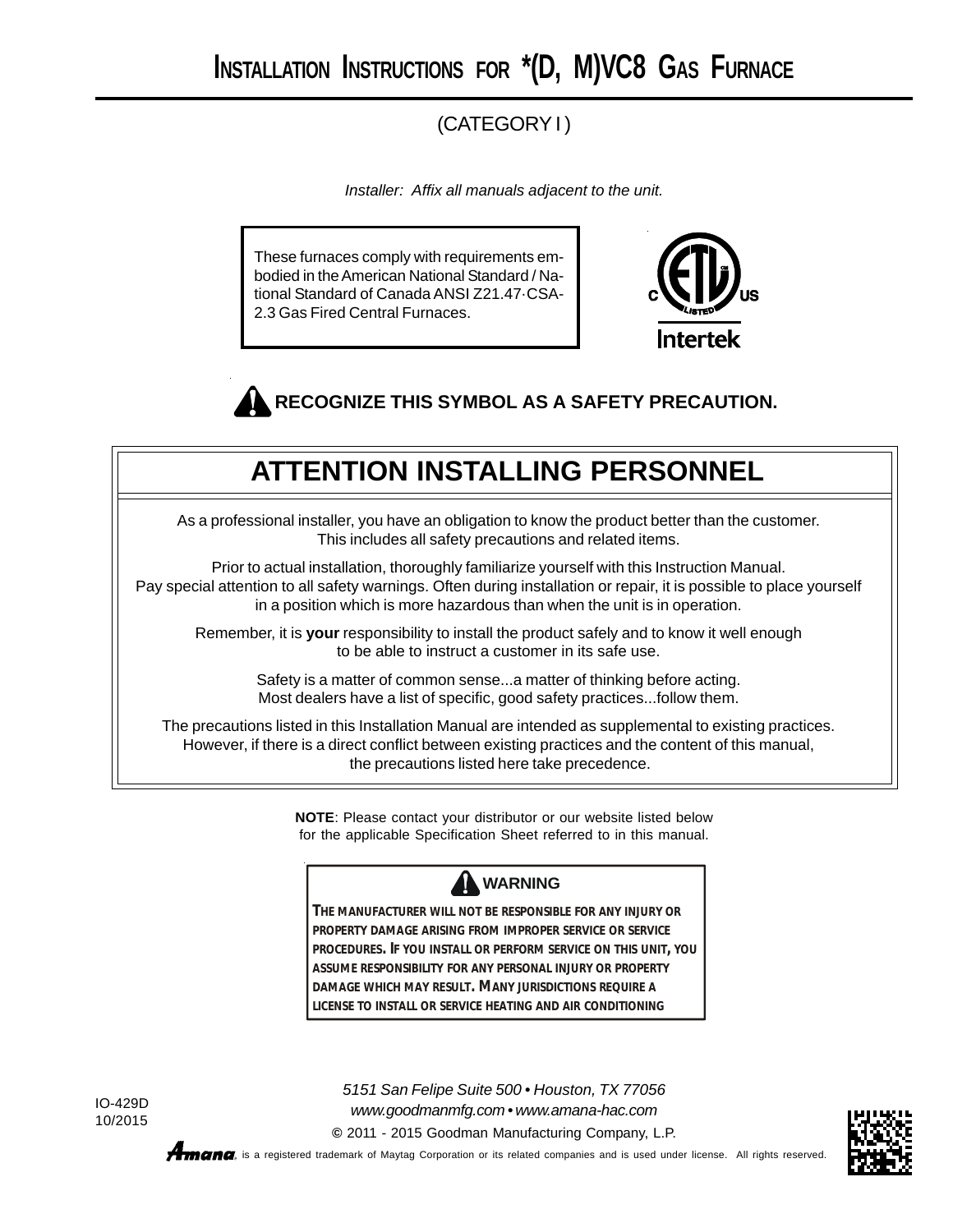# **Table of Contents**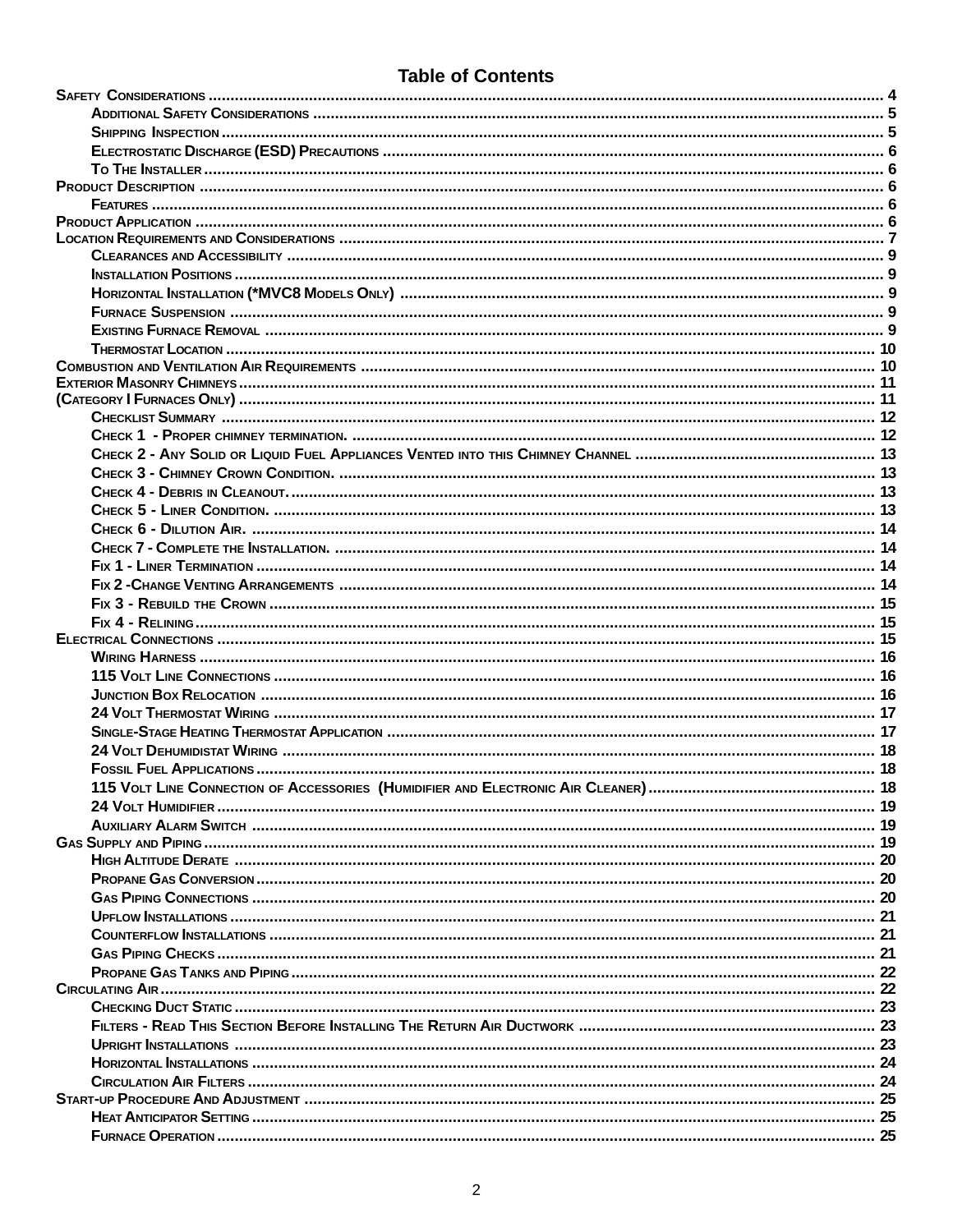# **Table of Contents**

| COMFORTNET™ COMPATIBLE FURNACE WITH NON-COMFORTNET COMPATIBLE SINGLE-STAGE AIR CONDITIONER  33 |  |
|------------------------------------------------------------------------------------------------|--|
|                                                                                                |  |
|                                                                                                |  |
|                                                                                                |  |
|                                                                                                |  |
|                                                                                                |  |
|                                                                                                |  |
|                                                                                                |  |
|                                                                                                |  |
|                                                                                                |  |
|                                                                                                |  |
|                                                                                                |  |
|                                                                                                |  |
|                                                                                                |  |
|                                                                                                |  |
|                                                                                                |  |
|                                                                                                |  |
|                                                                                                |  |
|                                                                                                |  |
|                                                                                                |  |
|                                                                                                |  |
|                                                                                                |  |
|                                                                                                |  |
|                                                                                                |  |
|                                                                                                |  |
|                                                                                                |  |
|                                                                                                |  |
|                                                                                                |  |
|                                                                                                |  |
|                                                                                                |  |
|                                                                                                |  |
|                                                                                                |  |
|                                                                                                |  |
|                                                                                                |  |
|                                                                                                |  |
|                                                                                                |  |
|                                                                                                |  |
|                                                                                                |  |
|                                                                                                |  |
|                                                                                                |  |
|                                                                                                |  |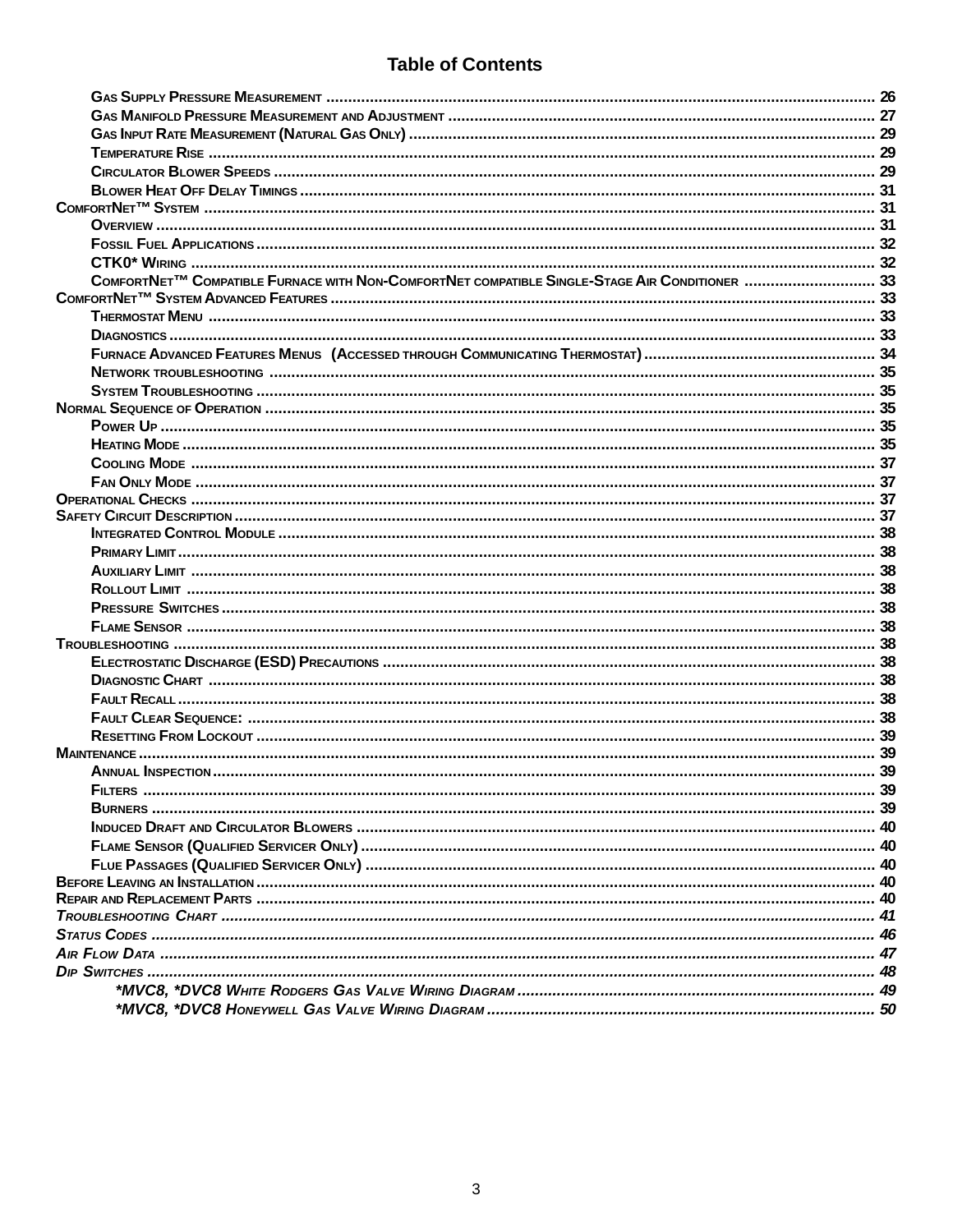# *SAFETY CONSIDERATIONS*

Adhere to the following warnings and cautions when installing, adjusting, altering, servicing, or operating the furnace. To ensure proper installation and operation, thoroughly read this manual for specifics pertaining to the installation and application of this product.

This furnace is manufactured for use with natural gas. It may be field converted to operate on L.P. gas by using the appropriate L.P. conversion kit listed in the **PROPANE GAS/HIGH AL-TITUDE INSTALLATIONS section** of this manual

Install this furnace only in a location and position as specified in **LOCATION REQUIREMENTS & CONSIDERATIONS section and INSTALLATION POSITIONS section** of this manual.

Provide adequate combustion and ventilation air to the furnace as specified in **COMBUSTION & VENTILATION AIR RE-QUIREMENTS section of this manual.**

Combustion products must be discharged to the outdoors. Connect this furnace to an approved vent system only, as specified in **Category 1 Venting** section of this manual.

Never test for gas leaks with an open flame. Use a commercially available soap solution made specifically for the detection of leaks to check all connections, as specified in **GAS SUPPLY AND PIPING** section of this manual.

Always install a furnace to operate within the furnace's intended temperature-rise range with a duct system which has external static pressure within the allowable range, as specified on the furnace rating plate and **OPERATIONAL CHECKS section** of these instructions.

When a furnace is installed so that supply ducts carry air circulated by the furnace to areas outside the space containing the furnace, the return air shall also be handled by duct(s) sealed to the furnace casing and terminating outside the space containing the furnace.

A gas-fired furnace for installation in a residential garage must be installed as specified in the **LOCATION REQUIREMENTS AND CONSIDERATIONS section** of this manual.

This furnace may be used as a construction site heater only if certain conditions are met. These conditions are listed in the **PRODUCT APPLICATION section** of this manual.



**TO PREVENT PERSONAL INJURY OR DEATH DUE TO IMPROPER INSTALLATION, ADJUSTMENT, ALTERATION, SERVICE OR MAINTENANCE, REFER TO THIS MANUAL. FOR ADDITIONAL ASSISTANCE OR INFORMATION, CONSULT A QUALIFIED INSTALLER, SERVICER AGENCY OR THE GAS SUPPLIER.**

# **WARNING**

**IF THE INFORMATION IN THESE INSTRUCTIONS IS NOT FOLLOWED EXACTLY, A FIRE OR EXPLOSION MAY RESULT CAUSING PROPERTY DAMAGE, PERSONAL INJURY OR LOSS OF LIFE.**

DO NOT STORE OR USE GASOLINE OR OTHER FLAMMABLE VAPORS AND LIQUIDS IN THE VICINITY OF THIS OR ANY OTHER APPLIANCE.

#### **WHAT TO DO IF YOU SMELL GAS:**

DO NOT TRY TO LIGHT ANY APPLIANCE.

DO NOT TOUCH ANY ELECTRICAL SWITCH; DO NOT USE ANY PHONE IN YOUR BUILDING.

IMMEDIATELY CALL YOUR GAS SUPPLIER FROM A NEIGHBOR'S PHONE. FOLLOW THE GAS SUPPLIER'S INSTRUCTIONS.

IF YOU CANNOT REACH YOUR GAS SUPPLIER, CALL THE FIRE DEPARTMENT.

INSTALLATION AND SERVICE MUST BE PERFORMED BY A QUALIFIED INSTALLER, SERVICE AGENCY OR THE GAS SUPPLIER.

# **WARNING**

**THIS PRODUCT CONTAINS OR PRODUCES A CHEMICAL OR CHEMICALS WHICH MAY CAUSE SERIOUS ILLNESS OR DEATH AND WHICH ARE KNOWN TO THE STATE OF CALIFORNIA TO CAUSE CANCER, BIRTH DEFECTS OR OTHER REPRODUCTIVE HARM.**



**HEATING UNIT SHOULD NOT BE UTILIZED WITHOUT REASONABLE, ROUTINE, INSPECTION, MAINTENANCE AND SUPERVISION. IF THE BUILDING IN WHICH ANY SUCH DEVICE IS LOCATED WILL BE VACANT, CARE SHOULD BE TAKEN THAT SUCH DEVICE IS ROUTINELY INSPECTED, MAINTAINED AND MONITORED. IN THE EVENT THAT THE BUILDING MAYBE EXPOSED TO FREEZING TEMPERATURES AND WILL BE VACANT, ALL WATER-BEARING PIPES SHOULD BE DRAINED, THE BUILDING SHOULD BE PROPERLY WINTERIZED, AND THE WATER SOURCE CLOSED. IN THE EVENT THAT THE BUILDING MAY BE EXPOSED TO FREEZING TEMPERATURES AND WILL BE VACANT, ANY HYDRONIC COIL UNITS SHOULD BE DRAINED AS WELL AND, IN SUCH CASE, ALTERNATIVE HEAT SOURCES SHOULD BE UTILIZED.**



**TO PREVENT POSSIBLE PROPERTY DAMAGE, PERSONAL INJURY OR DEATH DUE TO ELECTRICAL SHOCK, THE FURNACE MUST BE LOCATED TO PROTECT THE ELECTRICAL COMPONENTS FROM WATER.**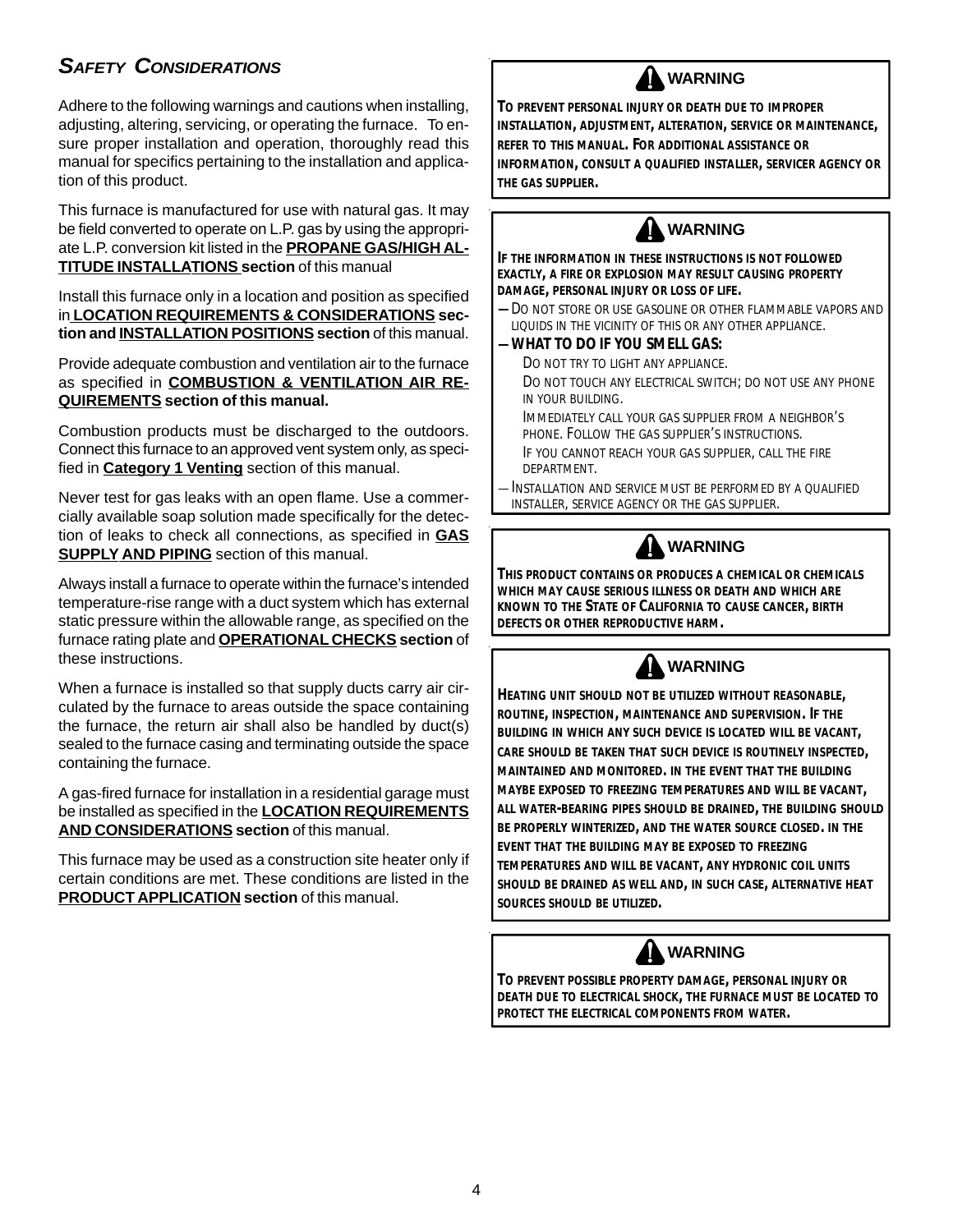



SHOULD OVERHEATING OCCUR OR THE GAS SUPPLY FAIL TO SHUT OFF, TURN OFF THE MANUAL GAS SHUTOFF VALVE EXTERNAL TO THE **FURNACE BEFORE TURNING OFF THE ELECTRICAL SUPPLY.**

# **AL** WARNING

**POSSIBLE PROPERTY DAMAGE, PERSONAL INJURY OR DEATH DUE TO FIRE, EXPLOSION, SMOKE, SOOT, CONDENSATION, ELECTRICAL SHOCK OR CARBON MONOXIDE MAY RESULT FROM IMPROPER INSTALLATION, REPAIR OPERATION, OR MAINTENANCE OF THIS PRODUCT.**



**TO PREVENT PERSONAL INJURY OR DEATH DUE TO IMPROPER INSTALLATION, ADJUSTMENT, ALTERATION, SERVICE OR MAINTENANCE, REFER TO THIS MANUAL. FOR ADDITIONAL ASSISTANCE OR INFORMATION, CONSULT A QUALIFIED INSTALLER, SERVICER AGENCY OR THE GAS SUPPLIER.**

# **SHIPPING INSPECTION**

All units are securely packed in shipping containers tested according to International Safe Transit Association specifications. The carton must be checked upon arrival for external damage. If damage is found, a request for inspection by carrier's agent must be made in writing immediately.

The furnace must be carefully inspected on arrival for damage and bolts or screws which may have come loose in transit. In the event of damage the consignee should:

- 1. Make a notation on delivery receipt of any visible damage to shipment or container.
- 2. Notify carrier promptly and request an inspection.
- 3. With concealed damage, carrier must be notified as soon as possible - preferably within five days.



**TO PREVENT PERSONAL INJURY OR DEATH DUE TO ASPHYXIATION, THIS FURNACE MUST BE CATEGORY I VENTED. DO NOT VENT USING CATEGORY III VENTING.**

**PROVISIONS MUST BE MADE FOR VENTING COMBUSTION PRODUCTS OUTDOORS THROUGH A PROPER VENTING SYSTEM. THE LENGTH OF FLUE PIPE COULD BE A LIMITING FACTOR IN LOCATING THE FURNACE.**

#### **ADDITIONAL SAFETY CONSIDERATIONS**

- This furnace is approved for Category I Venting only.
- Provisions must be made for venting combustion products outdoors through a proper venting system. The length of flue pipe could be a limiting factor in locating the furnace.
- 4. File the claim with the following support documents within a nine month statute of limitations.
	- Original or certified copy of the Bill of Lading, or indemnity bond.
	- Original paid freight bill or indemnity in lieu thereof.
	- Original or certified copy of the invoice, showing trade and other discounts or reductions.
	- Copy of the inspection report issued by carrier's representative at the time damage is reported to carrier.

The carrier is responsible for making prompt inspection of damage and for a thorough investigation of each claim. The distributor or manufacturer will not accept claims from dealers for transportation damage.

*Keep this literature in a safe place for future reference.*

5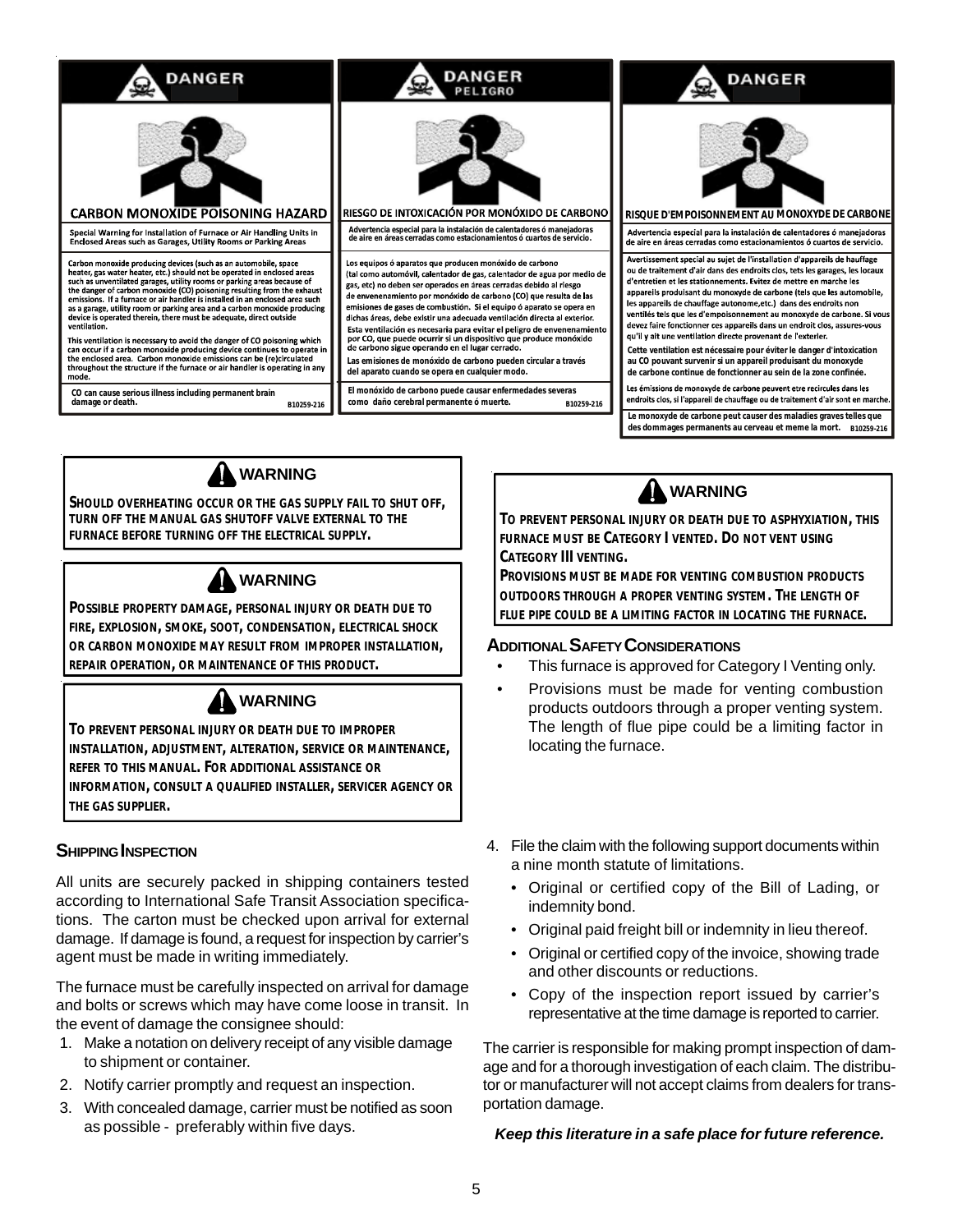# **ELECTROSTATIC DISCHARGE (ESD) PRECAUTIONS**

**NOTE:** Discharge body's static electricity before touching unit. An electrostatic discharge can adversely affect electrical components.

Use the following precautions during furnace installation and servicing to protect the integrated control module from damage. By putting the furnace, the control, and the person at the same electrostatic potential, these steps will help avoid exposing the integrated control module to electrostatic discharge. This procedure is applicable to both installed and non-installed (ungrounded) furnaces.

- 1. Disconnect all power to the furnace. Do not touch the integrated control module or any wire connected to the control prior to discharging your body's electrostatic charge to ground.
- 2. Firmly touch a clean, unpainted, metal surface of the furnaces near the control. Any tools held in a person's hand during grounding will be discharged.
- 3. Service integrated control module or connecting wiring following the discharge process in step 2. Use caution not to recharge your body with static electricity; (i.e., do not move or shuffle your feet, do not touch ungrounded objects, etc.). If you come in contact with an ungrounded object, repeat step 2 before touching control or wires.
- 4. Discharge your body to ground before removing a new control from its container. Follow steps 1 through 3 if installing the control on a furnace. Return any old or new controls to their containers before touching any ungrounded object.

### **TO THE INSTALLER**

Before installing this unit, please read this manual thoroughly to familiarize yourself with specific items which must be adhered to, including but not limited to: unit maximum external static pressure, gas pressures, BTU input rating, proper electrical connections, circulating air temperature rise, minimum or maximum CFM, and motor speed connections, and venting. These furnaces are designed for Category I venting only.



**TO PREVENT PROPERTY DAMAGE, PERSONAL INJURY OR DEATH DUE TO FIRE, DO NOT INSTALL THIS FURNACE IN A MOBILE HOME, TRAILER, OR RECREATIONAL VEHICLE.**

# *PRODUCT DESCRIPTION*

# **FEATURES**

This furnace is a part of the ComfortNet™ family of products. The CTK0\* ComfortNet thermostat kit allows this furnace to be installed as part of a digitally communicating system. The ComfortNet system provides advanced airflow configuration, enhanced setup features, and enhanced diagnostics. It also reduces the number of thermostat wires to a maximum of four. It

may be also installed as part of a "legacy" system using a standard 24 VAC thermostat.

This product may also be installed with the ComfortNet thermostat and a non-ComfortNet compatible single stage air conditioning unit. However, this reduces the benefits of the ComfortNet system as the enhancements will only apply to the furnace.

# *PRODUCT APPLICATION*

This furnace is primarily designed for residential home-heating applications. It is NOT designed or certified for use in mobile homes, trailers or recreational vehicles. Neither is it designed or certified for outdoor applications. The furnace **must** be installed indoors (i.e., attic space, crawl space, or garage area provided the garage area is enclosed with an operating door).

This furnace can be used in the following non-industrial commercial applications:

**Schools, Office buildings, Churches, Retail stores,**

#### **Nursing homes, Hotels/motels, Common or office areas**

In such applications , the furnace must be installed with the following stipulations:

- It must be installed per the installation instructions provided and per local and national codes.
- It must be installed indoors in a building constructed on site.
- It must be part of a ducted system and not used in a free air delivery application.
- It must not be used as a "make-up" air unit.
- All other warranty exclusions and restrictions apply.

This furnace may be used as a construction site heater **ONLY** if all of the following conditions are met:

- The vent system is permanently installed per these installation instructions.
- A room thermostat is used to control the furnace. Fixed jumpers that provide continuous heating CANNOT be used and can cause long term equipment damage. Bi-metal thermostats, or any thermostat affected by vibration must not be used during construction.
- Return air ducts are provided and sealed to the furnace.
- A return air temperature range between 60ºF (16ºC) and 80ºF (27ºC) is maintained.
- Air filters are installed in the system and replaced daily during construction and upon completion of construction.
- The input rate and temperature rise are set per the furnace rating plate.
- 100% outside air must be used for combustion during construction. Temporary ducting may be used to supply outside air to the furnace for combustion – do not connect this duct directly to the furnace. Size this duct according to NFPA 54/ANSI Z223.1 section for Combustion and Ventilation Air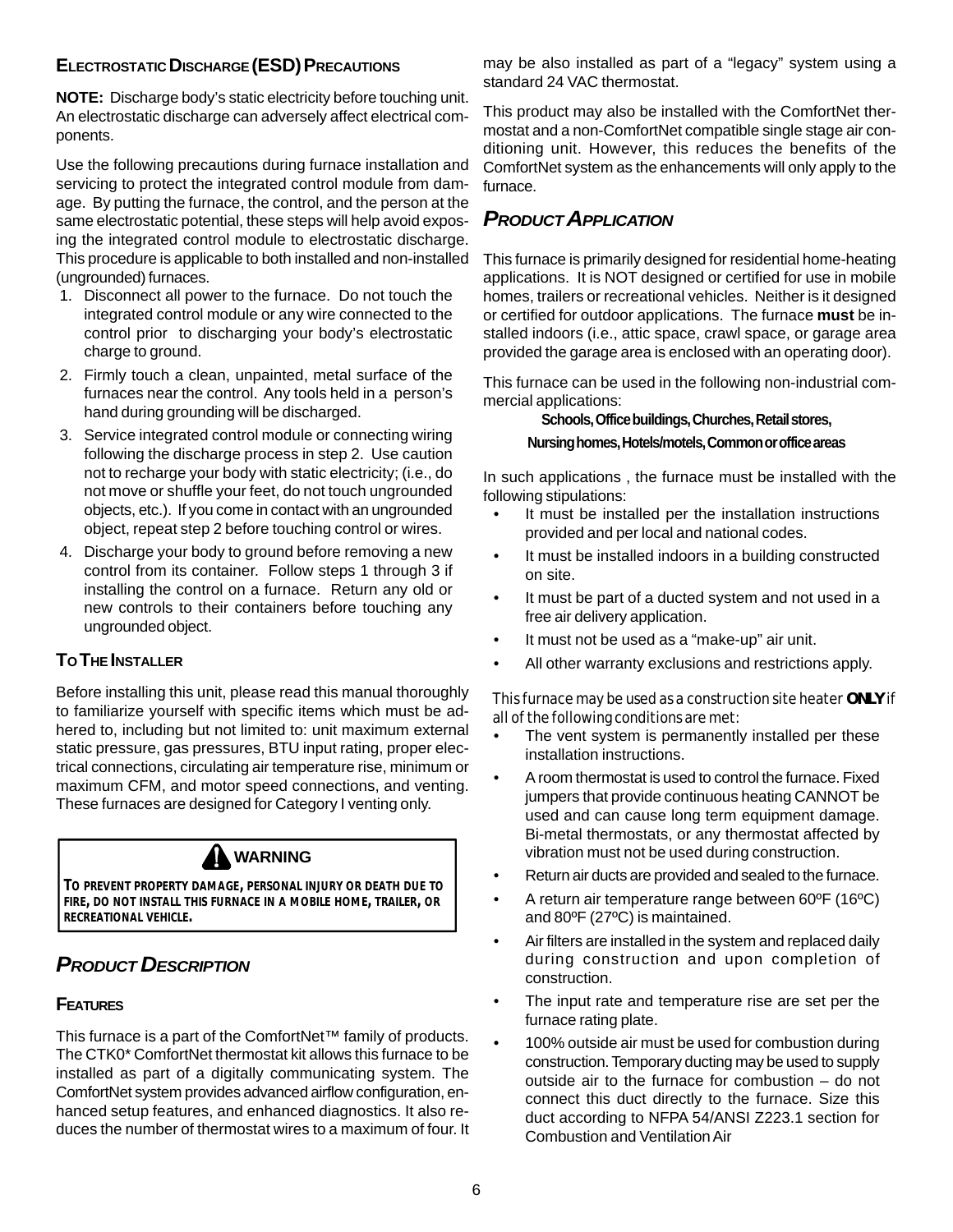- The furnace heat exchanger, components, duct system, air filters and evaporator coils are thoroughly cleaned following final construction clean up by a qualified person.
- All furnace operating conditions (including ignition, input rate, temperature rise and venting) are verified by a qualified person according to these installation **instructions**
- Furnace doors must be in place on the furnace while the furnace is operating in any mode
- Damage or repairs due to failure to comply with these requirements are not covered under the warranty.

**NOTE:** The Commonwealth of Massachusetts requires that the following additional requirements must also be met:

- Gas furnaces must be installed by a licensed plumber or gas fitter.
- A T-handle gas cock must be used.
- If the unit is to be installed in an attic, the passageway to and the service area around the unit must have flooring.



**TO PREVENT PROPERTY DAMAGE, PERSONAL INJURY OR DEATH DUE TO FIRE, DO NOT INSTALL THIS FURNACE IN A MOBILE HOME, TRAILER, OR RECREATIONAL VEHICLE.**

**To ensure proper furnace operation, install, operate and maintain the furnace in accordance with these installation and operation instructions, all local building codes and ordinances.** In their absence, follow the latest edition of the National Fuel Gas Code (NFPA 54/ANSI Z223.1) and/or local plumbing or waste water codes, and other applicable codes.

A copy of the National Fuel Gas Code (NFPA 54/ANSI Z223.1) can be obtained from any of the following:

**American National Standards Institute**

25 West 43rd Street, 4th Floor New York, NY 10036

**National Fire Protection Association** 1 Batterymarch Park Quincy, MA 02169-7471

> **CSA International** 8501 East Pleasant Valley Cleveland, OH 44131

The rated heating capacity of the furnace should be greater than or equal to the total heat loss of the area to be heated. The total heat loss should be calculated by an approved method or in accordance with "ASHRAE Guide" or "Manual J-Load Cal-

culations" published by the Air Conditioning Contractors of America.

In the USA, this furnace MUST be installed in accordance with the latest edition of the ANSI Z223.1 booklet entitled "National Fuel Gas Code" (NFPA 54), and the requirements or codes of the local utility or other authority having jurisdiction. Additional helpful publications available from the NFPA are, NFPA 90A - Installation of Air Conditioning and Ventilating System and NFPA 90B - Warm Air Heating and Air Conditioning System.

All venting shall be in accordance with the National Fuel Gas Code, ANSI Z223.1, or applicable local building and/or air conditioning codes.

**NOTE:** Furnaces with NOx screens meet the California NOx emission standards and California seasonal efficiency standards. ANNUAL inspections of the furnace and its vent system is strongly recommended.

# *LOCATION REQUIREMENTS AND CONSIDERATIONS*

Your unit model type determines which installation procedures must be used. For \*MVC8 models, you must follow instructions for Horizontal Left, Horizontal Right or Upflow installations only. These furnaces are not approved for Downflow installations.

Downflow models **\*DVC8 ARE NOT APPROVED FOR HORI-ZONTAL OR UPFLOW INSTALLATIONS**. For these models, use only the instructions for downflow installation only.

# **AN** WARNING

**TO PREVENT POSSIBLE EQUIPMENT DAMAGE, PROPERTY DAMAGE, PERSONAL INJURY OR DEATH, THE FOLLOWING BULLET POINTS MUST BE OBSERVED WHEN INSTALLING THIS UNIT.**

Follow the instructions listed below when selecting a furnace location. Refer also to the guidelines provided in the *Combustion and Ventilation Air Requirements.*

- Centrally locate the furnace with respect to the proposed or existing air distribution system.
- Ensure the temperature of the return air entering the furnace is between 55°F and 100°F when the furnace is heating.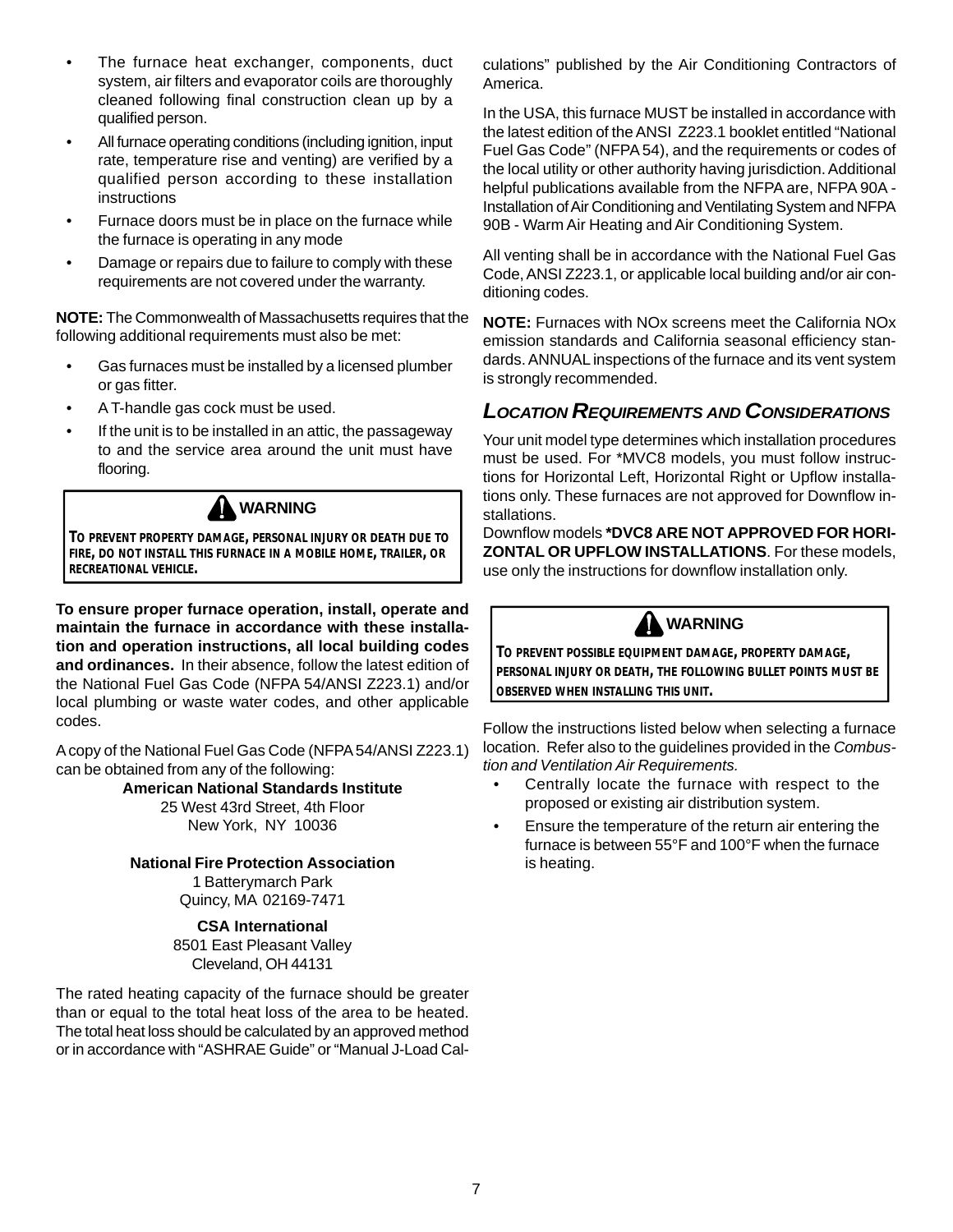- Provisions must be made for venting combustion products outdoors through a proper venting system. The length of flue pipe could be a limiting factor in locating the furnace.
- Ensure adequate combustion air is available for the furnace. Improper or insufficient combustion air can expose building occupants to gas combustion products that could include carbon monoxide. Refer to *Combustion and Ventilation Air Requirements* section*.*
- The furnace must be level. If the furnace is to be set on a floor that may become wet or damp at times, the furnace should be supported above the floor on a concrete base sized approximately 1-1/2" larger than the base of the furnace.
- Ensure upflow or horizontal furnaces are not installed directly on carpeting, or any other combustible material. The only combustible material allowed is wood.
- Exposure to contaminated combustion air will result in safety and performance-related problems. Do not install the furnace where the combustion air is exposed to the following substances:

chlorinated waxes or cleaners chlorine-based swimming pool chemicals water softening chemicals deicing salts or chemicals carbon tetrachloride halogen type refrigerants cleaning solutions (such as perchloroethylene) printing inks paint removers varnishes hydrochloric acid cements and glues antistatic fabric softeners for clothes dryers and masonry acid washing materials

- If the furnace is used in connection with a cooling unit, install the furnace upstream or in parallel with the cooling unit coil. Premature heat exchanger failure will result if the cooling unit coil is placed ahead of the furnace.
- For vertical applications, the minimum cooling coil width shall not be less than furnace width minus 1". Additionally, a coil installed above an upflow furnace or under a counterflow furnace may be the same width as the furnace or may be one size larger than the furnace. Example: a "C" width coil may be installed with a "B" width furnace.
- For upflow applications, the front of the coil and furnace must face the same direction.
- If the furnace is installed in a residential garage, position the furnace so that the burners and ignition source are located not less than 18 inches (457 mm) above the floor. Protect the furnace from physical damage by vehicles.
- If the furnace is installed horizontally, the furnace access doors must be vertical so that the burners fire horizontally into the heat exchanger. Do not install the unit with the access doors on the "up/top" or "down/ bottom" side of the furnace.
- Do not connect this furnace to a chimney flue that serves a separate appliance designed to burn solid fuel.
- Counterflow installation over a noncombustible floor. Before setting the furnace over the plenum opening, ensure the surface around the opening is smooth and level. A tight seal should be made between the furnace base and floor by using a silicon rubber caulking compound or cement grout.
- Counterflow installation over a combustible floor. If installation over a combustible floor becomes necessary, use an accessory subbase (see Specification Sheet applicable to your model for details). A special accessory subbase must be used for upright counterflow unit installations over any combustible material including wood. Follow the instructions with the subbase for proper installations. Do not install the furnace directly on carpeting, tile, or other combustible material other than wood flooring. (**NOTE**: The subbase will not be required if an air conditioning coil is installed between the supply air opening on the furnace and the floor. The air conditioning coil must be downstream from the heat exchanger of the furnace.



- Adequate combustion/ventilation air must be supplied to the closet.
- Furnace must be **completely** sealed to floor or base. Combustion/ ventilation air supply pipes must terminate 12" from top of closet and 12" from floor of closet. DO NOT remove solid base plate for side return.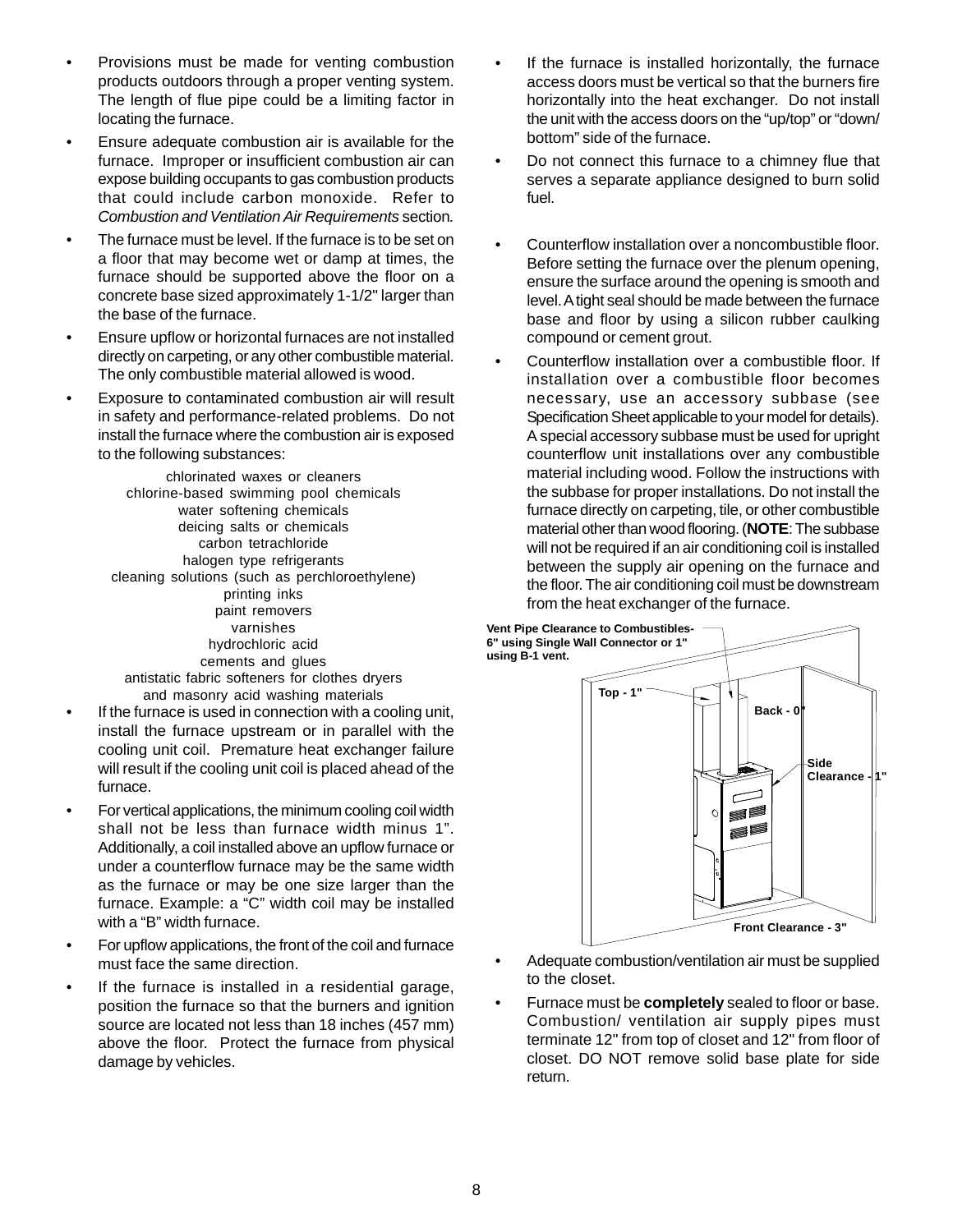• Return air ducts must be **completely** sealed to the furnace and terminate outside the enclosure surfaces.

# **CLEARANCESAND ACCESSIBILITY**

Unobstructed front clearance of 24" **for servicing** is recommended.

|                | VENT   |                    | <b>FRONT</b><br><b>SIDES</b> |     | <b>BACK</b> | TOP |  |
|----------------|--------|--------------------|------------------------------|-----|-------------|-----|--|
| <b>B1-VENT</b> | SINGLE |                    |                              |     | (PLENUM)    |     |  |
| $\overline{4}$ | 6"     | $4$ $\overline{1}$ | $\Omega$                     | ∩ " | 4 H         |     |  |

**Top clearance for horizontal configuration - 1"**

#### **INSTALLATION POSITIONS**

An upflow furnace may be installed in an upright position or horizontal on either the left or right side panel. Do not install this furnace on its back. For vertically installed *upflow* furnaces, return air ductwork may be attached to the side panel(s) and/or basepan. For *horizontally* installed *upflow* furnaces, return air ductwork must be attached to the basepan. For *counterflow* furnaces, return ductwork must be attached to the top end of the blower compartment.

**NOTE:** Ductwork must never be attached to the back of the furnace.

### **HORIZONTAL INSTALLATION (\*MVC8 MODELS ONLY)**

Line contact to framing is permitted when installed in the horizontal configuration. Line contact is defined as the portion of the cabinet that is formed by the intersection of the top and side. ACCESSIBILITY CLEARANCE, WHERE GREATER, SHOULD TAKE PRECEDENCE OVER MINIMUM FIRE PRO-TECTION CLEARANCE. A gas-fired furnace for installation in a residential garage must be installed so that the ignition source and burners are located not less than eighteen inches (18") above the floor and is protected or located to prevent physical damage by vehicles. A gas furnace must not be installed directly on carpeting, tile, or other combustible materials other than wood flooring.

#### **FURNACE SUSPENSION**

If suspending the furnace from rafters or joist, use 3/8" threaded rod and 2"x2"x3/8" angle iron as shown below. The length of rod will depend on the application and the clearances necessary.



**Suspended Furnace**

#### **EXISTING FURNACE REMOVAL**

**NOTE:** When an existing furnace is removed from a venting system serving other appliances, the venting system may be too large to properly vent the remaining attached appliances.

The following vent testing procedure is reproduced from the **American National Standard/National Standard of Canada for Gas-Fired Central Furnaces ANSI Z21.47-Latest Edition, CSA-2.3-Latest Edition Section 1.23.1.** The following steps shall be followed with each appliance connected to the venting system placed in operation, while any other appliances connected to the venting system are not in operation:

- a. Seal any unused openings in the venting system;
- b. Inspect the venting system for proper size and horizontal pitch, as required by the National Fuel Gas Code, ANSI Z223.1 or the CAN/CSA B149 Installation Codes and these instructions. Determine that there is no blockage or restriction, leakage, corrosion and other deficiencies which could cause an unsafe condition;
- c. In so far as practical, close all building doors and windows and all doors between the space in which the appliance(s) connected to the venting system are located and other spaces of the building. Turn on clothes dryers and any appliance not connected to the venting system. Turn on any exhaust fans, such as range hoods and bathroom exhausts, so they shall operate at maximum speed. Do not operate a summer exhaust fan. Close fireplace dampers;
- d. Follow the lighting instructions. Place the appliance being inspected in operation. Adjust thermostat so appliance shall operate continuously;
- e. Test for draft hood equipped appliance spillage at the draft hood relief opening after 5 minutes of main burner operation. Use the flame of a match or candle;
- f. After it has been determined that each appliance connected to the venting system properly vents when tested as outlined above, return doors, windows, exhaust fans, fireplace dampers and any other gas burning appliance to their previous conditions of use;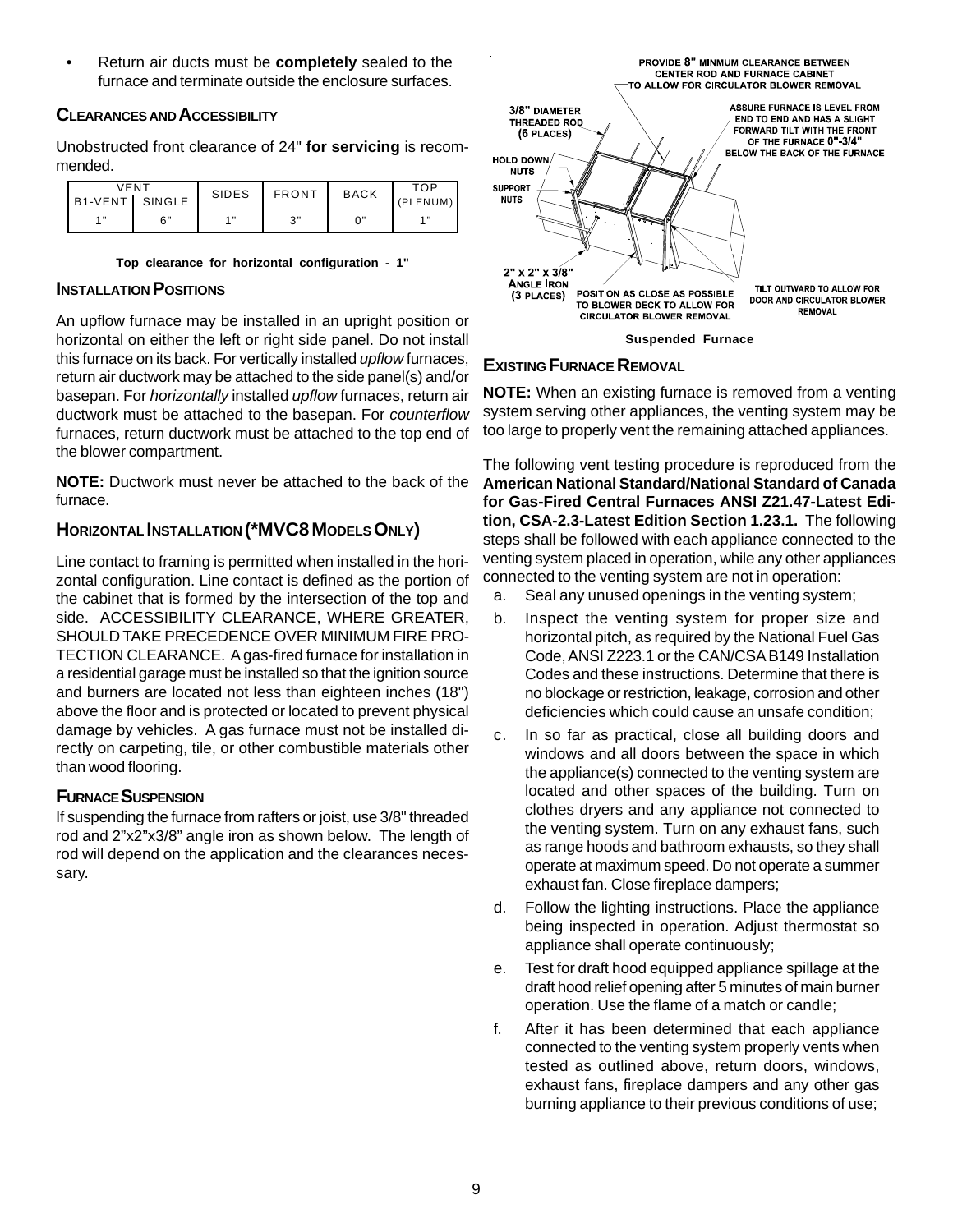g. If improper venting is observed during any of the above tests, the common venting system must be corrected.

Corrections must be in accordance with the latest edition of the National Fuel Gas Code NFPA 54/ANSI Z223.1 and/or CAN/ CSA B149 Installation Codes.

If resizing is required on any portion of the venting system, use the appropriate table in the latest edition of the National Fuel Gas Code ANSI Z223.1.

### **THERMOSTAT LOCATION**

In an area having good air circulation, locate the thermostat about five feet high on a vibration-free inside wall. Do not install the thermostat where it may be influenced by any of the following:

- Drafts, or dead spots behind doors, in corners, or under cabinets.
- Hot or cold air from registers.
- Radiant heat from the sun.
- Light fixtures or other appliances.
- Radiant heat from a fireplace.
- Concealed hot or cold water pipes, or chimneys.
- Unconditioned areas behind the thermostat, such as an outside wall.

Consult the instructions packaged with the thermostat for mounting instructions and further precautions.

# *COMBUSTION AND VENTILATION AIR REQUIREMENTS*

# **WARNING**

**TO AVOID PROPERTY DAMAGE, PERSONAL INJURY OR DEATH, SUFFICIENT FRESH AIR FOR PROPER COMBUSTION AND VENTILATION OF FLUE GASES MUST BE SUPPLIED. MOST HOMES REQUIRE OUTSIDE AIR BE SUPPLIED INTO THE FURNACE AREA.**

Improved construction and additional insulation in buildings have reduced heat loss by reducing air infiltration and escape around doors and windows. These changes have helped in reducing heating/cooling costs but have created a problem supplying combustion and ventilation air for gas fired and other fuel burning appliances. Appliances that pull air out of the house (clothes dryers, exhaust fans, fireplaces, etc.) increase the problem by starving appliances for air.

House depressurization can cause back drafting or improper combustion of gas-fired appliances, thereby exposing building occupants to gas combustion products that could include carbon monoxide.

If this furnace is to be installed in the same space with other gas appliances, such as a water heater, ensure there is an adequate supply of combustion and ventilation air for all appliances. Refer to the latest edition of the National Fuel Gas Code NFPA 54/ANSI Z223.1 or CAN/CSA B149 Installation Codes or applicable provisions of the local building codes for determining the combustion air requirements for the appliances.

*This furnace must use indoor air for combustion. It cannot be installed as a direct vent (i.e., sealed combustion) furnace.*

Most homes will require outside air be supplied to the furnace area by means of ventilation grilles or ducts connecting directly to the outdoors or spaces open to the outdoors such as attics or crawl spaces.

*CATEGORY I VENTING (VERTICAL VENTING)*



**TO PREVENT POSSIBLE PERSONAL INJURY OR DEATH DUE TO ASPHYXIATION, THIS FURNACE MUST BE CATEGORY I VENTED. DO NOT VENT USING CATEGORY III VENTING.**

Category I Venting is venting at a non-positive pressure. A furnace vented as Category I is considered a fan-assisted appliance and the vent system does not have to be "gas tight." **NOTE:** Single stage gas furnaces with induced draft blowers draw products of combustion through a heat exchanger allowing, in some instances, common venting with natural draft appliances (i.e. water heaters). All installations must be vented in accordance with National Fuel Gas Code NFPA 54/ANSI Z223.1 - latest edition.

**NOTE:** The vertical height of the Category I venting system must be at least as great as the horizontal length of the venting system.



**TO PREVENT POSSIBLE PERSONAL INJURY OR DEATH DUE TO ASPHYXIATION, COMMON VENTING WITH OTHER MANUFACTURER'S INDUCED DRAFT APPLIANCES IS NOT ALLOWED.**

The minimum vent diameter for the Category I venting system is as shown:

|              | <b>MINIMUM VENT</b> |                    |  |  |  |  |  |
|--------------|---------------------|--------------------|--|--|--|--|--|
| <b>MODEL</b> |                     | UPFLOW COUNTERFLOW |  |  |  |  |  |
| 060          | 4 inch              | 4 inch             |  |  |  |  |  |
| 080          | 4 inch              | 4 inch             |  |  |  |  |  |
| 100          | 5 inch              | 4 inch             |  |  |  |  |  |

Under some conditions, larger vents than those shown above may be required or allowed. *When an existing furnace is removed from a venting system serving other appliances*, the venting system may be too large to properly vent the remaining attached appliances.

*Upflow or Horizontal units* are shipped with the induced draft blower discharging from the top of the furnace. ("Top" is as viewed for an upflow installation.) The induced draft blower can be rotated 90 degrees for Category I venting. For furnaces installed vertically or horizontally, a four-inch single wall pipe can be used to extend the induced draft blower outlet 1/2" beyond the furnace cabinet. **THIS PRODUCT IS NOT DESIGNED FOR COUNTERCLOCKWISE INDUCED DRAFT BLOWER RO-TATION.**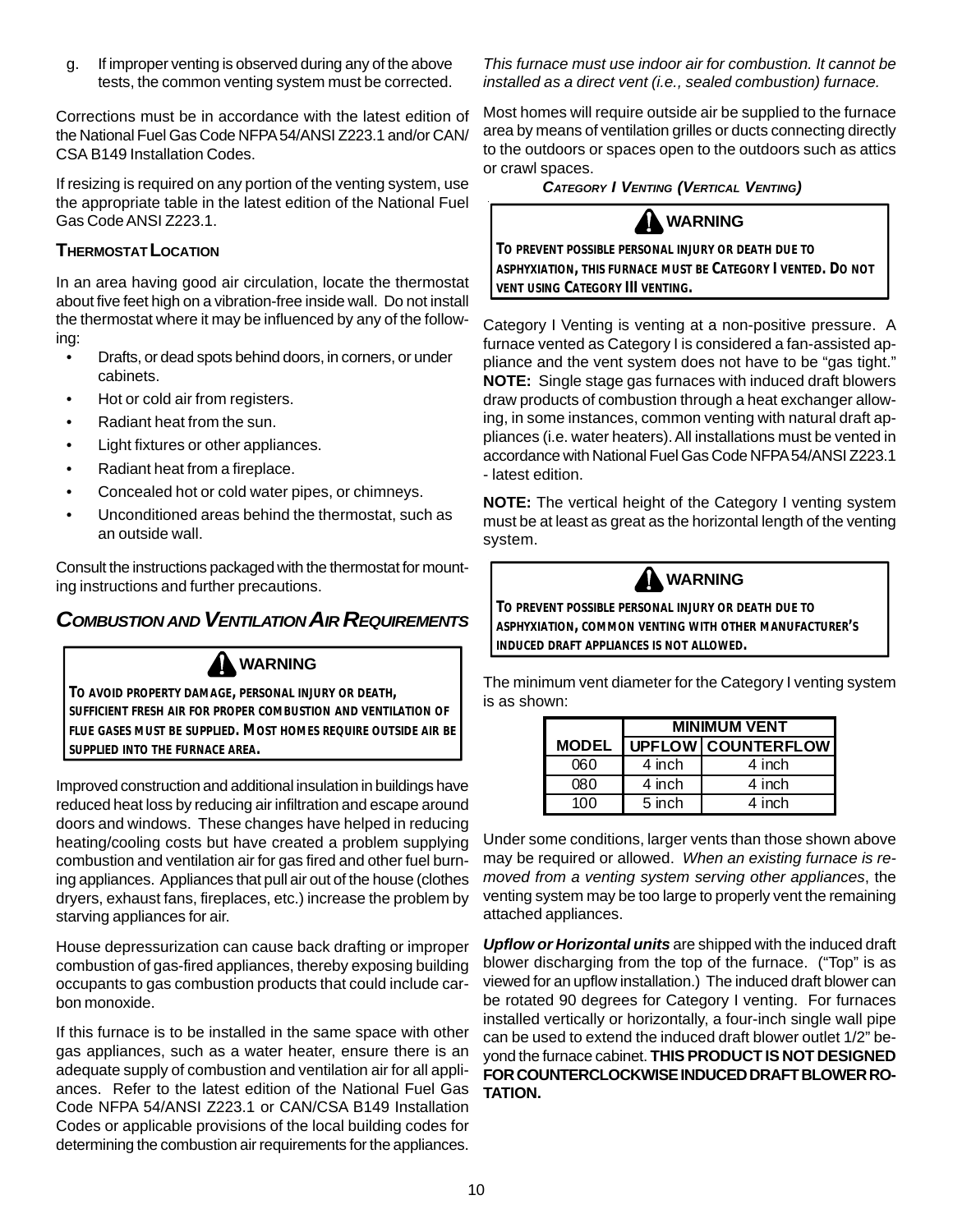Vent the furnace in accordance with the National Fuel Gas Code NFPA 54/ANSI Z223.1 - latest edition.

#### *Venting*

THIS FURNACE IS NOT DESIGN CERTIFIED TO BE HORI-ZONTALLY VENTED.

To rotate the induced draft blower clockwise, you will need to purchase one (0270F01119) chimney transition bottom kit.

- 1. Disconnect electrical power from the furnace.
- 2. Disconnect the induced draft blower power leads, flue pipe, and pressure switch tubing.
- 3. Remove the round cutout from the right side of the wrapper.
- 4. Remove and save the four screws that fasten the induced draft blower to the flue collector box.
- 5. Remove and save the three screws that hold the chimney assembly to the induced draft blower.
- 6. Remove and save the four screws that fasten the chimney top to the chimney bottom.
- 7. Remove the chimney transition bottom from the transition bottom kit.
- 8. Install the chimney top with the four screws retained from step 6 onto the new chimney transition bottom from the transition bottom kit.
- 9. Install chimney assembly with the three screws retained from step 5 onto the induced draft blower.
- 10. Reinstall the induced draft blower rotating it 90 degrees clockwise from the original upflow configuration using the four screws retained in step 3. Ensure the gasket located between the induced draft blower and the collector box is rotated accordingly.
- 11. Reconnect the induced draft blower power leads. NOTE: If the wires are not long enough, pull extra wire from the wire bundle in the blower compartment.
- 12. Reconnect the flue pipe, and the pressure switch tubing. Ensure that all wires and the pressure switch tubing is at least one inch from the flue pipe, or any other hot surface.
- 13. Restore power to furnace.

*Counterflow units* are shipped with the induced draft blower discharging from the top of the furnace. ("Top" as viewed for a counterflow installation.)

Vent the furnace in accordance with the National Fuel Gas Code NFPA54/ANSI Z223.1-latest edition.



**NEVER ALLOW THE PRODUCTS OF COMBUSTION, INCLUDING CARBON MONOXIDE, TO ENTER THE RETURN DUCTWORK OR CIRCULATION AIR SUPPLY.**

# *EXTERIOR MASONRY CHIMNEYS*

# *(CATEGORY I FURNACES ONLY)*

An exterior masonry chimney is defined as a "Masonry" chimney exposed to the outdoors on one or more sides below the roof line." The ability to use a clay lined masonry chimney depends on a parameter not associated with interior chimneys. This variable is the geographic location of the installation. Researchers have discovered that the winter design temperatures have a direct impact on the suitability of this type of venting. In most situations, the existing masonry chimneys will require a properly sized metallic liner.

# **A** WARNING

**POSSIBILITY OF PROPERTY DAMAGE, PERSONAL INJURY OR DEATH DAMAGING CONDENSATION CAN OCCUR INSIDE MASONRY CHIMNEYS WHEN A SINGLE FAN-ASSISTED CATEGORY I APPLIANCE (80% AFUE FURNACE) IS VENTED WITHOUT ADEQUATE DILUTION AIR. DO NOT CONNECT AN 80% FURNACE TO A MASONRY CHIMNEY UNLESS THE FURNACE IS COMMON VENTED WITH A DRAFT HOOD EQUIPPED APPLIANCE OR THE CHIMNEY IS LINED WITH A METAL LINER OR TYPE B METAL VENT. ALL INSTALLATIONS USING MASONRY CHIMNEYS MUST BE SIZED IN ACCORDANCE WITH THE APPROPRIATE VENTING TABLES. IF AN 80% FURNACE IS COMMON VENTED WITH A DRAFT HOOD EQUIPPED APPLIANCE, THE POTENTIAL FOR CONDENSATION DAMAGE MAY STILL EXIST WITH EXTREMELY COLD CONDITIONS, LONG VENT CONNECTORS, EXTERIOR CHIMNEYS, OR ANY COMBINATION OF THESE CONDITIONS. THE RISK OF CONDENSATION DAMAGE IS BEST AVOIDED BY USING MASONRY CHIMNEY AS A PATHWAY FOR PROPERLY SIZED METAL LINER OR TYPE B METAL VENT.**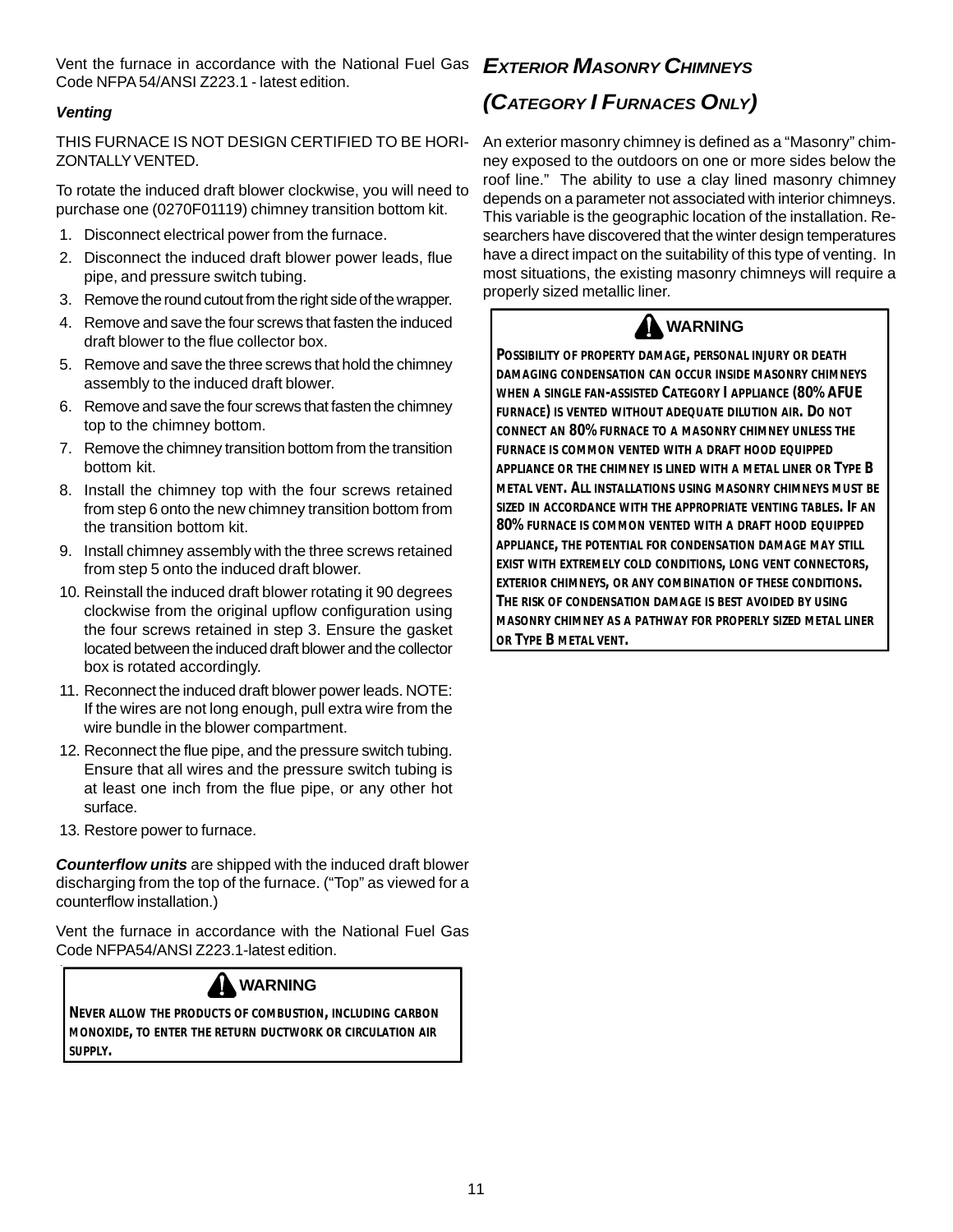

**Typical Multiple Flue Clay Tile Chimney**

# **CHECKLIST SUMMARY**

This checklist serves as a summary of the items to be checked before venting an 80+ furnace into a masonry chimney. In addition, we recommend that a qualified serviceman use this checklist to perform a yearly inspection of the furnace venting system.

This checklist is only a summary. For detailed information on each of the procedures mentioned, see the paragraph referenced with each item.



**CHECK 1 - PROPER CHIMNEY TERMINATION.**

A masonry chimney used as a vent for gas fired equipment must extend at least three feet above the highest point where it passes through the roof. It must extend at least two feet higher than any portion of a building within a horizontal distance of 10 feet. In addition, the chimney must terminate at least 3 feet above any forced air inlet located within 10 feet. The chimney must extend at least five feet above the highest connected equipment draft hood outlet or flue collar.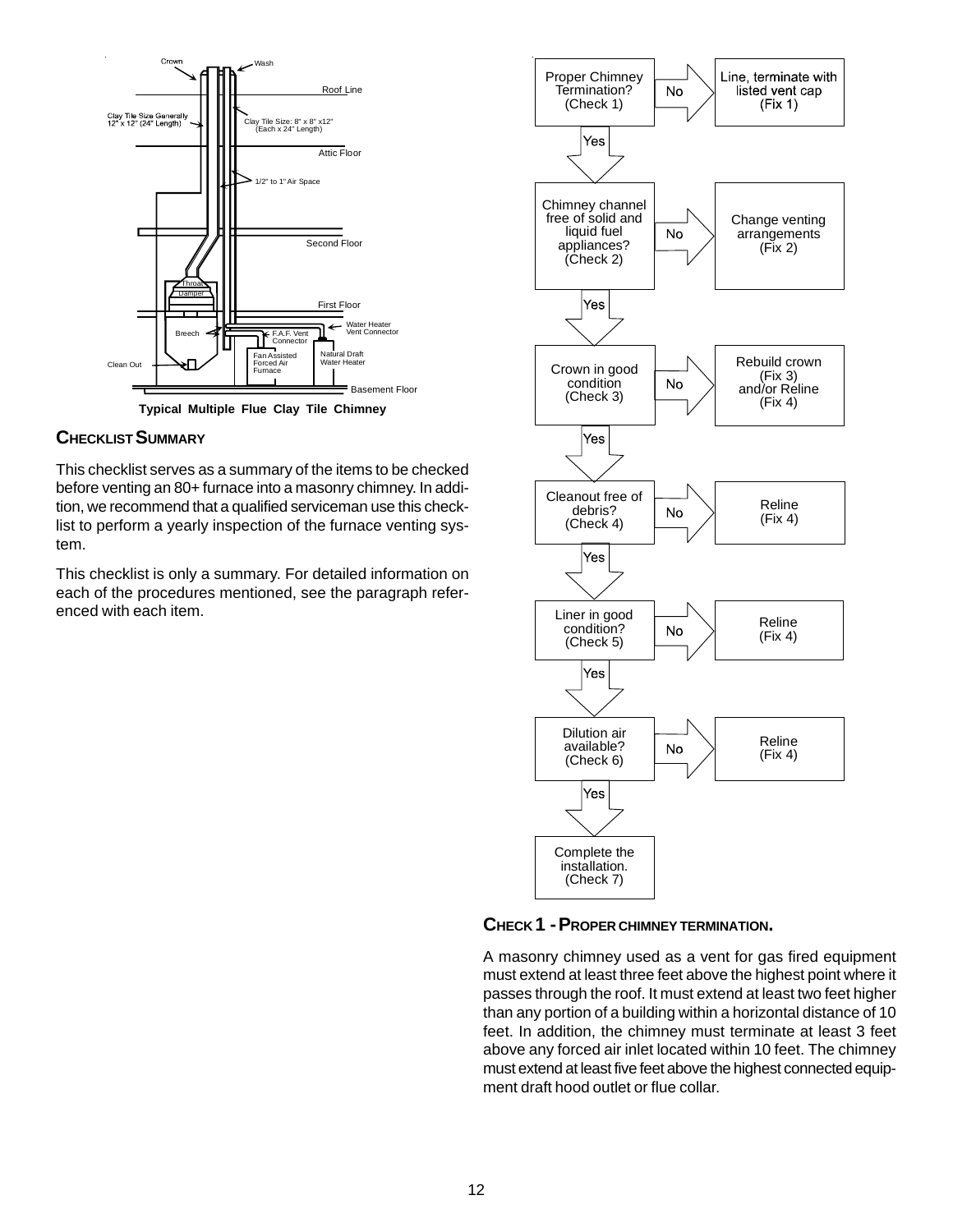If the chimney does not meet these termination requirements, but all other requirements in the checklist can be met, it may be possible for a mason to extend the chimney. If this will not be practical, see Fix 1.





**Termination 10 Feet Or Less From Ridge, Wall or Parapet**





**Termination More Than 10 Feet From Ridge, Wall or Parapet**

# **CHECK 2 - ANY SOLID OR LIQUID FUEL APPLIANCES VENTED INTO THIS CHIMNEY CHANNEL**

Solid fuel appliances include fireplaces, wood stoves, coal furnaces, and incinerators.

Liquid fuel appliances include oil furnaces, oil-fired boilers and oil-fired water heaters.

Appliances which burn propane (sometimes referred to as LP (liquefied petroleum)) gas are considered gas-fired appliances.

# **CHECK 3 - CHIMNEY CROWN CONDITION.**

Damage from condensate usually shows up first in the crown. If any of the following trouble signs are present, the condition of the crown is not satisfactory:

- a) Crown leaning
- b) Bricks missing
- c) Mortar missing
- d) Tile liner cracked
- e) No tile liner
- f) Salt staining at mortar joints. (White stains, and mortar becomes sandy and/or erodes.)

For problems a, b, or c, see Fix 3. If problems d, e, or f are present, see Fix 4. IMPORTANT: It may be necessary to follow both Fix 3 and Fix 4.

# **CHECK 4 - DEBRIS IN CLEANOUT.**

A cleanout (dropleg) must be present such that the upper edge of the cleanout cover is at least 12 inches below the lower edge of the lowest chimney inlet opening.

A chimney without a cleanout could become partially blocked by debris. If no cleanout is present, the chimney must be relined (Fix 4). Remove the cleanout cover, and examine the cleanout for debris. If significant amounts of any of the following are found:

- Fuel oil residue
- **Bricks**
- Mortar or sand
- Pieces of the tile liner
- Rusted pieces of the metallic liner reline the chimney (Fix 4).

### **CHECK 5 - LINER CONDITION.**

If a metal liner is present, it must be checked. It cannot be assumed that all existing metal liners are correctly installed and in good condition.

Remove the lowest existing vent connector, and examine the inside of the elbow or tee at the base of the liner. A small amount of soot may be considered acceptable, provided the installer vacuums it away. If rusted pieces of the liner have collected here, the metal liner must be removed and replaced (Fix 4).

Next, gently tap the inside of the liner with a Phillips screwdriver. If the screwdriver perforates the liner, or if the tapping does not sound like metal hitting metal, the liner must be removed and replaced (Fix 4).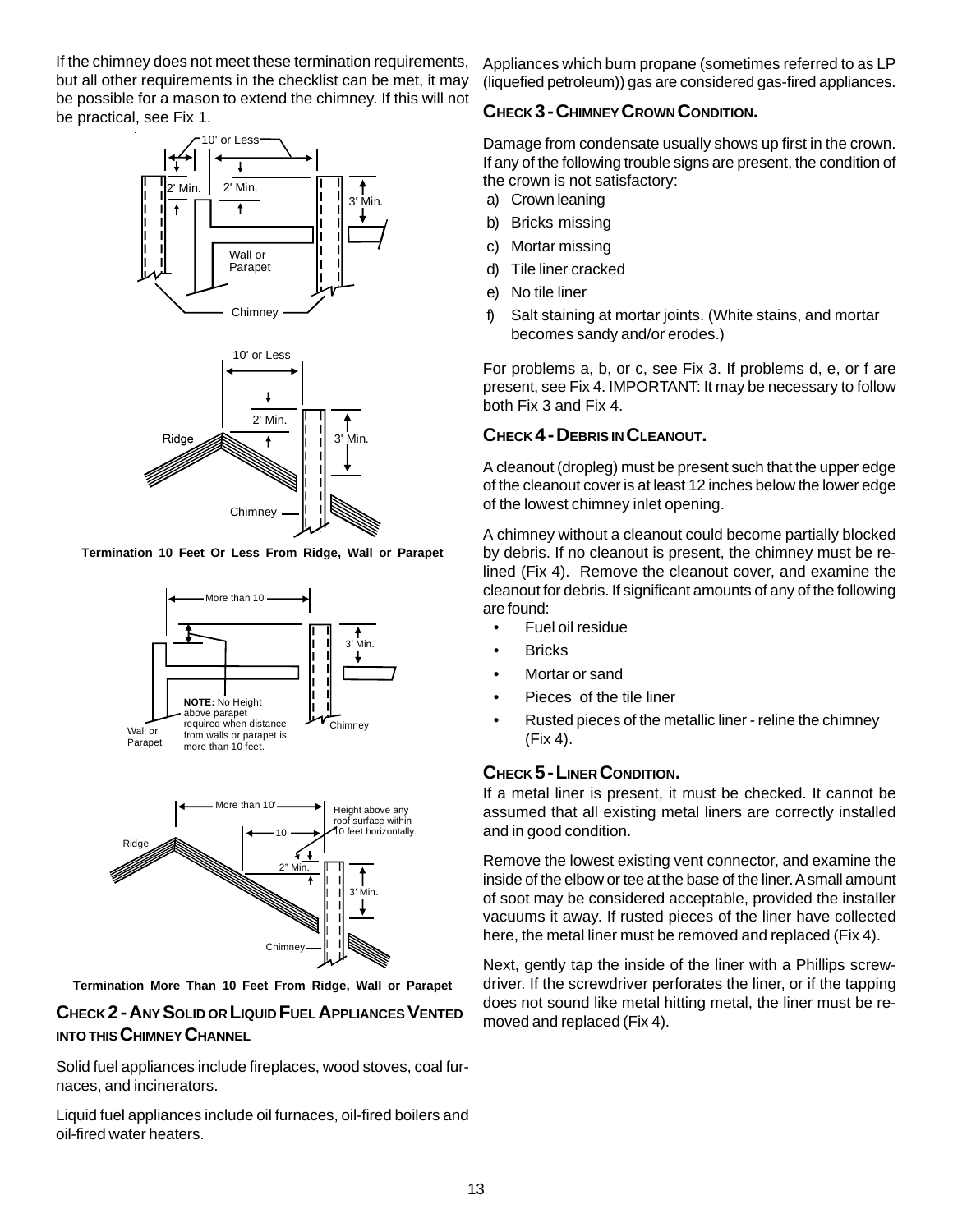Remember that all appliances must be vented inside the liner. Venting one appliance inside the liner and another appliance outside the liner is not acceptable.

Next, use a flashlight and small mirror to sight up the liner. B vent must be supported so as to not come into direct contact with the chimney walls or tile liner. If it is not, it can probably be rehung so as to be acceptable. A thimble or fire stop may be helpful here.

Flexible liners should be hung straight or nearly straight. If it is spiraled in the chimney and in good condition, it should be rehung. To do this, break the top seal; pull up and cut off the excess liner length, and refit the top seal. Use caution when doing this, as the cut edges of flexible liners may be sharp.

The surfaces of the liner must be physically sound. If gaps or holes are present, the metal liner must be removed and replaced (Fix 4). Finally, confirm that the metal liner is the correct size for the appliances to be installed. Use the GAMA tables and rules.

If a metal liner is not present, a clay tile liner must be present, or the chimney must be lined (Fix 4).

Use a flashlight and small mirror at the cleanout or vent connector to inspect the clay tile liner. If any of the following problems are present:

- Tile sections misaligned
- Tile sections missing
- Gaps between tile sections
- Signs of condensate drainage at the cleanout or vent connectors
- Mortar protruding from between tile sections
- Use of sewer pipe or drainage pipe rather than an approved fire clay tile reline the chimney (Fix 4).

Next, measure the size of the liner. It may be possible to do this from the cleanout. The liner must be at least as large as the minimum size established by the tables in National Fuel Gas Code NFPA 54/ANSI Z223.1 - latest edition and in the National Standard of Canada, CAN/CSA B149.1 and CAN/CSA B149.2 - latest editions and amendments. If the liner is too small or too large, then the chimney must be relined (Fix 4).

# **CHECK 6 - DILUTION AIR.**

If gas-fired appliances are to be vented into a clay tile liner, a source of dilution air is required.

Dilution air cannot be obtained through:

- Induced draft appliances
- Natural draft appliances with vent dampers

Sufficient dilution air can ordinarily be obtained through the draft hood of a natural draft appliance only if the appliance's vent connector does not include a vent damper. If dilution air will not be available, the chimney must be relined (Fix 4).

### **CHECK 7 - COMPLETE THE INSTALLATION.**

If Checks 1 through 6 have been satisfactory, and the liner is an acceptable size as determined by the tables in National Fuel Gas Code NFPA 54/ANSI Z223.1 - latest edition and in the National Standard of Canada, CAN/CSA B149.1 and CAN/CSA B149.2 - latest editions and amendments, then the clay tile liner can probably be used as a vent for the gas appliances. However, the installer must keep in mind the following factors which may render the tile liner unsuitable for use as a vent:

- Extremely cold weather
- Long vent connectors
- Masonry chimneys with no air gap between the liner and the bricks. (In practice, this can be difficult to detect.)
- Exterior chimneys (The tables in National Fuel Gas Code NFPA 54/ANSI Z223.1 - latest edition and in the National Standard of Canada, CAN/CSA B149.1 and CAN/CSA B149.2 - latest editions and amendments assume interior chimneys.)

If, in the judgment of the local gas utility, installer, and/or local codes; one or more of the above factors is likely to present a problem, the chimney must be relined (Fix 4).

# **FIX 1 - LINER TERMINATION**

Any cap or roof assembly used with a liner must be approved by the liner manufacturer for such use. The liner and cap/roof assembly must then terminate above the roof in accordance with the manufacturer's instructions.

In some cases, a shorter extension above the roof may be possible with a liner than would be required with a masonry chimney.

For further information on relining, see Fix 4.

# **FIX 2 -CHANGE VENTING ARRANGEMENTS**

If the masonry chimney has more than one channel, it may be possible to vent the gas appliances into one channel and vent the solid or liquid fuel appliance(s) into another channel(s). Do not vent an 80+ Furnace inside of a metal liner with other appliances vented outside the liner.

Alternatively, the homeowner may agree to discontinue use of the fireplace (solid fuel appliance). If so, the tile liner must be cleaned to remove creosote buildup. The fireplace opening must then be permanently sealed.

If oil-fired appliance(s) are being replaced by gas-fired appliance(s), the tile liner must first be cleaned to remove the fuel oil residue.

If none of the above options is practical, the furnace may need to be vented vertically with a B Vent.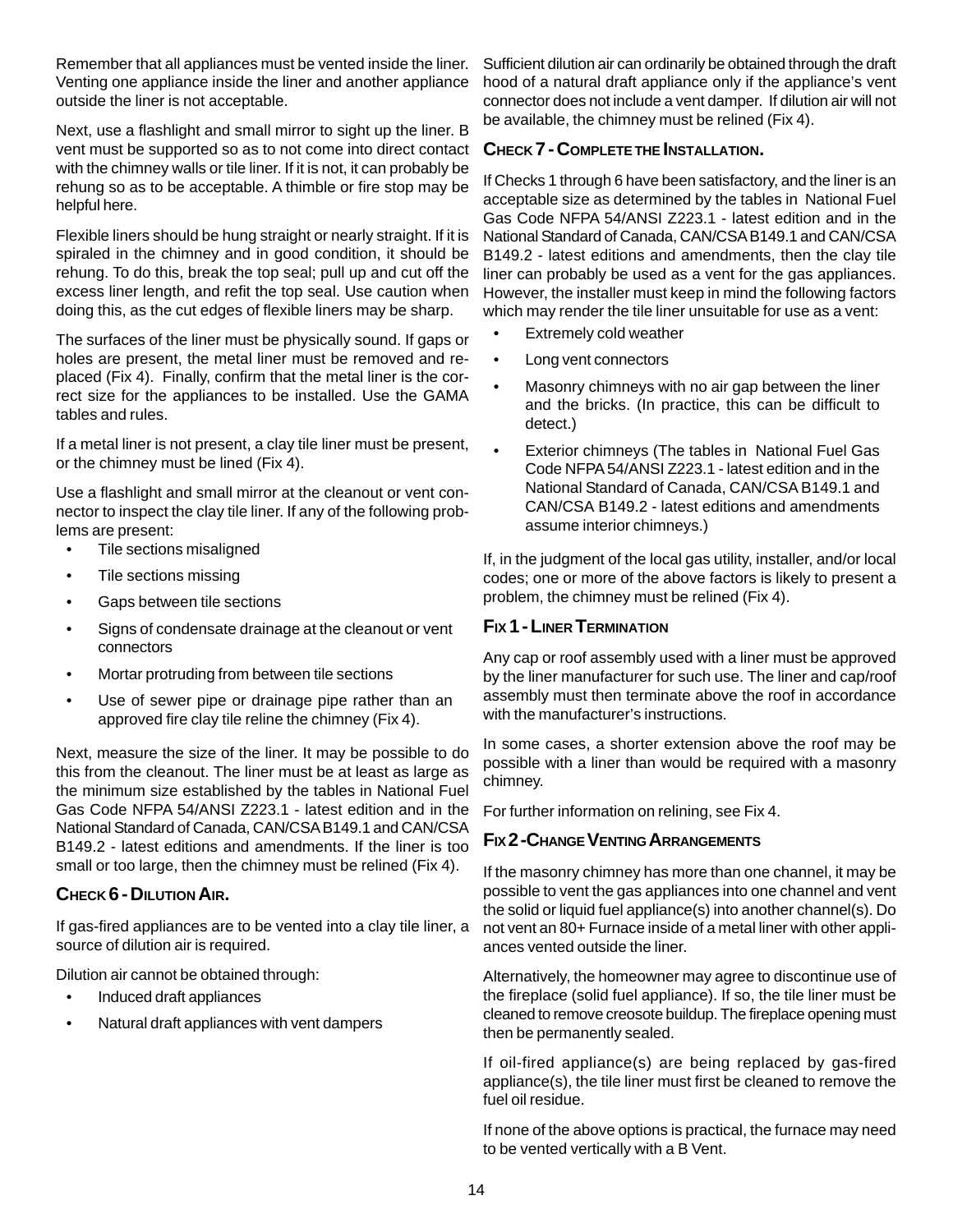Under some conditions, a 90%+ furnace could be installed rather For sizing of flexible liners, see the tables in the National Fuel than an 80% furnace. The 90%+ furnace can be vented horizontally or vertically through PVC pipe.

# **FIX 3 - REBUILD THE CROWN**

If the chimney crown is damaged, a qualified mason must repair it in accordance with nationally recognized building codes or standards. One such standard which may be referenced is the Standard for Chimneys, Fireplaces, Vents, and Solid Fuel Burning Appliances, ANSI/NFPA 211.

# **FIX 4 - RELINING**

Relining options include B vent and flexible liners.

If the chimney has diagonal offsets, B vent probably cannot be used.

If B vent is to be used, it must be supported adequately. Supports (such as fire stops or thimbles) must be used to prevent the B vent from coming into direct contact with the tile liner or chimney walls. Direct contact would result in higher heat loss, with an increased possibility of poor venting system performance.

It is not acceptable to vent one appliance inside the B vent and other appliances outside. The excess space between the B vent and the chimney walls must be covered at the top of the chimney by a weatherproof, corrosion resistant flashing.

The B vent should then be topped with a listed vent cap. The listed vent cap will, when installed per the manufacturer's instructions, prevent problems due to rain, birds, or wind effects.

A B-vent installed as described in this section is considered to be an enclosed vent system, and the sizing tables in National Fuel Gas Code NFPA 54/ANSI Z223.1 - latest edition and in the National Standard of Canada, CAN/CSA B149.1 and CAN/ CSA B149.2 - latest editions and amendments may be used.

If a flexible liner is to be used, it must be made of the proper materials:

- For most residential applications, an aluminum liner should be acceptable.
- If the combustion air supplied to the furnace will be contaminated with compounds containing chlorine or fluorine, a liner of AL 29-4C stainless steel should be used. Common sources of chlorine and fluorine compounds include indoor swimming pools and chlorine bleaches, paint strippers, adhesives, paints, varnishes, sealers, waxes (which are not yet dried) and solvents used during construction and remodeling. Various commercial and industrial processes may also be sources of chlorine/fluorine compounds.
- Heavier gauge 300 and 400 series stainless steel liners were developed for use with oil or solid fuel appliances. They are not suitable for use with gas-fired appliances. Flexible liners specifically intended and tested for gas applications are listed in the UL "Gas and Oil Equipment Directory". (UL Standard 1777).

Gas Code NFPA 54/ANSI Z223.1 - latest edition and in the National Standard of Canada, CAN/CSA B149.1 and CAN/CSA B149.2 - latest editions and amendments.

To install the liner, read and follow the liner manufacturer's instructions and your local codes. Excess liner length should be pulled out of the chimney and cut off. Use caution when doing this, as the cut edges of flexible liners may be sharp. Do not spiral excess liner inside of the chimney. Support the liner as recommended by the liner manufacturer.

Some manufacturers of flexible liners offer an insulation sleeve designed to be added to the liner before it is installed in the chimney. (Poured insulation, either vermiculite or other materials, is no longer recommended.) Insulation will need to be added to the flexible liner if:

- It is required by the liner manufacturer's instructions.
- The previous liner was properly sized and installed, and suffered from condensation damage.
- It is required by your local building codes.

Even if none of those three conditions exist which require additional liner insulation, the installer may wish to consider it if:

- The local climate is very cold.
- The chimney is very tall.
- The vent connectors used are very long or have a large number of elbows.
- Local experience indicates that flexible liners installed without insulation are likely to have condensation problems.

Insulation must be selected and installed in accordance with the liner manufacturer's instructions.

Finally, cap the chimney and terminate the liner in accordance with the liner manufacturer's instructions.

# *ELECTRICAL CONNECTIONS*



**HIGH VOLTAGE !**

# **AN** WARNING



**TO AVOID THE RISK OF ELECTRICAL SHOCK, WIRING TO THE UNIT MUST BE POLARIZED AND GROUNDED.**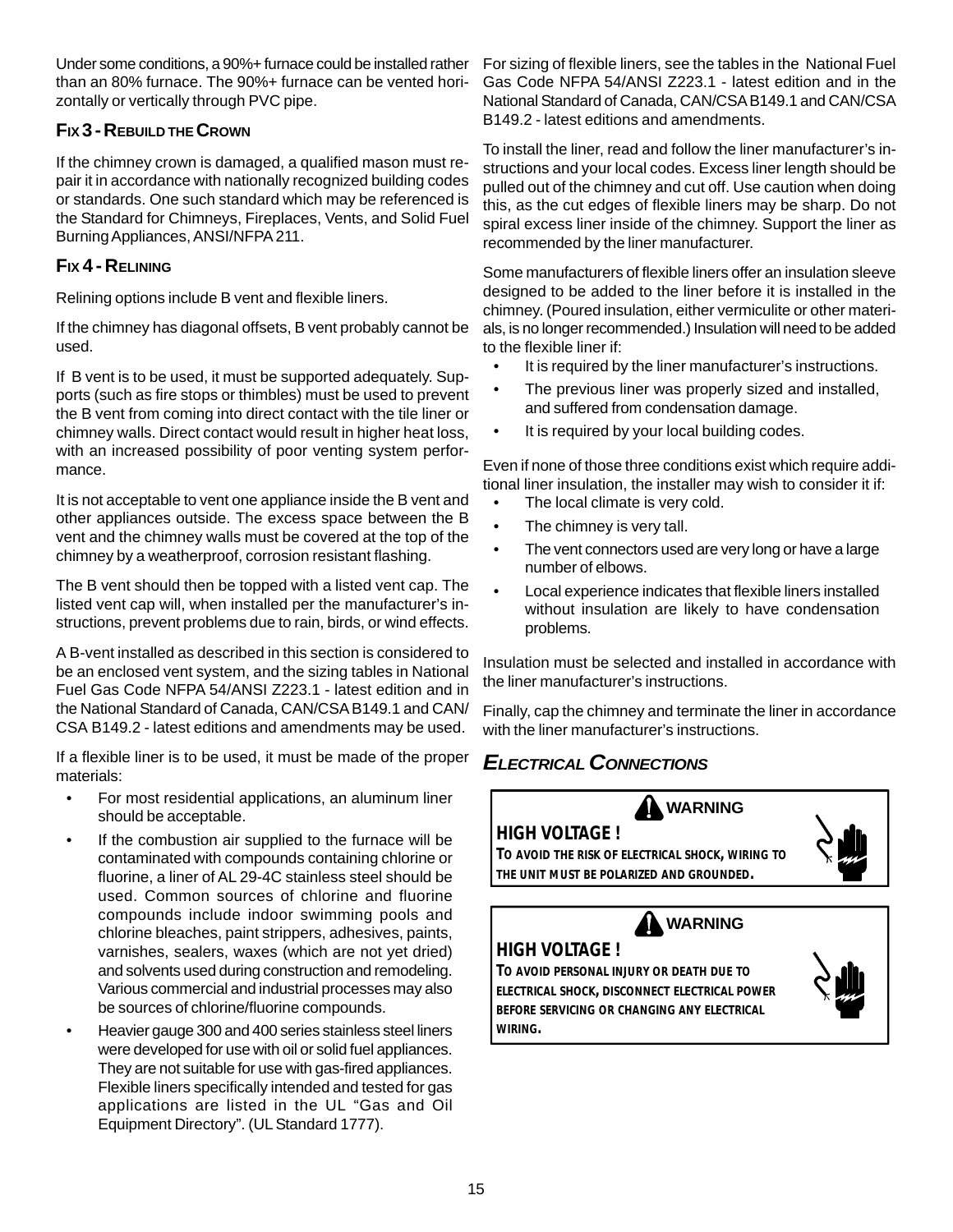

**LABEL ALL WIRES PRIOR TO DISCONNECTION WHEN SERVICING CONTROLS. WIRING ERRORS CAN CAUSE IMPROPER AND DANGEROUS OPERATION. VERIFY PROPER OPERATION AFTER SERVICING.**





**TO AVOID THE RISK OF INJURY, ELECTRICAL SHOCK OR DEATH, THE FURNACE MUST BE ELECTRICALLY GROUNDED IN ACCORDANCE WITH LOCAL CODES OR IN THEIR ABSENCE, WITH THE LATEST EDITION OF THE NATIONAL ELECTRIC CODE.**

### **WIRING HARNESS**

**HIGH VOLTAGE !**

The wiring harness is an integral part of this furnace. Field alteration to comply with electrical codes should not be required. Wires are color coded for identification purposes. Refer to the wiring diagram for wire routings. If any of the original wire as supplied with the furnace must be replaced, it must be replaced with wiring material having a temperature rating of at least 105° C. Any replacement wiring must be a copper conductor.

# **115 VOLT LINE CONNECTIONS**

Before proceeding with electrical connections, ensure that the supply voltage, frequency, and phase correspond to that specified on the unit rating plate. Power supply to the furnace must be NEC Class 1, and must comply with all applicable codes. The furnace must be electrically grounded in accordance with local codes or, in their absence, with the latest edition of The National Electric Code, ANSI NFPA 70 and/or The Canadian Electric Code CSA C22.1.

Use a separate fused branch electrical circuit containing properly sized wire, and fuse or circuit breaker. The fuse or circuit breaker must be sized in accordance with the maximum overcurrent protection specified on the unit rating plate. An electrical disconnect must be provided at the furnace location.

Connect hot, neutral, and ground wires as shown in the wiring diagram located on the unit's blower door.

Line polarity must be observed when making field connections. Line voltage connections can be made through either the right or left side panel. The furnace is shipped configured for a right side electrical connection with the junction box located inside the burner compartment (blower compartment for downflows). To make electrical connections through the opposite side of the furnace, the junction box must be relocated to the other side of the burner (or blower) compartment prior to making electrical connections. To relocate the junction box, follow the steps shown below.

**NOTE:** Wire routing must not to interfere with circulator blower operation, filter removal, or routine maintenance.

# **JUNCTION BOX RELOCATION**

# **WARNING**

**EDGES OF SHEET METAL HOLES MAY BE SHARP. USE GLOVES AS A PRECAUTION WHEN REMOVING HOLE PLUGS.**

Line voltage connections can be made through either the right or left side panel. The furnace is shipped configured for a right side electrical connection. To make electrical connections through the opposite side of the furnace, the junction box must be relocated to the left side prior to making electrical connections. To relocate the junction box, perform the following steps.



**TO PREVENT PERSONAL INJURY OR DEATH DUE TO ELECTRIC SHOCK, DISCONNECT ELECTRICAL POWER BEFORE INSTALLING OR SERVICING THIS UNIT.**

- 1. Remove both doors from the furnace.
- 2. Remove and save the screws holding the junction box to the right side of the furnace.
- 3. Models that have the junction box located in the burner or blower compartment will need to move the junction box directly over.
- 4. Attach the junction box to the left side of the furnace, using the screws removed in step 2.
- 5. Check the location of the wiring. Confirm that it will not be damaged by heat from the burners or by the rotation of the fan. Also confirm that wiring location will not interfere with filter removal or other maintenance.

After the junction box is in the desired location, use washers to connect field-supplied conduit to the junction box in accordance with NEC and local codes. Connect hot, neutral, and ground wires as shown in the furnace wiring diagram. The wires and ground screw are located in the furnace junction box.

**NOTE:** In downflow applications the power leads should be routed through the supplied wire tabs when locating junction box to the left side.

Low voltage wires may be connected to the terminal strip.

**IMPORTANT NOTE:** To avoid possible equipment malfunction, route the low voltage wires to avoid interference with filter removal or other maintenance.



# **HIGH VOLTAGE !**

**TO AVOID THE RISK OF INJURY, ELECTRICAL SHOCK OR DEATH, THE FURNACE MUST BE ELECTRICALLY GROUNDED IN ACCORDANCE WITH LOCAL CODES OR IN THEIR ABSENCE, WITH THE LATEST EDITION OF THE NATIONAL ELECTRIC CODE.**

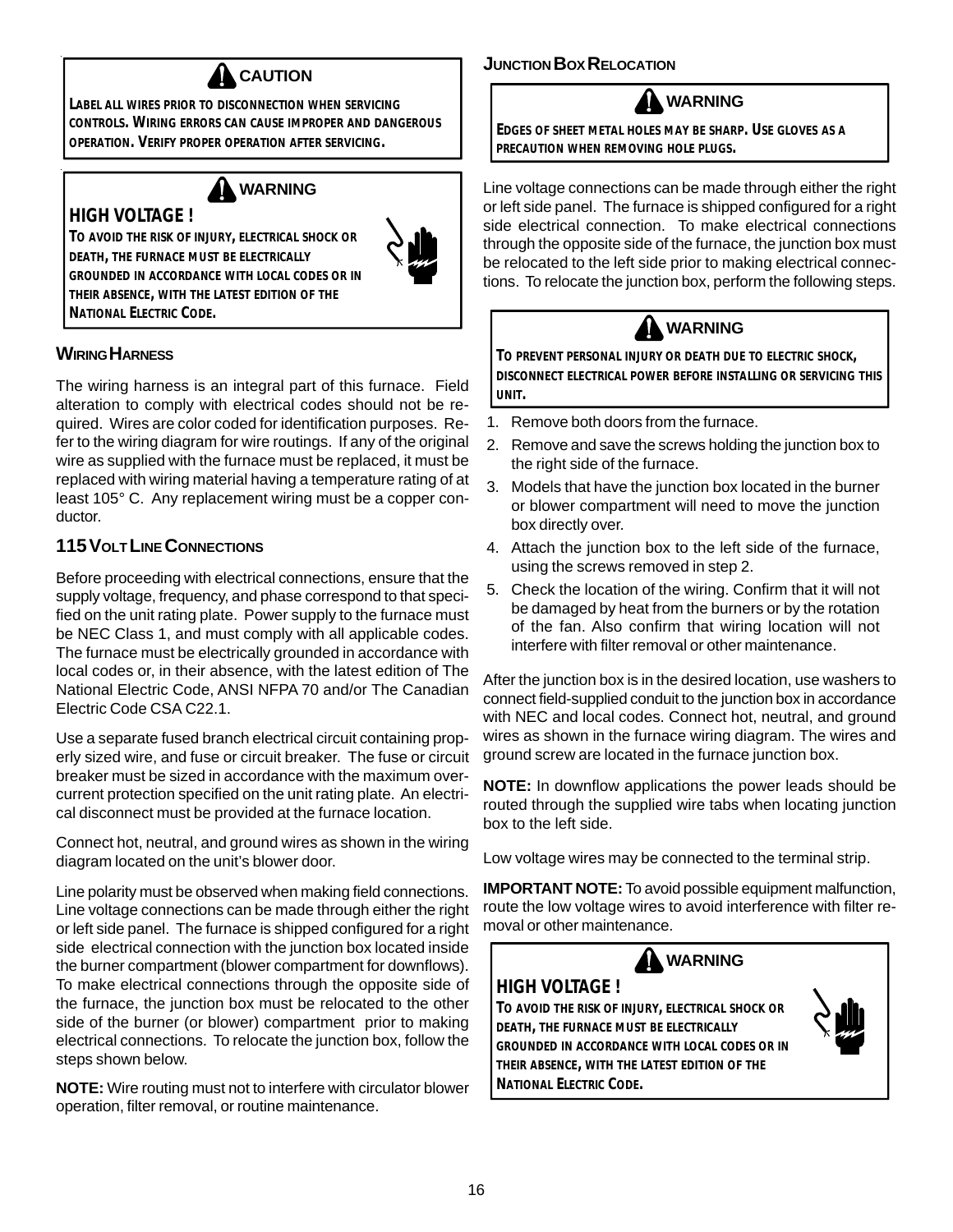To ensure proper unit grounding, the ground wire should run **NOTE:** Thermostat "R" required if outdoor unit is equipped with from the furnace ground screw located inside the furnace junction box all the way back to the electrical panel. **NOTE:** Do not use gas piping as an electrical ground. To confirm proper unit grounding, turn off the electrical power and perform the following check.

- 1. Measure resistance between the neutral (white) connection and one of the burners.
- 2. Resistance should measure 10 ohms or less.

This furnace is equipped with a blower door interlock switch which interrupts unit voltage when the blower door is opened for servicing. Do not defeat this switch.

# **24 VOLT THERMOSTAT WIRING**

#### **IMPORTANT NOTE**

**WIRE ROUTING MUST NOT INTERFERE WITH CIRCULATOR BLOWER OPERATION, FILTER REMOVAL OR ROUTINE MAINTENANCE. A REMOVABLE PLUG CONNECTOR IS PROVIDED WITH THE CONTROL TO MAKE THERMOSTAT WIRE CONNECTIONS. THIS PLUG MAY BE REMOVED, WIRE CONNECTIONS MADE TO THE PLUG, AND REPLACED. IT IS RECOMMENDED THAT YOU DO NOT CONNECT MULTIPLE STRONGLY WIRES INTO A SINGLE TERMINAL. WIRE NUTS ARE RECOMMENDED TO ENSURE ONE 18 AWG WIRE IS USED FOR EACH TERMINAL. FAILURE TO DO SO MAY RESULT IN INTERMITTENT OPERATION.**

### **IMPORTANT NOTE**

**WHEN USING A NON-COMMUNICATING THERMOSTAT, DIP SWITCHES S1-3 MUST BE SET TO MATCH THE THERMOSTAT TYPE. WHEN USING A 2-STAGE THERMOSTAT, SET S1-3 TO ON. WHEN USING A SINGLE STAGE THERMOSTAT, SET S1-3 TO OFF. S1-4 SHOULD BE USED ONLY WHEN A SINGLE STAGE THERMOSTAT IS CONNECTED. SEE SINGLE-STAGE HEATING THERMOSTAT APPLICATION SECTION FOR DETAILS.**

As a two-stage non-communicating furnace, the furnace integrated control module provides terminals for both "W1" and "W2", and "Y1" and "Y2" thermostat connections. This allows the furnace to support the following system applications: 'Two-Stage Heating Only', 'Two-Stage Heating with Single Stage Cooling', and 'Two-Stage Heating with Two-Stage Cooling'. Refer to the following figures for proper connections to the integrated control module.

Low voltage connections can be made through either the right or left side panel. Thermostat wiring entrance holes are located in the blower compartment. The following figure shows connections for a "heat/cool system".

This furnace is equipped with a 40 VA transformer to facilitate use with most cooling equipment. Consult the wiring diagram, located on the blower compartment door, for further details of 115 Volt and 24 Volt wiring.

**NOTE:** For single stage cooling applications, a jumper may be located between Y1 and Y2 at the furnace control in order to achieve the desired single stage cooling airflow. Use of ramping profiles and dehumidification features requires a jumper between Y1 and O when the condensing unit is cooling only.

a Comfort Alert™ module or if the outdoor unit is a part of the ComfortNet™ family of equipment AND is wired as a noncommunicating system.



**NOTE:** To apply a single-stage Heating Thermostat, the thermostat selector switch on the Integrated Control Module *must* be set on single-stage.

#### *Thermostat - Single -Stage Heating with Single-Stage Cooling*



*Thermostat - Two-Stage Heating with Single-Stage Cooling*  $\frac{1}{2}$  ,  $\frac{1}{2}$  ,  $\frac{1}{2}$  ,  $\frac{1}{2}$  ,  $\frac{1}{2}$  ,  $\frac{1}{2}$  ,  $\frac{1}{2}$  ,  $\frac{1}{2}$  ,  $\frac{1}{2}$  ,  $\frac{1}{2}$  ,  $\frac{1}{2}$  ,  $\frac{1}{2}$  ,  $\frac{1}{2}$  ,  $\frac{1}{2}$  ,  $\frac{1}{2}$  ,  $\frac{1}{2}$  ,  $\frac{1}{2}$  ,  $\frac{1}{2}$  ,  $\frac{1$ 





#### **Thermostat Wiring Diagrams**

### **SINGLE-STAGE HEATING THERMOSTAT APPLICATION**

A single-stage thermostat with only one heating stage may be used to control this furnace. The application of a singlestage thermostat offers a *timed* transition from low to high fire. The furnace will run on low stage for a fixed period of time before stepping up to high stage to satisfy the thermostat's call for heat. The delay period prior to stepping up can be set at either a fixed 5 minute time delay or a load based variable time between 1 and 12 minutes (AUTO mode). If the AUTO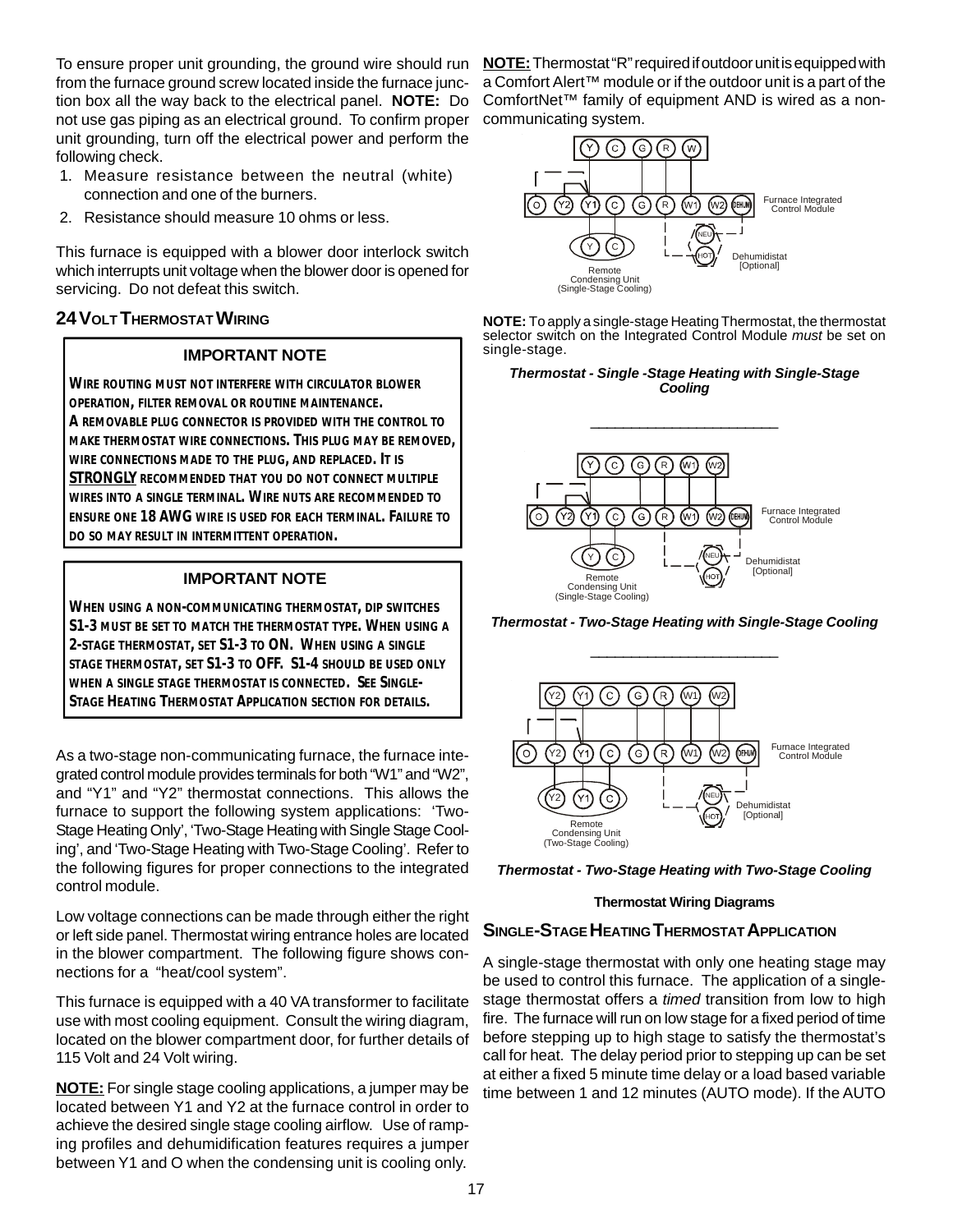mode is selected, the control averages the cycle times of the previous three cycles and uses the average to determine the time to transition from low stage to high stage.

To use a single-stage thermostat, turn off power to the furnace, move the thermostat selection DIP switch to the OFF position. Set the desired transition time by setting the transition delay DIP switch to the desired ON/OFF position. Turn power back on. Refer to the following figure.



# **24 VOLT DEHUMIDISTAT WIRING**

The optional usage of a dehumidistat allows the furnace's circulator blower to operate at a slightly lower speed (85% of desired speed) during a combined thermostat call for cooling and dehumidistat call for dehumidification. This can be done through an independent dehumidistat or through a thermostat's DEHUM terminal (if available). This lower blower speed enhances dehumidification of the conditioned air as it passes through the AC coil. For proper function, a dehumidistat applied to this furnace must operate on 24 VAC and utilize a switch which *opens on humidity rise.* Refer to the "Thermostat Wiring Diagrams" figure for additional wiring details.

To install/connect a dehumidistat:

- 1. Turn OFF power to furnace.
- 2. To enable the dehumidify function on the integrated control module, set the dehumidification ENABLE dipswitch from OFF to ON.
- 3. Secure the dehumidistat neutral wire (typically the white lead) to the terminal marked "DEHUM" on the furnace integrated control module.
- 4. Secure the dehumidistat hot wire (typically the black lead) to the terminal marked "R" on the furnace integrated control module.
- 5. Secure the dehumidistat ground wire (typically the green lead) to the ground screw on the furnace junction box. **NOTE:** Ground wire may not be present on all dehumidistats.
- 6. Turn ON power to furnace.

Once the switch is set, the dehumidify function is enabled during a *combination* call for cooling (T-Stat) and dehumidification (DEHUM-Stat).



# **FOSSIL FUEL APPLICATIONS**

This furnace can be used in conjunction with a heat pump in a fossil fuel application. A fossil fuel application refers to a combined gas furnace and heat pump installation which uses an outdoor temperature sensor to determine the most cost efficient means of heating (heat pump or gas furnace).

A heat pump thermostat with *three stages of heat* is required to properly use a two-stage furnace in conjunction with a heat pump. Refer to the fossil fuel kit installation instructions for additional thermostat requirements.

Strictly follow the wiring guidelines in the fossil fuel kit installation instructions. All furnace connections must be made to the furnace two-stage integrated control module and the "FUR-NACE" terminal strip on the fossil fuel control board.

### **115 VOLT LINE CONNECTION OF ACCESSORIES (HUMIDIFIER AND ELECTRONIC AIR CLEANER)**

# **A** WARNING

**TO AVOID PERSONAL INJURY OR DEATH DUE TO ELECTRICAL SHOCK, DISCONNECT ELECTRICAL POWER BEFORE SERVICING OR CHANGING ANY ELECTRICAL WIRING.**

**HIGH VOLTAGE !**



The furnace integrated control module is equipped with line voltage accessory terminals for controlling power to an optional field-supplied humidifier and/or electronic air cleaner.

The accessory load specifications are as follows:

| Humidifier             | 1.0 Amp maximum at 120 VAC |
|------------------------|----------------------------|
| Electronic Air Cleaner | 1.0 Amp maximum at 120 VAC |

Turn OFF power to the furnace before installing any accessories. Follow the humidifier or air cleaner manufacturers' instructions for locating, mounting, grounding, and controlling these accessories. Accessory wiring connections are to be made through the 1/4" quick connect terminals provided on the furnace integrated control module. The Electronic air cleaner hot terminal is identified as EAC. *It is necessary to remove the protective tab on the board cover to access the EAC Terminal.* The EAC neutral terminal is identified as NEUTRAL. A line voltage humidifier may be connected between one of the HUM contacts and NEUTRAL. The other HUM contact must be fed from the L1 terminal.

 All field wiring must conform to applicable codes. Connections should be made as shown in the following figure.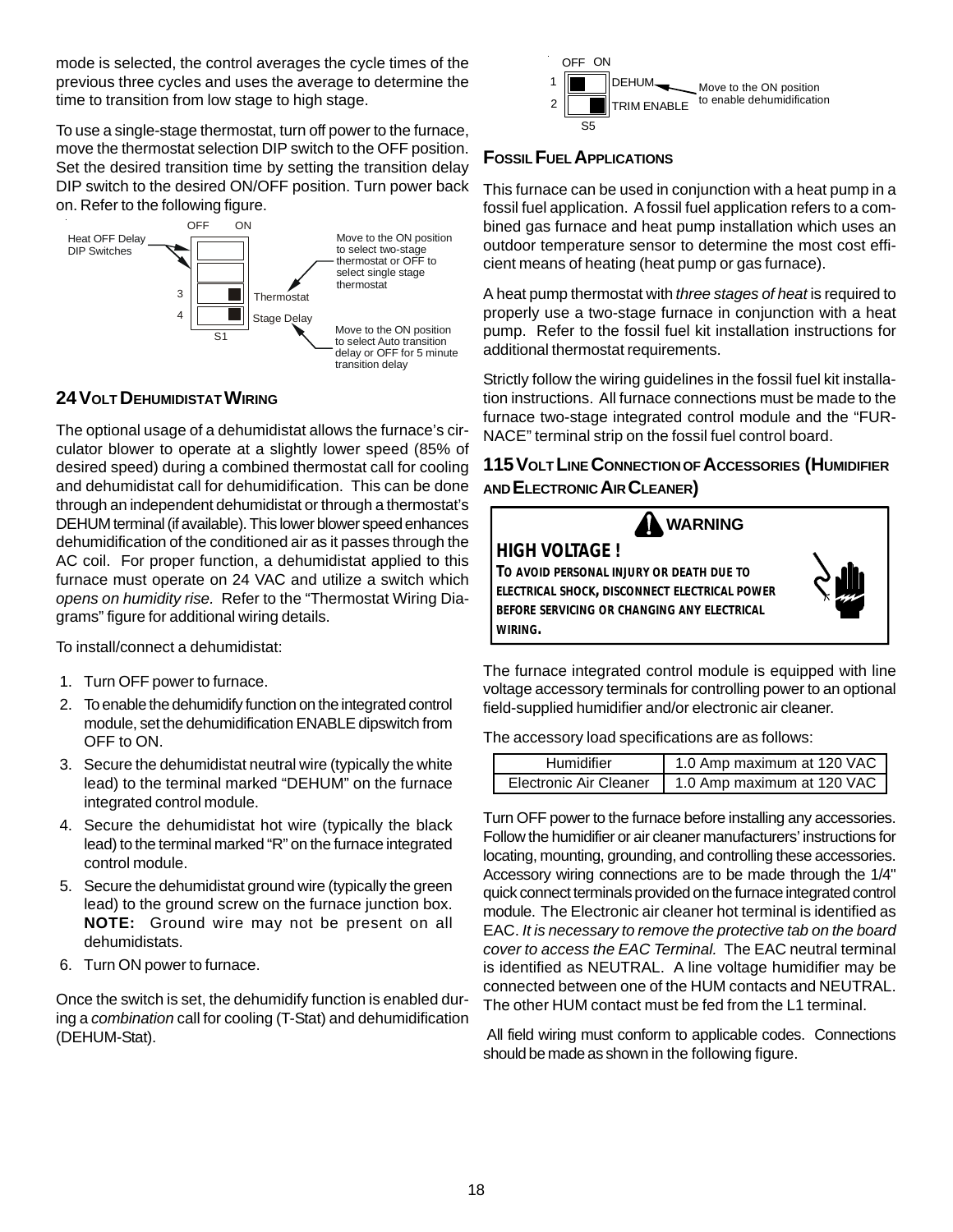

If it is necessary for the installer to supply additional line voltage wiring to the inside of the furnace, the wiring must conform to all local codes, and have a minimum temperature rating of 105°C. All line voltage wire splices must be made inside the furnace junction box.

The integrated control module single humidifier terminal (HUM) is energized with 115 volts whenever the induced draft blower is energized. This terminal can also be used to provide 115 volt power to a humidifier transformer. The remaining primary transformer wire would be connected to the Line N on the control board.The integrated control module electronic air cleaner terminal (EAC) is energized with 115 volts whenever the circulator blower is energized.

In addition, the control is equipped with a dedicated humidification relay which is available through ¼ inch terminals HUM-IN and HUM-OUT. Similar to the HUM terminal, when utilizing legacy connections, this relay will be closed during normal heating operation. HUM IN must be powered with the desired voltage (24 vac from the R terminal or 115 vac from L1 terminal). The internal relay will close during a call for heat. Also, the control can provide additional humidification features when wired to a communicating thermostat (1, 2, R, C connections). If the communicating thermostat is not capable of providing a humidification call, this dedicated relay will function exactly as mentioned above with a legacy setup. If the communicating thermostat is capable of providing a humidification call the user is now provided with 3 modes of operations which can be selected within the thermostat user menu.

- 1. ON: Humidifier is turned on with a heat demand.
- 2. OFF: Humidifier remains off (relay never closes).
- 3. IND: Humidifier will cycle with humidification demand, independent of heat demand. This mode allows the user to select one of 4 fan speeds (25, 50, 75, and 100%).



# **24 VOLT HUMIDIFIER**

A 24 volt humidifier can be powered by feeding one of the HUM terminals with a field installed wire from the R terminal or by connecting to the NO side of the low fire pressure switch.

### **AUXILIARY ALARM SWITCH**

The control is equipped with a 24VAC Auxiliary Alarm Input (12 inch purple wire attached to pin 6 of 15 pin connector) which can be utilized with communicating mode setups (typically used for condensate switch wiring but could be used with compatible C0 $_{\rm _2}$  sensors or Fire Alarms).

#### *Legacy mode use*

In a legacy system (Non-communicating), this auxiliary alarm input is not operational. Any auxiliary alarm switch must be used to interrupt Y1 signal either to IFC or to UC.

#### *Communication mode use*

This feature can be activated or deactivated through the thermostat user menus. By default, an AUX switch is normally closed and opens when the water level in the evaporator coil base pan reaches a particular level. The control will respond by turning off the outdoor compressor and display the proper fault codes. If the AUX switch is detected closed for 30 seconds, normal operation resumes and error messages are no longer displayed. Installer must wire control voltage (24VAC) to AUX switch to ensure the Auxiliary Alarm Input has 24VAC during normal operation.

# *GAS SUPPLY AND PIPING*

The furnace rating plate includes the approved furnace gas input rating and gas types. The furnace must be equipped to operate on the type of gas applied. This includes any conversion kits required for alternate fuels and/or high altitude.

# **CAUTION**

**TO PREVENT UNRELIABLE OPERATION OR EQUIPMENT DAMAGE, THE INLET GAS SUPPLY PRESSURE MUST BE AS SPECIFIED ON THE UNIT RATING PLATE WITH ALL OTHER HOUSEHOLD GAS FIRED APPLIANCES OPERATING.**

Inlet gas supply pressures must be maintained within the ranges specified in the following table. The supply pressure must be constant and available with all other household gas fired appliances operating. The minimum gas supply pressure must be maintained to prevent unreliable ignition. The maximum must not be exceeded to prevent unit overfiring.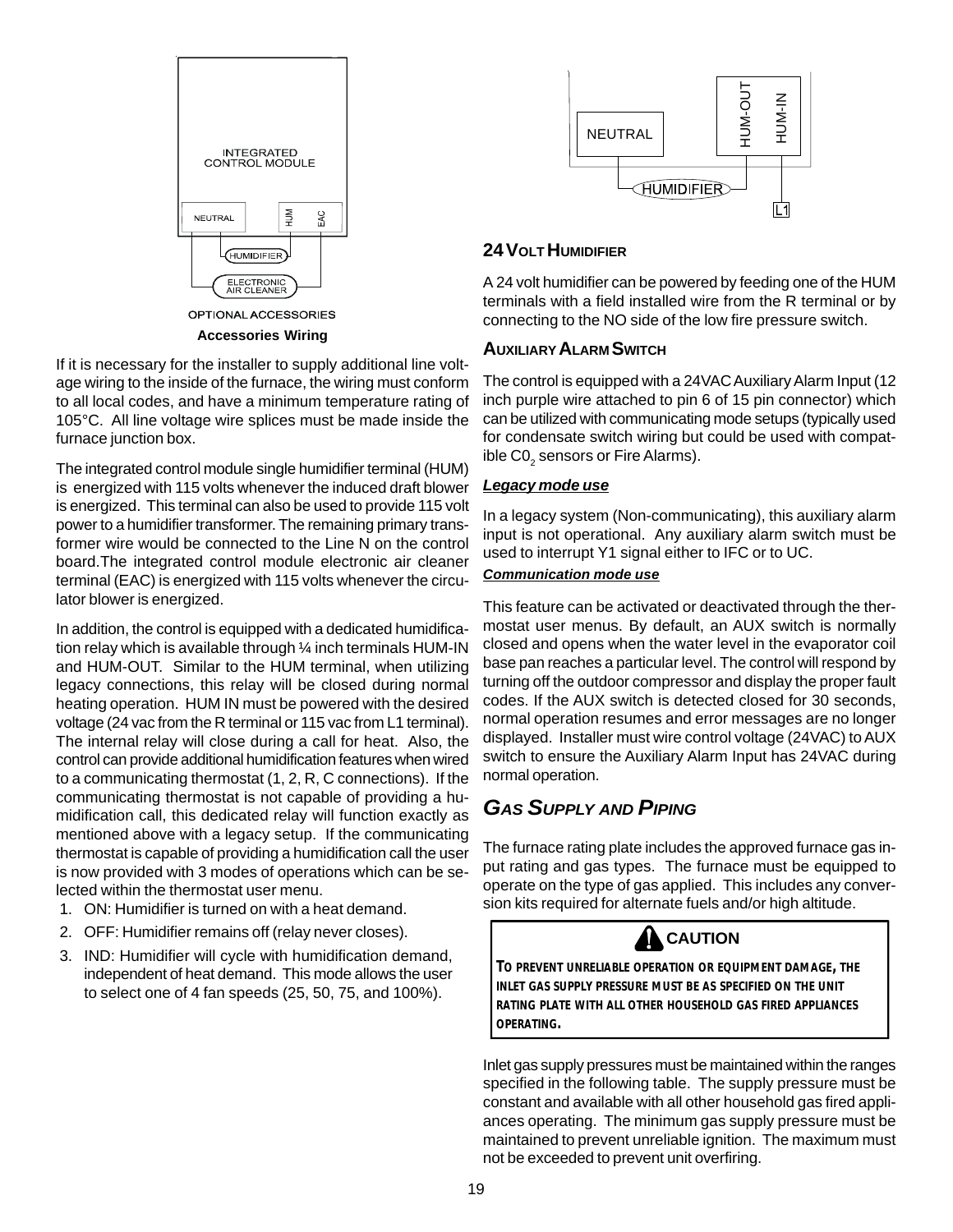**NOTE:** Do not remove the gas valve inlet plug before the gas line is installed. Replace if water or debris has been introduced.

| <b>INLET GAS SUPPLY PRESSURE</b> |                                                         |  |  |  |  |  |  |
|----------------------------------|---------------------------------------------------------|--|--|--|--|--|--|
|                                  | Natural Gas   Minimum: 4.5" w.c.   Maximum: 10.0" w.c.  |  |  |  |  |  |  |
|                                  | Propane Gas   Minimum: 11.0" w.c.   Maximum: 13.0" w.c. |  |  |  |  |  |  |

**NOTE:** Adjusting the minimum supply pressure below the limits in the above table could lead to unreliable ignition. Gas input to the burners must not exceed the rated input shown on the rating plate. Overfiring of the furnace can result in premature heat exchanger failure. Gas pressures in excess of 13 inches water column can also cause permanent damage to the gas valve.

At all altitudes, the manifold pressure must be within 0.3 inches w.c. of that listed in the Specification Sheet applicable to your model for the fuel used. At all altitudes and with either fuel, the air temperature rise must be within the range listed on the furnace nameplate. Should this appliance be converted to LP, refer to the instructions included in the factory authorized LP conversion kit.

# **HIGH ALTITUDE DERATE**

High altitude installations may require both a pressure switch and an orifice change. These changes are necessary to compensate for the natural reduction in the density of both the gas fuel and the combustion air at higher altitude.

For installations above 7000 feet, please refer to your distributor for required kit(s).

| Gas     | Altitude | Kit           | Orifice l | <b>Manifold Pressure</b> |             | Pressure                           |  |
|---------|----------|---------------|-----------|--------------------------|-------------|------------------------------------|--|
|         |          |               |           |                          |             | High Stage Low Stage Switch Change |  |
| Natural |          | None          | #45       | $3.5"$ w.c.              | $1.9"$ w.c. | None                               |  |
| Propane | 0-7000   | <b>LPM-06</b> | #55       | $10.0"$ w.c.             | $6.0"$ w.c. | None                               |  |

Consult the furnace Specification Sheet for appropriate manufacturer's kits for propane gas and/or high altitude installations. The indicated kits must be used to insure safe and proper furnace operation. All conversions must be performed by a qualified installer, or service agency.

### **PROPANE GAS CONVERSION**



**OCCUR IF THE CORRECT CONVERSION KITS ARE NOT INSTALLED. THE APPROPRIATE KITS MUST BE APPLIED TO ENSURE SAFE AND PROPER FURNACE OPERATION. ALL CONVERSIONS MUST BE PERFORMED BY A QUALIFIED INSTALLER OR SERVICE AGENCY.**

This unit is configured for natural gas. The appropriate manufacturer's propane gas conversion kit, must be applied for propane gas installations.

If converting to LP gas, it is recommended that an LPLP0\* kit also be installed. The use of this kit will prevent the furnace from firing when the LP gas supply pressure is too low to support proper combustion.

### **GAS PIPING CONNECTIONS**



**TO AVOID POSSIBLE UNSATISFACTORY OPERATION OF EQUIPMENT DAMAGE DUE TO UNDERFIRING OR EQUIPMENT, USE THE PROPER SIZE OF NATURAL/PROPANE GAS PIPING NEEDED WHEN RUNNING PIPE FROM THE METER/TANK TO THE FURNACE.**

When sizing gas lines, be sure to include all appliances which will operate simultaneously.

The gas piping supplying the furnace must be properly sized based on the gas flow required, specific gravity of the gas, and length of the run. The gas line installation must comply with local codes, or in their absence, with the latest edition of the National Fuel Gas Code, NFPA 54/ANSI Z223.1.

| <b>Natural Gas Capacity of Pipe</b> |  |
|-------------------------------------|--|
| In Cubic Feet of Gas Per Hour (CFH) |  |

| Length of                                                                    | Nominal Black Pipe Size |      |     |       |       |  |
|------------------------------------------------------------------------------|-------------------------|------|-----|-------|-------|--|
| Pipe in Feet                                                                 | 1/2"                    | 3/4" | 1"  | 11/4" | 11/2" |  |
| 10                                                                           | 132                     | 278  | 520 | 1050  | 1600  |  |
| 20                                                                           | 92                      | 190  | 350 | 730   | 1100  |  |
| 30                                                                           | 73                      | 152  | 285 | 590   | 980   |  |
| 40                                                                           | 63                      | 130  | 245 | 500   | 760   |  |
| 50                                                                           | 56                      | 115  | 215 | 440   | 670   |  |
| 60                                                                           | 50                      | 105  | 195 | 400   | 610   |  |
| 70                                                                           | 46                      | 96   | 180 | 370   | 560   |  |
| 80                                                                           | 43                      | 90   | 170 | 350   | 530   |  |
| 90                                                                           | 40                      | 84   | 160 | 320   | 490   |  |
| 100                                                                          | 38                      | 79   | 150 | 305   | 460   |  |
| <b>Processor O.5</b> peig or loss and processed drop of $0.3$ M/C · Racod on |                         |      |     |       |       |  |

(Pressure 0.5 psig or less and pressure drop of 0.3" W.C.; Based on 0.60 Specific Gravity Gas)

CFH = BTUH Furnace Input Heating Value of Gas (BTU/Cubic Foot)

To connect the furnace to the building's gas piping, the installer must supply a ground joint union, drip leg, manual shutoff valve, and line and fittings to connect to gas valve. In some cases, the installer may also need to supply a transition piece from 1/ 2" pipe to a larger pipe size.

The following stipulations apply when connecting gas piping.

- Gas piping must be supported external to the furnace cabinet so that the weight of the gas line does not distort the burner rack, manifold or gas valve.
- Use black iron or steel pipe and fittings for the building piping.
- Use pipe joint compound on male threads only. Pipe joint compound must be resistant to the action of the fuel used.
- Use ground joint unions.
- Install a drip leg to trap dirt and moisture before it can enter the gas valve. The drip leg must be a minimum of three inches long.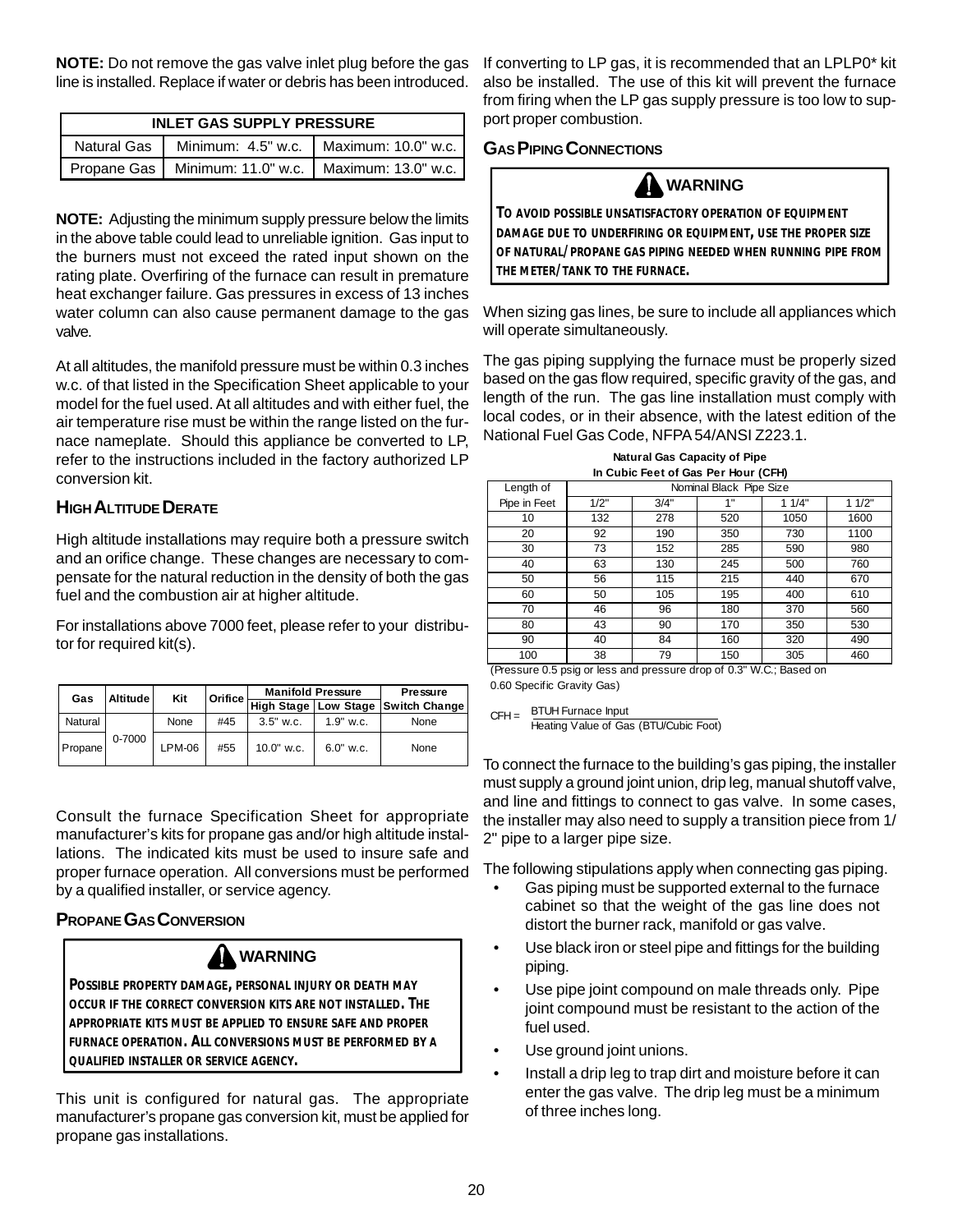- Use two pipe wrenches when making connection to the gas valve to keep it from turning. The orientation of the gas valve on the manifold must be maintained as shipped from the factory.
- Install a manual shutoff valve between the gas meter and unit within six feet of the unit. If a union is installed, the union must be downstream of the manual shutoff valve, between the shutoff valve and the furnace.
- Tighten all joints securely.
- Connect the furnace to the building piping by one of the following methods:
	- Rigid metallic pipe and fittings.
	- Semi-rigid metallic tubing and metallic fittings. Aluminum alloy tubing must not be used in exterior locations.
	- Use listed gas appliance connectors in accordance with their instructions. Connectors must be fully in the same room as the furnace.
	- Protect connectors and semi-rigid tubing against physical and thermal damage when installed. Ensure aluminum-alloy tubing and connectors are coated to protect against external corrosion when in contact with masonry, plaster, or insulation, or subjected to repeated wetting by liquids such as water (except rain water), detergents, or sewage.



**General Furnace Layout**

### **UPFLOW INSTALLATIONS**

*When the gas piping enters through the side of the furnace*, the installer must supply the following fittings (starting from the gas valve):

- Close nipple.
- 90 degree elbow.
- Straight pipe to reach the exterior of the furnace.

A ground joint union, drip leg, and manual shutoff valve must also be supplied by the installer. In some cases, the installer may also need to supply a transition piece from 1/2" to another pipe size.

When the gas piping enters through the left side of the furnace, the installer must supply the following fittings (starting from the gas valve):

- 90 degree elbow.
- Straight pipe to reach the exterior of the furnace.
- A ground joint union, drip leg, and manual shutoff valve must also be supplied by the installer. In some cases, the installer may also need to supply a transition piece from 1/2 inch to another pipe size.

### **COUNTERFLOW INSTALLATIONS**

When the gas piping enters through the left side of the furnace, the installer must supply a straight pipe and a 90 degree elbow to reach the exterior of the furnace.

A ground joint union, drip leg and manual shutoff valve must also be supplied by the installer. In most cases, the installer may also need to supply a transition piece from ½" to another pipe size. When the gas piping enters through the right side of the furnace, the installer must supply the following fittings (starting at the gas valve):

- Close Nipple
- 90 Degree Elbow
- Straight Pipe to Reach Exterior of Furnace.

# **GAS PIPING CHECKS**

Before placing unit in operation, leak test the unit and gas connections.

**WARNING**

**TO AVOID THE POSSIBILITY OF EXPLOSION OR FIRE, NEVER USE A MATCH OR OPEN FLAME TO TEST FOR LEAKS.**

Check for leaks using an approved chloride-free soap and water solution, an electronic combustible gas detector, or other approved testing methods.

 $\mathbf{\Lambda}$  CAUTION

TO PREVENT PROPERTY DAMAGE OR PERSONAL INJURY DUE TO FIRE, THE FOLLOWING INSTRUCTIONS MUST BE PERFORMED REGARDING GAS CONNECTIONS, PRESSURE TESTING, LOCATION OF SHUTOFF VALVE AND INSTALLATION OF GAS PIPING.

**NOTE:** Never exceed specified pressures for testing. Higher pressure may damage the gas valve and cause subsequent overfiring, resulting in heat exchanger failure.

Disconnect this unit and shutoff valve from the gas supply piping system before pressure testing the supply piping system with pressures in excess of 1/2 psig (3.48 kPa).

This unit must be isolated from the gas supply system by closing its manual shutoff valve before pressure testing of gas supply piping system with test pressures equal to or less than 1/2 psig (3.48 kPa).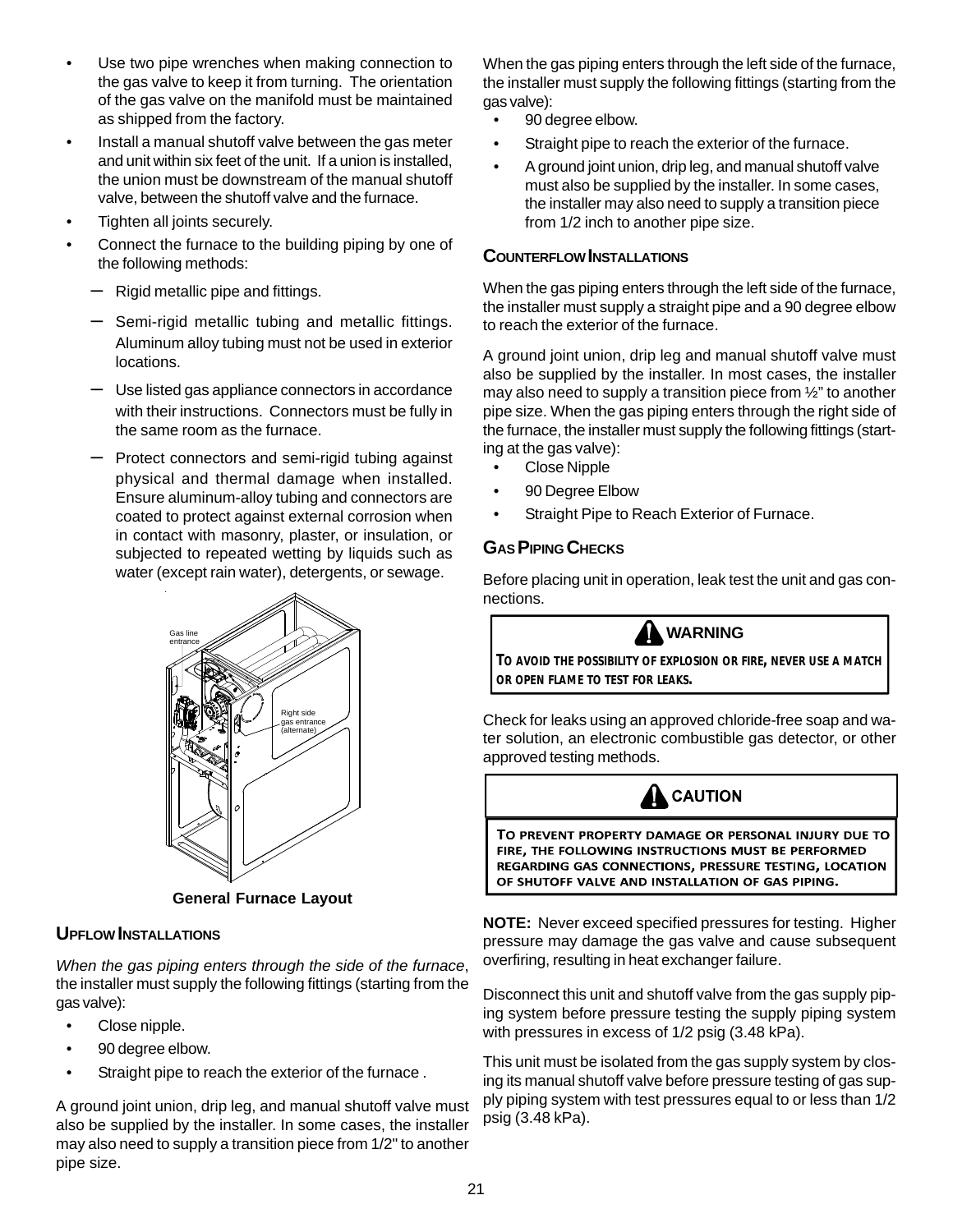# **PROPANE GAS TANKS AND PIPING**

# **WARNING**

**IF THE GAS FURNACE IS INSTALLED IN A BASEMENT, AN EXCAVATED AREA OR CONFINED SPACE, IT IS STRONGLY RECOMMENDED TO CONTACT A PROPANE SUPPLIER TO INSTALL A GAS DETECTING WARNING DEVICE IN CASE OF A GAS LEAK.**

- **SINCE PROPANE GAS IS HEAVIER THAN AIR, ANY LEAKING GAS CAN SETTLE IN ANY LOW AREAS OR CONFINED SPACES.**
- **PROPANE GAS ODORANT MAY FADE, MAKING THE GAS UNDETECTABLE EXCEPT WITH A WARNING DEVICE.**

A gas detecting warning system is the only reliable way to detect a propane gas leak. Rust can reduce the level of odorant in propane gas. Do not rely on your sense of smell. Contact a local propane gas supplier about installing a gas detecting warning system. If the presence of gas is suspected, follow the instructions on Page 3 of this manual.

All propane gas equipment must conform to the safety standards of the National Board of Fire Underwriters, NBFU Manual 58.

For satisfactory operation, propane gas pressure must be 10 inch WC at the furnace manifold with all gas appliances in operation. Maintaining proper gas pressure depends on three main factors:

- 1. Vaporization rate, depending on temperature of the liquid, and "wetted surface" area of the container or containers.
- 2. Proper pressure regulation. (Two-stage regulation is recommended for both cost and efficiency).
- 3. Pressure drop in lines between regulators, and between second stage regulator and the appliance. Pipe size will depend on length of pipe run and total load of all appliances.

Complete information regarding tank sizing for vaporization, recommended regulator settings, and pipe sizing is available from most regulator manufacturers and propane gas suppliers.

Use a pipe thread compound that is approved for natural gas and LP Gas.

Refer to the following illustration for typical propane gas installations and piping.



**Propane Gas Installation (Typ.)**

# **PROPANE GAS PIPING CHARTS**

Sizing Between First and Second Stage Regulator\*

Maximum Propane Capacities listed are based on 2 psig pressure drop at 10 psig setting. Capacities in 1,000 BTU/hour.

| Pipe or<br>Tubing |      | Tubing Size, O.D. Type L | Nominal Pipe Size<br>Schedule 40 |       |       |       |       |
|-------------------|------|--------------------------|----------------------------------|-------|-------|-------|-------|
| Length,<br>Feet   | 3/8" | 1/2"                     | 5/8"                             | 3/4"  | 7/8"  | 1/2"  | 3/4"  |
| 10                | 730  | 1,700                    | 3,200                            | 5,300 | 8,300 | 3,200 | 7,500 |
| 20                | 500  | 1,100                    | 2,200                            | 3,700 | 5,800 | 2,200 | 4,200 |
| 30                | 400  | 920                      | 2,000                            | 2,900 | 4,700 | 1,800 | 4,000 |
| 40                | 370  | 850                      | 1,700                            | 2,700 | 4,100 | 1.600 | 3,700 |
| 50                | 330  | 770                      | 1,500                            | 2,400 | 3,700 | 1,500 | 3,400 |
| 60                | 300  | 700                      | 1,300                            | 2,200 | 3,300 | 1,300 | 310   |
| 80                | 260  | 610                      | 1.200                            | 1.900 | 2,900 | 1.200 | 2,600 |
| 100               | 220  | 540                      | 1.000                            | 1.700 | 2,600 | 1.000 | 2,300 |
| 125               | 200  | 490                      | 900                              | 1,400 | 2,300 | 900   | 2,100 |
| 150               | 190  | 430                      | 830                              | 1,300 | 2,100 | 830   | 1,900 |
| 175               | 170  | 400                      | 780                              | 1.200 | 1,900 | 770   | 1,700 |
| 200               | 160  | 380                      | 730                              | 1,100 | 1,800 | 720   | 1.500 |

Sizing Between Second Stage and Appliance Regulator'

Maximum Propane Capacities listed are based on 2 psig pressure drop at 10 psig setting. Capacities in 1,000 BTU/hour.

| Pipe or<br>Tubing |      | Tubing Size, O.D. Type L |      |      |      |            |      |      | Nominal Pipe Size<br>Schedule 40 |            |            |
|-------------------|------|--------------------------|------|------|------|------------|------|------|----------------------------------|------------|------------|
| Length,<br>Feet   | 3/8" | 1/2"                     | 5/8" | 3/4" | 7/8" | $1 - 1/8"$ | 1/2" | 3/4" | 1"                               | $1 - 1/4"$ | $1 - 1/2"$ |
| 10                | 39   | 92                       | 199  | 329  | 501  | 935        | 275  | 567  | 1,071                            | 2.205      | 3.307      |
| 20                | 26   | 62                       | 131  | 216  | 346  | 630        | 189  | 393  | 732                              | 1.496      | 2.299      |
| 30                | 21   | 50                       | 107  | 181  | 277  | 500        | 152  | 315  | 590                              | 1.212      | 1,858      |
| 40                | 19   | 41                       | 90   | 145  | 233  | 427        | 129  | 267  | 504                              | 1.039      | 1,559      |
| 50                | 18   | 37                       | 79   | 131  | 198  | 376        | 114  | 237  | 448                              | 91         | 1.417      |
| 60                | 16   | 35                       | 72   | 121  | 187  | 340        | 103  | 217  | 409                              | 834        | 1,275      |
| 80                | 13   | 29                       | 62   | 104  | 155  | 289        | 89   | 185  | 346                              | 724        | 1.066      |
| 100               | 11   | 26                       | 55   | 90   | 138  | 255        | 78   | 162  | 307                              | 630        | 976        |
| 125               | 10   | 24                       | 48   | 81   | 122  | 224        | 69   | 146  | 275                              | 567        | 866        |
| 150               | 9    | 21                       | 43   | 72   | 109  | 202        | 63   | 132  | 252                              | 511        | 787        |
| 200               | 8    | 19                       | 39   | 66   | 100  | 187        | 54   | 112  | 209                              | 439        | 665        |
| 250               | 8    | 17                       | 36   | 60   | 93   | 172        | 48   | 100  | 185                              | 390        | 590        |

# *CIRCULATING AIR*



**NEVER ALLOW THE PRODUCTS OF COMBUSTION, INCLUDING CARBON MONOXIDE, TO ENTER THE RETURN DUCT WORK OR CIRCULATION AIR SUPPLY.**

Duct systems and register sizes must be properly designed for the CFM and external static pressure rating of the furnace. Ductwork should be designed in accordance with the recommended methods of "Air Conditioning Contractors of America" Manual D.

A duct system must be installed in accordance with Standards of the National Board of Fire Underwriters for the Installation of Air Conditioning, Warm Air Heating and Ventilating Systems. Pamphlets No. 90A and 90B.

A closed return duct system must be used, with the return duct connected to the furnace. **NOTE:** Ductwork must never be attached to the back of the furnace. For installations requiring more than 1800 CFM, use a bottom return or two sided return. Supply and return connections to the furnace may be made with flexible joints to reduce noise transmission. To prevent the blower from interfering with combustion air or draft when a central return is used, a connecting duct must be installed between the unit and the utility room wall. A room, closet, or alcove must not be used as a return air chamber.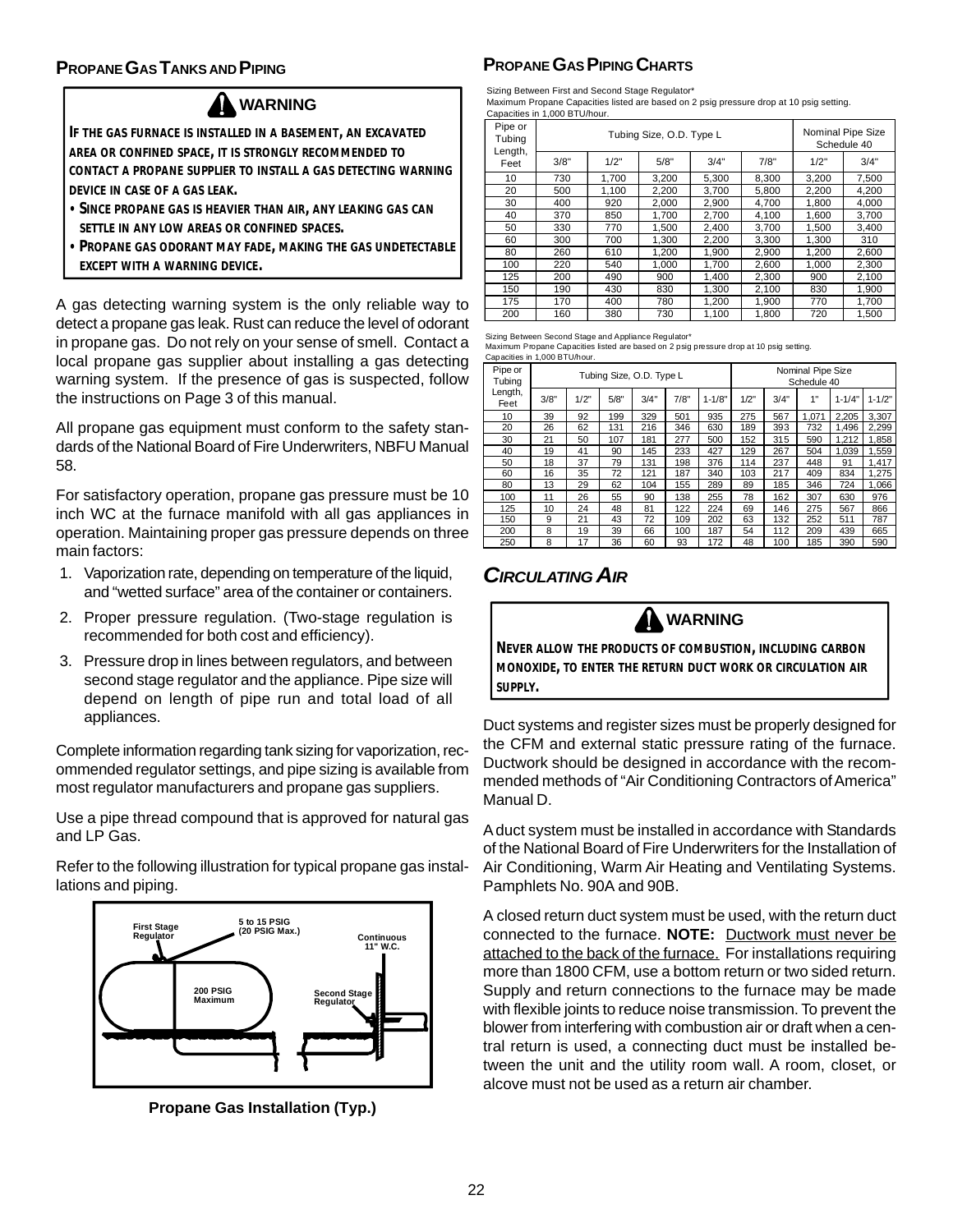When the furnace is used in connection with a cooling unit, the furnace should be installed in parallel with or on the upstream side of the cooling unit to avoid condensation in the heating element. With a parallel flow arrangement, the dampers or other means used to control the flow of air must be adequate to prevent chilled air from entering the furnace and, if manually operated, must be equipped with means to prevent operation of either unit unless the damper is in the full heat or cool position.

When the furnace is installed without a cooling coil, it is recommended that a removable access panel be provided in the outlet air duct. This opening shall be accessible when the furnace is installed and shall be of such a size that the heat exchanger can be viewed for visual light inspection or such that a sampling probe can be inserted into the airstream. The access panel must be made to prevent air leaks when the furnace is in operation.

When the furnace is heating, the temperature of the return air entering the furnace must be between 55°F and 100°F.

When a furnace is installed so that supply ducts carry air circulated by the furnace to areas outside the space containing the furnace, the return air shall also be handled by a duct sealed to the furnace casing and terminating outside the space containing the furnace.

### **CHECKING DUCT STATIC**

Refer to your furnace rating plate for the maximum ESP (external duct static) rating.

Total external static refers to everything external to the furnace cabinet. Cooling coils, filters, ducts, grilles, registers must all be considered when reading your total external static pressure. The supply duct pressure must be read between the furnace and the cooling coil. This reading is usually taken by removing the "A" shaped block off plate from the end on the coil; drilling a test hole in it and reinstalling the block off plate. Take a duct static reading at the test hole. Tape up the test hole after your test is complete. The negative pressure must be read between the filter and the furnace blower.

Too much external static pressure will result in insufficient air that can cause excessive temperature rise. This can cause limit switch tripping and heat exchanger failure.

To determine total external duct static pressure, proceed as follows;

- 1. With clean filters in the furnace, use a draft gauge (inclined manometer) to measure the static pressure of the return duct at the inlet of the furnace. (Negative Pressure)
- 2. Measure the static pressure of the supply duct. (Positive Pressure)
- 3. The difference between the two numbers is .4" w.c.

Example:

static reading from return duct  $= -.1$ " w.c.

static reading from supply duct  $= .3"$  w.c.

total external static pressure on this system = .4" w.c.

**NOTE:** Both readings may be taken simultaneously and read directly on the manometer if so desired. If an air conditioner coil or Electronic Air Cleaner is used in conjunction with the furnace, the readings must also include these components, as shown in the following drawing.

4. Consult proper tables for the quantity of air.

If the total external static pressure exceeds the maximum listed on the furnace rating plate, check for closed dampers, registers, undersized or poorly laid out duct work.



#### **Checking Static Pressure**

# **FILTERS - READ THIS SECTION BEFORE INSTALLING THE RETURN AIR DUCTWORK**

Filters must be used with this furnace. Discuss filter maintenance with the building owner. Filters do not ship with this furnace, but must be provided by the installer. Filters must comply with UL900 or CAN/ULCS111 standards.Damage or repairs due to the installation of the furnace without filters is not covered under the warranty.

### **UPRIGHT INSTALLATIONS**

Depending on the installation and/or customer preference, differing filter arrangements can be applied. Filters can be installed in the central return register or a side panel external filter rack kit (upflows), or the ductwork above a downflow furnace. As an alternative, a media air filter or electronic air cleaner can be used as the primary filter.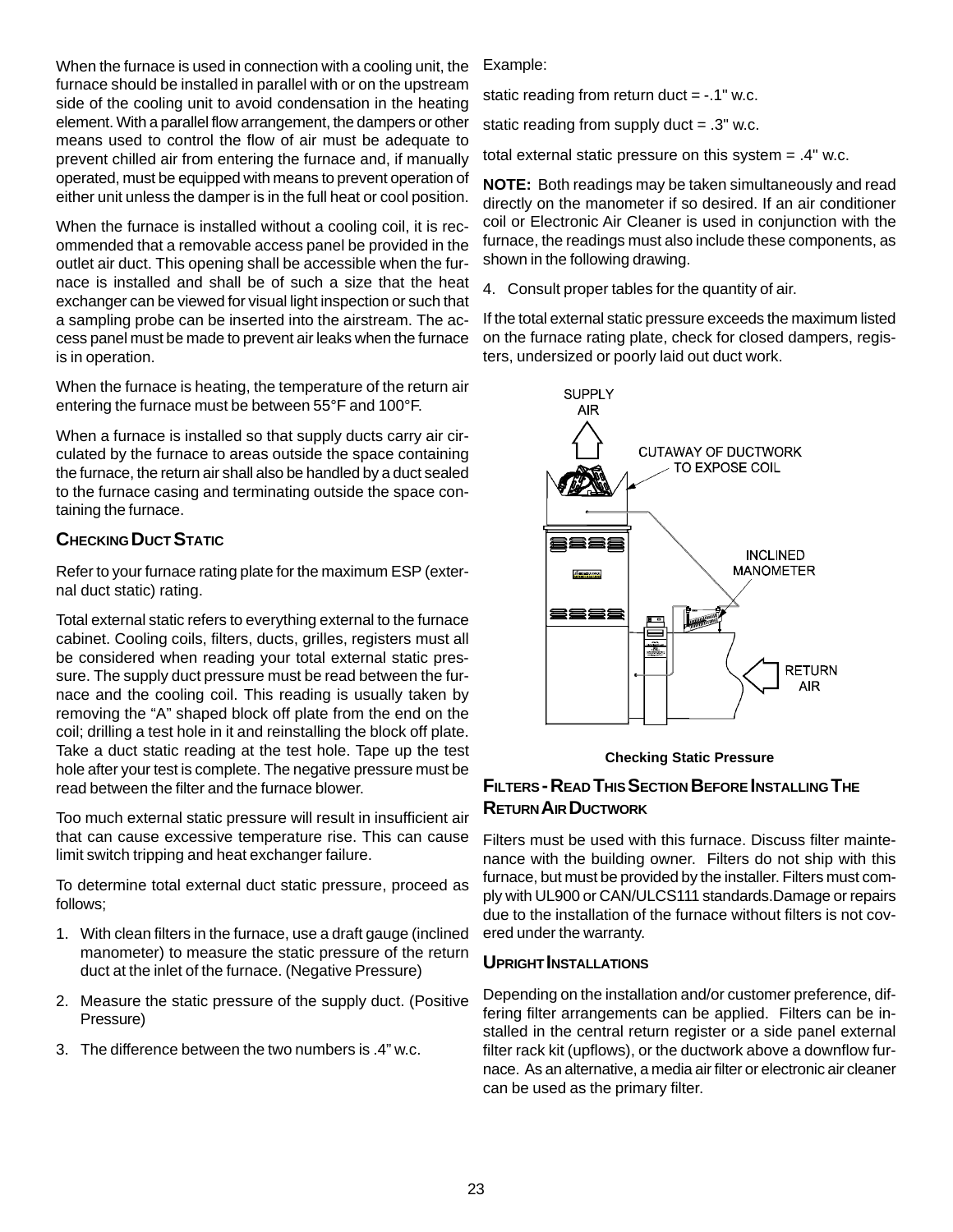### **HORIZONTAL INSTALLATIONS**

Filters must be installed in either the central return register or in the return air duct work.

### **CIRCULATION AIR FILTERS**

One of the most common causes of a problem in a forced air heating system is a blocked or dirty filter. Circulating air filters must be inspected monthly for dirt accumulation and replaced if necessary. Failure to maintain clean filters can cause premature heat exchanger failure.

A new home may require more frequent replacement until all construction dust and dirt is removed.

| <b>MODEL</b>                                                                                                                                                       | <b>MINIMUM RECOMMENDED</b><br><b>FILTER SIZE^</b> |  |  |  |  |  |
|--------------------------------------------------------------------------------------------------------------------------------------------------------------------|---------------------------------------------------|--|--|--|--|--|
| *MVC80604B*                                                                                                                                                        | 1 - 16 X 25 Side or Bottom                        |  |  |  |  |  |
| *MVC80805C*                                                                                                                                                        | 1 - 16 $X$ 25 Side or Bottom <sup>1</sup>         |  |  |  |  |  |
| *MVC81005C*                                                                                                                                                        | 2 - 16 X 25 Side or 20 X 25 Bottom                |  |  |  |  |  |
|                                                                                                                                                                    |                                                   |  |  |  |  |  |
| ADVC80603BN*                                                                                                                                                       | 2 - 10 X 20 or 1 - 16 X 25 Top Return             |  |  |  |  |  |
| ADVC80805C*                                                                                                                                                        | 2 - 14 X 20 or 1 - 20 X 25 Top Return             |  |  |  |  |  |
| 2 - 14 X 20 or 1 - 20 X 25 Top Return<br>ADVC81005C*                                                                                                               |                                                   |  |  |  |  |  |
| ^Other size filters of equal or greater dimensions may<br>be used, filters may also be centrally located                                                           |                                                   |  |  |  |  |  |
| $1 =$ use 2 - 16 X 25 filters and two side returns or 20 X<br>25 filter on bottom return if furnace is connected to a<br>cooling unit over 4 tons nominal capacity |                                                   |  |  |  |  |  |

Consider installing an air cleaner with deep-pleated media filter at the time of furnace installation. A deep-pleated filter with a MERV rating of 8 (minimum) will often provide better filtration to protect equipment and the air distribution system than a standard 1" filter and often has lower static pressure loss than a 1" filter. Also a deep-pleated filter will typically require less frequent replacement intervals. Avoid using highly restrictive 1" filters which produce static pressure loss greater than .25" W.C. In some installations the minimum filter size required (consult filter sizing chart ) will not lend itself to a filter installation on the side of the furnace. The installation of a centrally installed air cleaner cabinet or a return duct filter installation may offer more practicality.

Clean Comfort™ brand MERV 11 air cleaners have 5¼" media filters and are available in the following configurations. Consult your distributor for information on our complete line of IAQ Clean Comfort™ products.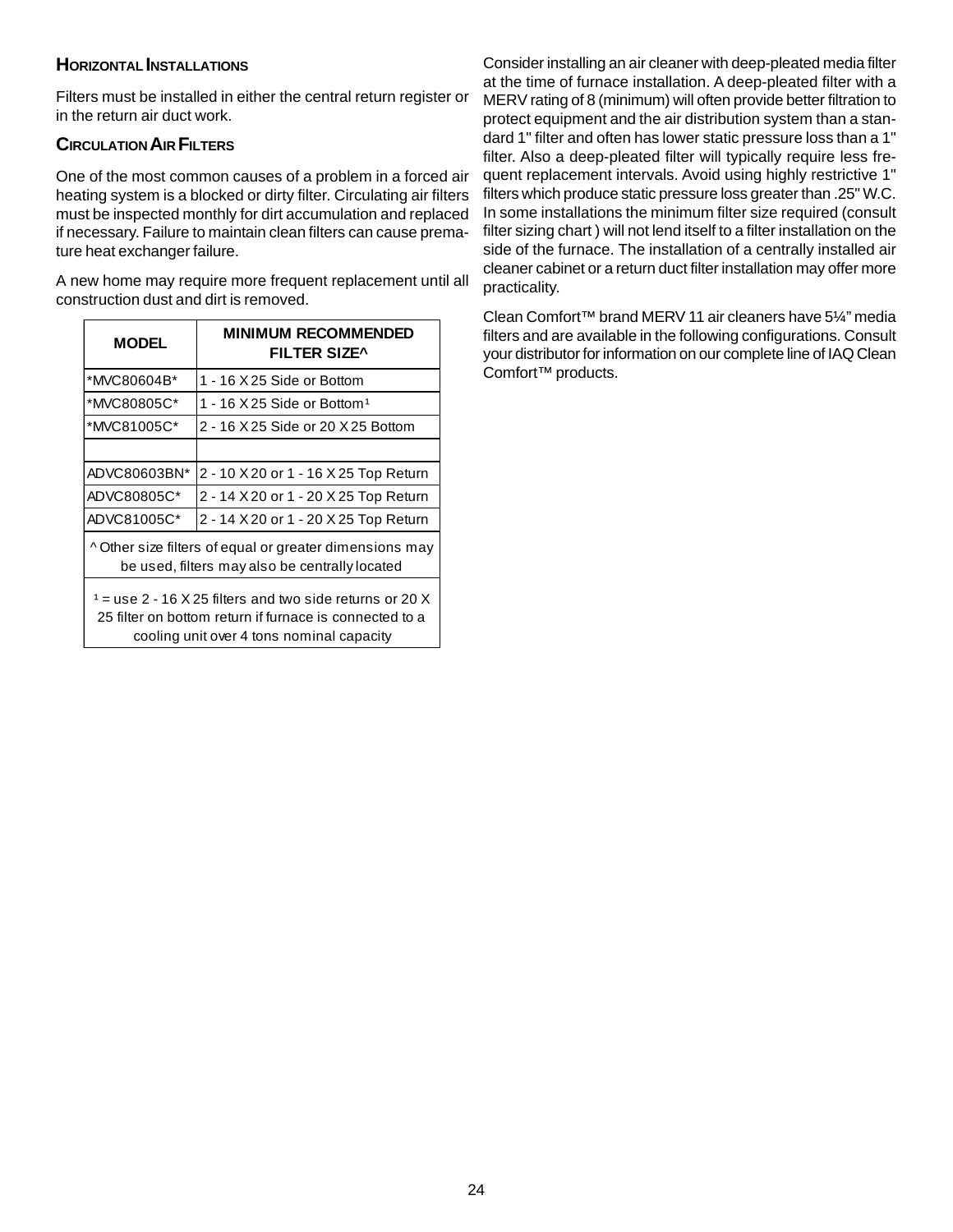| Air cleaner installation                | Maximum                | Filter (Media)         |                    | Air Cleaner     |
|-----------------------------------------|------------------------|------------------------|--------------------|-----------------|
| location                                | <b>Heating Airflow</b> | <b>Dimensions</b>      | <b>Part Number</b> | Family          |
|                                         |                        |                        |                    |                 |
| Side or bottom return                   | 1200 CFM               | 16 in X 20 in x 5¼"    | AM11-1620-5        |                 |
| Side or bottom return                   | 1600 CFM               | 16 in X 25 in x 5¼"    | AM11-1625-5        | AM11-5          |
| Side or bottom return                   | 1600 CFM               | 20 in X 20 in x 51/4"  | AM11-2020-5        |                 |
| Side or bottom return                   | 2000 CFM               | 20 in X 25 in x 51/4"  | AM11-2025-5        |                 |
| Side return<br>(for 2 separate returns) | 2 X 1600 CFM           | 2, 16 in X 25 in x 5¼" | AM11-3225-5        | AM11-3225       |
| Side return (Right angle)               | 2000 CFM               | 20 in X 25 in x 51/4"  | AM11-2025-5RA      | AM11-5RA        |
| Bottom return (platform)                | 2000 CFM               | 20 in X 25 in x 5¼"    | AM11-2832-5PP      | <b>AM11-5PP</b> |
| Bottom return (platform)                | 2000 CFM               | 20 in X 25 in x 51/4"  | AM11-2843-5PP      |                 |



# *START-UP PROCEDURE AND ADJUSTMENT*

Furnace must have a 115 VAC power supply properly connected and grounded. Proper polarity must be maintained for correct operation. In addition to the following start-up and adjustment items, refer to further information in *Operational Checks* section.

#### **HEAT ANTICIPATOR SETTING**

The heat anticipator in older, non-electronic room thermostats must be correctly adjusted to obtain the proper number of cycles per hour and to prevent "overshooting" of the setting. Set the heat anticipator setting to 0.7 amps. Follow the thermostat manufacturer's instructions on how to adjust the heat anticipator setting.

### **FURNACE OPERATION**

Purge gas lines of air prior to startup. Be sure not purge lines into an enclosed burner compartment.

Check for leaks using an approved chloride-free soap and water solution, an electronic combustible gas detector, or other approved method. Verify that all required kits (propane gas, high altitude, etc.) have been appropriately installed.

#### **FURNACE STARTUP**

- 1. Close the manual gas shutoff valve external to the furnace.
- 2. Turn off the electrical power to the furnace.
- 3. Set the room thermostat to the lowest possible setting.
- 4. Remove the burner compartment door.

**NOTE:** This furnace is equipped with an ignition device which automatically lights the burner. Do not try to light the burner by hand.

- 5. Move the furnace gas valve manual control to the OFF position.
- 6. Wait five minutes then smell for gas. Be sure check near the floor as some types of gas are heavier than air.
- 7. If you smell gas after five minutes, immediately follow the instructions in the *Safety Instructions* section of this manual. If you do not smell gas after five minutes, move the furnace gas valve manual control to the ON position.
- 8. Replace the burner compartment door.
- 9. Open the manual gas shutoff valve external to the furnace.
- 10. Turn on the electrical power to the furnace.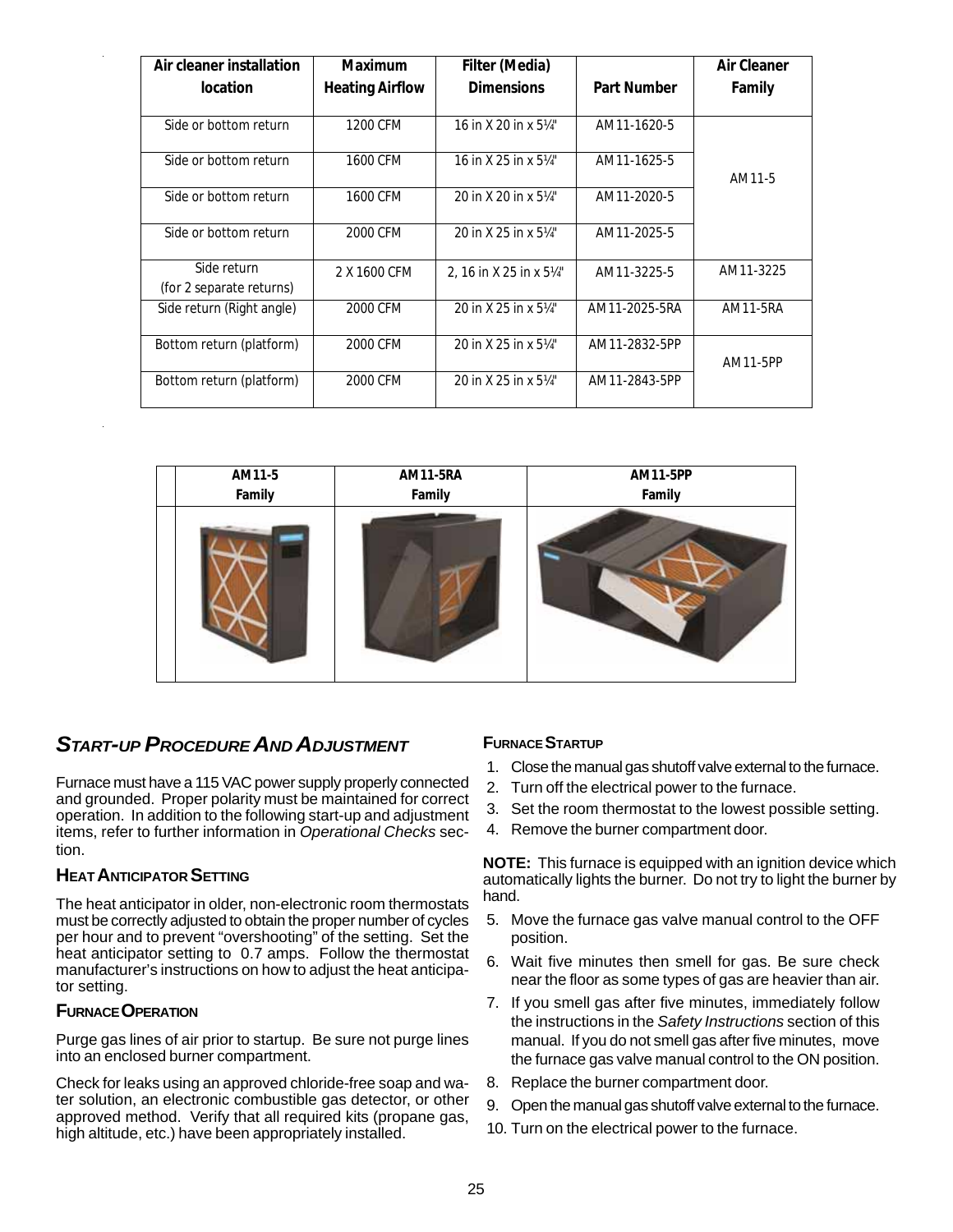- 11. Adjust the thermostat to a setting above room temperature.
- 12. After the burners are lit, set the thermostat to desired temperature.

#### **FURNACE SHUTDOWN**

1. Set the thermostat to the lowest setting.

The integrated control will close the gas valve and extinguish flame. Following a 15 second delay, the induced draft blower will be de-energized. After a 120, 150, 180 or 210-second delay period (field selectable delay OFF [90, 120, 150, 180] plus 30-second ramp down), the circulator blower de-energizes.

- 2. Remove the burner compartment door and move the furnace gas valve manual control to the OFF position.
- 3. Close the manual gas shutoff valve external to the furnace.
- 4. Replace the burner compartment door.

#### **GAS SUPPLY PRESSURE MEASUREMENT**

### **GAS PRESSURE TEST**

**NOTE:** When removing a valve adjustment screw or a pressure tap on a Honeywell gas valve, use a T-25 or 3/ 16" flathead screwdriver. **DO NOT USE POWER TOOLS.**

This test is to be used for field test mode only, and it will allow gas valve pressure to be checked at 100% firing rate.

- 1. If both 'FAULT RECALL' and 'LEARN' push buttons are pressed for greater than 1 second, the display will blank to indicate the push buttons are pressed. Within 5 seconds, both push buttons should be released. If any push button is not released, the test mode will not activate. The display will return to normal.
- 2. Once the push buttons are released, the display will flash "Ft" to indicate the push buttons are released and successful entry into test mode has been achieved.
- 3. The control will force a high capacity demand. If a low capacity demand is already being serviced, it will be forced to high capacity.
- 4. The display will continue to flash "Ft" until high capacity (100%) is achieved. Once achieved, the display will show "Ft" without flashing. A 5-minute timer will be started to allow sufficient opportunity for the gas pressure to be tested.
- 5. If a call for heat is given or removed during the test, the system will still operate until the 5 minute test time is complete.
- 6. During test mode, if both push buttons are pressed for greater than 1 second, the display will blank to indicate push buttons are pressed. If both push buttons are released within 5 seconds, the test mode will terminate and the system will return to normal operation. Otherwise, the test mode will continue uninterrupted.
- 7. After completion of the 5-minute timer or test mode termination, whichever is earlier, the system will return to normal operation, either continuing an existing heat demand or going to the idle state.

# **CAUTION**

**TO PREVENT UNRELIABLE OPERATION OR EQUIPMENT DAMAGE, THE INLET GAS SUPPLY PRESSURE MUST BE AS SPECIFIED ON THE UNIT RATING PLATE WITH ALL OTHER HOUSEHOLD GAS FIRED APPLIANCES OPERATING.**

The line pressure supplied to the gas valve must be within the range specified below. The supply pressure can be measured at the gas valve inlet pressure tap or at a hose fitting installed in the gas piping drip leg. The supply pressure must be measured with the burners operating. To measure the gas supply pressure, use the following procedure.



#### **White-Rodgers Model 36J54 (Two-Stage)**



**White-Rodgers Model 36J54 Connected to Manometer**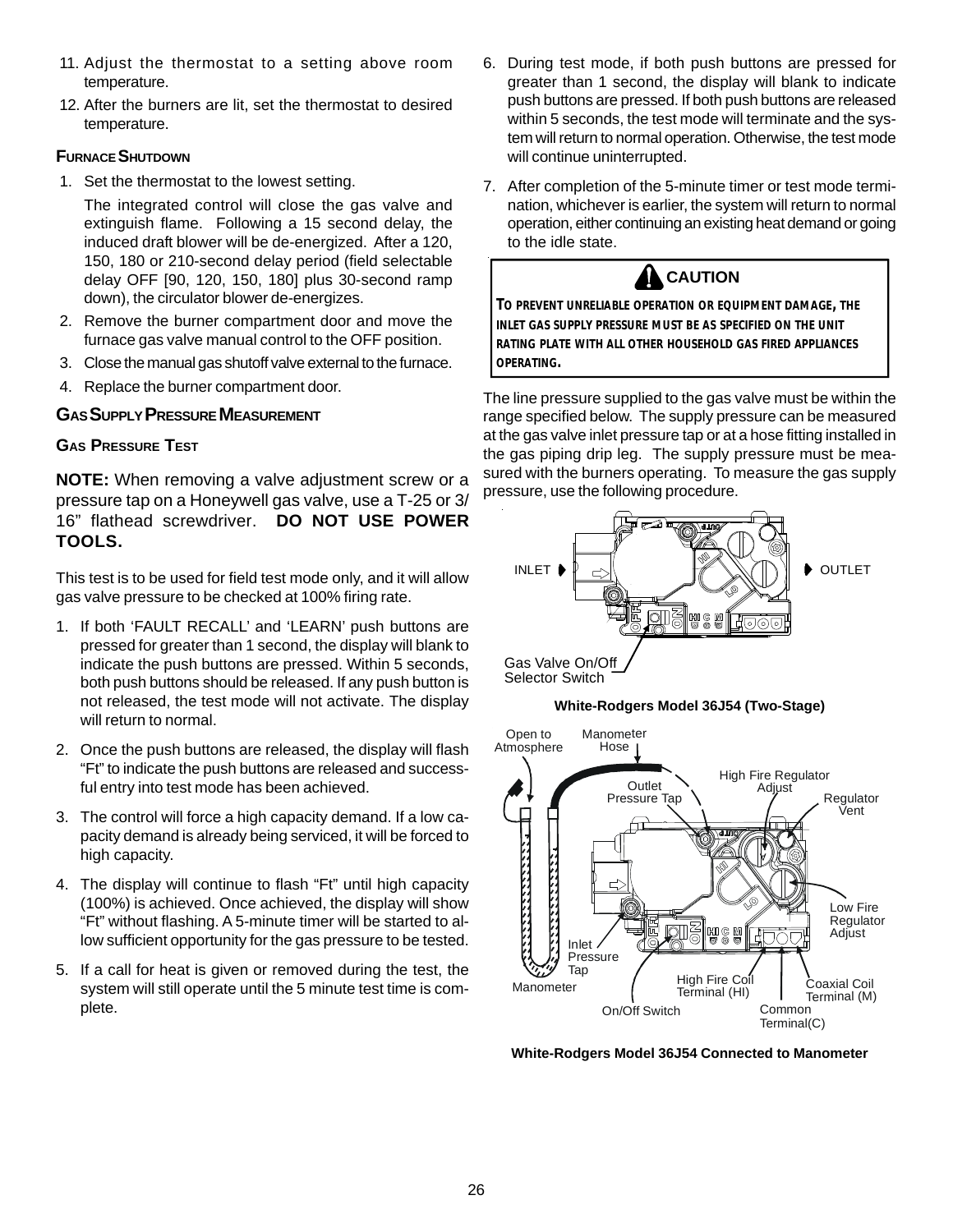



#### **Honeywell Model VR9205 Connected to Manometer**

- 1. Turn OFF gas to furnace at the manual gas shutoff valve external to the furnace.
- 2. Connect a calibrated water manometer (or appropriate gas pressure gauge) at either the gas valve inlet pressure tap or the gas piping drip leg. See Honeywell gas valve figure or White-Rodgers gas valve figure for location of inlet pressure tap.

**NOTE:** If measuring gas pressure at the drip leg or Honeywell gas valve, a field-supplied hose barb fitting must be installed prior to making the hose connection. If using the inlet pressure tap on the White-Rodgers gas valve, then use the 36G/J Valve Pressure Check Kit, Goodman Part No. 0151K00000S.

- 3. Turn ON the gas supply and operate the furnace and all other gas consuming appliances on the same gas supply line.
- 4. Measure furnace gas supply pressure with burners firing. Supply pressure must be within the range specified in the *Inlet Gas Supply Pressure* table.

| <b>INLET GAS SUPPLY PRESSURE</b>                       |                                                         |  |  |  |  |
|--------------------------------------------------------|---------------------------------------------------------|--|--|--|--|
| Natural Gas   Minimum: 4.5" w.c.   Maximum: 10.0" w.c. |                                                         |  |  |  |  |
|                                                        | Propane Gas   Minimum: 11.0" w.c.   Maximum: 13.0" w.c. |  |  |  |  |

If supply pressure differs from table, make the necessary adjustments to pressure regulator, gas piping size, etc., and/or consult with local gas utility.

- 5. Turn OFF gas to furnace at the manual shutoff valve and disconnect manometer. Reinstall plug before turning on gas to furnace.
- 6. Turn OFF any unnecessary gas appliances stated in step 3.



**Measuring Inlet Gas Pressure (Alt. Method)**

### **GAS MANIFOLD PRESSURE MEASUREMENT AND ADJUSTMENT**

# **CAUTION**

**TO PREVENT UNRELIABLE OPERATION OR EQUIPMENT DAMAGE, THE GAS MANIFOLD PRESSURE MUST BE AS SPECIFIED ON THE UNIT RATING PLATE. ONLY MINOR ADJUSTMENTS SHOULD BE MADE BY ADJUSTING THE GAS VALVE PRESSURE REGULATOR.**

Only small variations in gas pressure should be made by adjusting the gas valve pressure regulator. The manifold pressure must be measured with the burners operating. To measure and adjust the manifold pressure, use the following procedure.

- 1. Turn OFF gas to furnace at the manual gas shutoff valve external to the furnace.
- 2. Turn off all electrical power to the system.
- 3. Outlet pressure tap connections:
	- a. Honeywell valve: Remove the outlet pressure tap plug. Install an 1/8" NPT hose barb fitting into the outlet pressure tap.
	- b. White-Rodgers valve: Back outlet pressure test screw (inlet/outlet pressure boss) out one turn (counterclockwise, not more than one turn).
- 4. Attach a hose and manometer to the outlet pressure barb fitting (Honeywell valve) or outlet pressure tap (White-Rodgers valve).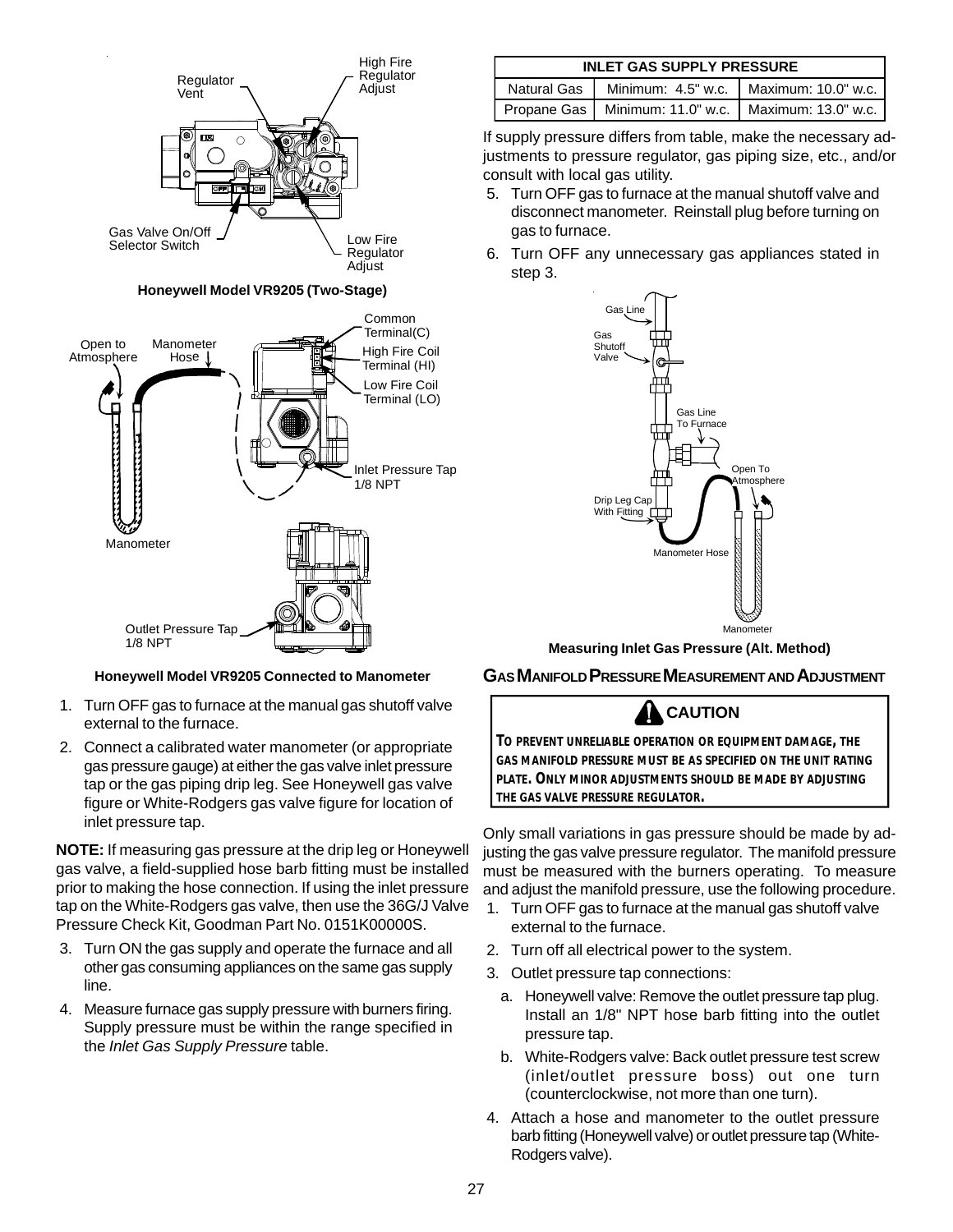- 5. Turn ON the gas supply.
- 6. Turn on power and close thermostat "R" and "W1" contacts to provide a call for low stage heat.
- 7. Measure the gas manifold pressure with burners firing. Adjust manifold pressure using the *Manifold Gas Pressure* table shown below.
- 8. Remove regulator cover screw from the low (LO) outlet pressure regulator adjust tower and turn screw clockwise to increase pressure or counterclockwise to decrease pressure. Replace regulator cover screw.
- 9. Close thermostat "R" and "W2" contacts to provide a call for high stage heat.
- 10. Remove regulator cover screw from the high (HI) outlet pressure regulator adjust tower and turn screw clockwise to increase pressure or counterclockwise to decrease pressure. Replace regulator cover screw.
- 11. Turn off all electrical power and gas supply to the system.
- 12. Remove the manometer hose from the hose barb fitting or outlet pressure tap.
- 13. Replace outlet pressure tap:
- a. Honeywell valve: Remove the 1/8" NPT hose barb fitting from the outlet pressure tap. Replace the outlet pressure tap plug and seal with a high quality thread sealer.
- b. White-Rodgers valve: Turn outlet pressure test screw in to seal pressure port (clockwise, 7 in-lb minimum).
- 14. Turn on electrical power and gas supply to the system.
- 15. Close thermostat contacts "R" and "W1/W2" to energize the valve.

Using a leak detection solution or soap suds, check for leaks at outlet pressure tap plug (Honeywell valve) or screw (White-Rodgers valve). Bubbles forming indicate a leak. SHUT OFF GAS AND REPAIR ALL LEAKS IMMEDIATELY!

**NOTE:** For gas to gas conversion, consult your dealer for appropriate conversion.

| <b>Manifold Gas Pressure</b> |                   |                               |             |  |  |
|------------------------------|-------------------|-------------------------------|-------------|--|--|
|                              | Gas               | Range                         | Nom inal    |  |  |
| Natural                      | Low Stage         | $11.6 - 2.2"$ w.c.            | $1.9"$ w.c. |  |  |
|                              | <b>High Stage</b> | $\overline{3.2} - 3.8$ " w.c. | $3.5"$ w.c. |  |  |
| Propane                      | Low Stage         | $5.7 - 6.3$ " w.c.            | $6.0"$ w.c. |  |  |
|                              | <b>High Stage</b> | $9.7 - 10.3$ " w.c.           | 10.0" w.c.  |  |  |

| <b>Speed Selection Dip Switches</b>                                                                                                                                                                                                                                                                                                                                                                                                                                                                                                                                      |                               |                                                     |           |                       |             |                       |                                                                                                                                                                      |                           | Model                       | Tap                          | Low Stage<br>Cool            | <b>High Stage</b><br>Cool    | Low Stage<br>Heat            | <b>High Stage</b><br>Heat |      |
|--------------------------------------------------------------------------------------------------------------------------------------------------------------------------------------------------------------------------------------------------------------------------------------------------------------------------------------------------------------------------------------------------------------------------------------------------------------------------------------------------------------------------------------------------------------------------|-------------------------------|-----------------------------------------------------|-----------|-----------------------|-------------|-----------------------|----------------------------------------------------------------------------------------------------------------------------------------------------------------------|---------------------------|-----------------------------|------------------------------|------------------------------|------------------------------|------------------------------|---------------------------|------|
|                                                                                                                                                                                                                                                                                                                                                                                                                                                                                                                                                                          | Cool<br>Selection<br>Switches |                                                     | Adjust    | Selection<br>Switches | Profile     | Selection<br>Switches | Heat                                                                                                                                                                 | Selection<br>Switches     |                             | A<br>B                       | 390<br>520                   | 600<br>800                   | 735<br>805                   | 1050<br>1150              |      |
| TAP                                                                                                                                                                                                                                                                                                                                                                                                                                                                                                                                                                      | $S3 - 1$                      | S <sub>3</sub> -2S <sub>3</sub> -3S <sub>3</sub> -4 |           |                       | $S4-1$      | $S4-2$                | $S4 - 3$                                                                                                                                                             | $S4-4$                    | *DVC80603B***               | D                            | 650<br>780                   | 1000<br>1200                 | 875<br>945                   | 1250<br>1350              |      |
| A                                                                                                                                                                                                                                                                                                                                                                                                                                                                                                                                                                        | <b>OFF</b>                    | <b>OFF</b>                                          | OFF       | <b>OFF</b>            | <b>OFF</b>  | <b>OFF</b>            | <b>OFF</b>                                                                                                                                                           | <b>OFF</b>                |                             |                              |                              |                              |                              |                           |      |
| B                                                                                                                                                                                                                                                                                                                                                                                                                                                                                                                                                                        | ON                            | 0FF                                                 | <b>ON</b> | <b>OFF</b>            | ON          | 0FF                   | ON                                                                                                                                                                   | 0FF                       |                             | A                            | 520                          | 800                          | 945                          | 1350                      |      |
| C                                                                                                                                                                                                                                                                                                                                                                                                                                                                                                                                                                        | OFF                           | ON                                                  | OFF       | <b>ON</b>             | 0FF         | ON                    | OFF                                                                                                                                                                  | <b>ON</b>                 | *DVC80805C***               | B                            | 715<br>910                   | 1100<br>1400                 | 1015<br>1085                 | 1450<br>1550              |      |
| D.                                                                                                                                                                                                                                                                                                                                                                                                                                                                                                                                                                       | ON                            | <b>ON</b>                                           | ON        | <b>ON</b>             | ON          | ON                    | <b>ON</b>                                                                                                                                                            | ON                        |                             | D                            | 1170                         | 1800                         | 1155                         | 1650                      |      |
| Profiles                                                                                                                                                                                                                                                                                                                                                                                                                                                                                                                                                                 |                               | Pre-Run                                             |           |                       | Short-Run   |                       |                                                                                                                                                                      | OFF Delay                 | *DVC81005C***               |                              | А                            | 553                          | 850                          | 1085                      | 1550 |
| Α                                                                                                                                                                                                                                                                                                                                                                                                                                                                                                                                                                        |                               | -------                                             |           |                       | .           |                       |                                                                                                                                                                      | 60 sec/100%               |                             | B                            | 748                          | 1150                         | 1155                         | 1650                      |      |
| B                                                                                                                                                                                                                                                                                                                                                                                                                                                                                                                                                                        |                               | -------                                             |           |                       | 30 sec/50%  |                       |                                                                                                                                                                      | 60 sec/100%               |                             | D                            | 943<br>1203                  | 1450<br>1850                 | 1225<br>1260                 | 1750<br>1800              |      |
| C                                                                                                                                                                                                                                                                                                                                                                                                                                                                                                                                                                        |                               | -------                                             |           |                       | 7.5 min/82% |                       |                                                                                                                                                                      | 60 sec/100%               |                             | A                            | 390                          | 600                          | 875                          | 1250                      |      |
| D                                                                                                                                                                                                                                                                                                                                                                                                                                                                                                                                                                        |                               | 30 sec/50%                                          |           |                       | 7.5 min/82% |                       | 30 sec/50%                                                                                                                                                           |                           | *MVC80604B***               | B                            | 520                          | 800                          | 945                          | 1350                      |      |
|                                                                                                                                                                                                                                                                                                                                                                                                                                                                                                                                                                          |                               |                                                     |           |                       |             |                       | To Set Airflow: (1) Select model and desired High Stage Cooling Airflow. Determine<br>the corresponding tap (A, B, C, or D). Set dip switches S3-1* and S3-2* to the |                           |                             | C<br>$\Box$                  | 715<br>910                   | 1100                         | 1015<br>1085                 | 1450                      |      |
|                                                                                                                                                                                                                                                                                                                                                                                                                                                                                                                                                                          |                               |                                                     |           |                       |             |                       | appropriate ON / OFF positions. (2) Select model and desired High Stage Heating                                                                                      |                           |                             |                              |                              | 1400                         |                              | 1550                      |      |
| Airflow. Determine the corresponding tap (A, B, C, or D). Set dip switches S4-3* and<br>S4-4* to the appropriate ON / OFF positions. (3) Selecting Airflow Adjustment Factor:<br>For 0% trim set S5-2* to OFF (trim disabled). If trim is desired set S5-2* to ON (trim<br>enabled) and set S3-3* and S3-4* to appropriate ON / OFF positions. Tap A is +5%,<br>Tap B is -5%, Tap C is +10%, Tap D is -10%.<br>To Set Comfort Mode: Select Desired Comfort Mode profile (see profiles above). Set<br>dip switches S4-1* and S4-2* to the appropriate ON / OFF positions. |                               |                                                     |           |                       |             |                       |                                                                                                                                                                      | *MVC80805C***             | A<br>B<br>D                 | 520<br>715<br>910<br>1170    | 800<br>1100<br>1400<br>1800  | 1050<br>1120<br>1190<br>1260 | 1500<br>1600<br>1700<br>1800 |                           |      |
| Dehumidification: To enable, set switch S5-1* to ON. Cooling airflow will be reduced<br>to 85% of nominal value during cool call. To disable, set switch S5-1* to OFF.<br>Continuous Fan Speed: Set dip switches S5-3* and S5-4* to select one of 4<br>continuous fan speeds (25%, 50%, 75%, or 100%). "See installation manual<br>for details"<br>*the "S" number refers to one of four labeled dip switch section each containing 4<br>individual dip switches. The following number refers to the individual labeled dip<br>switch within that section<br>0140F01170  |                               |                                                     |           |                       |             | *MVC81005C***         | А<br>B<br>D                                                                                                                                                          | 520<br>715<br>910<br>1170 | 800<br>1100<br>1400<br>1800 | 1210<br>1225<br>1245<br>1260 | 1725<br>1750<br>1775<br>1800 |                              |                              |                           |      |

**NOTE:** Airflow data shown applies to legacy mode operation only. For a fully communicating system, please see the outdoor unit's installation instructions for cooling and pump heating airflow data. See *ComfortNet™ System - Airflow Consideration* section for details.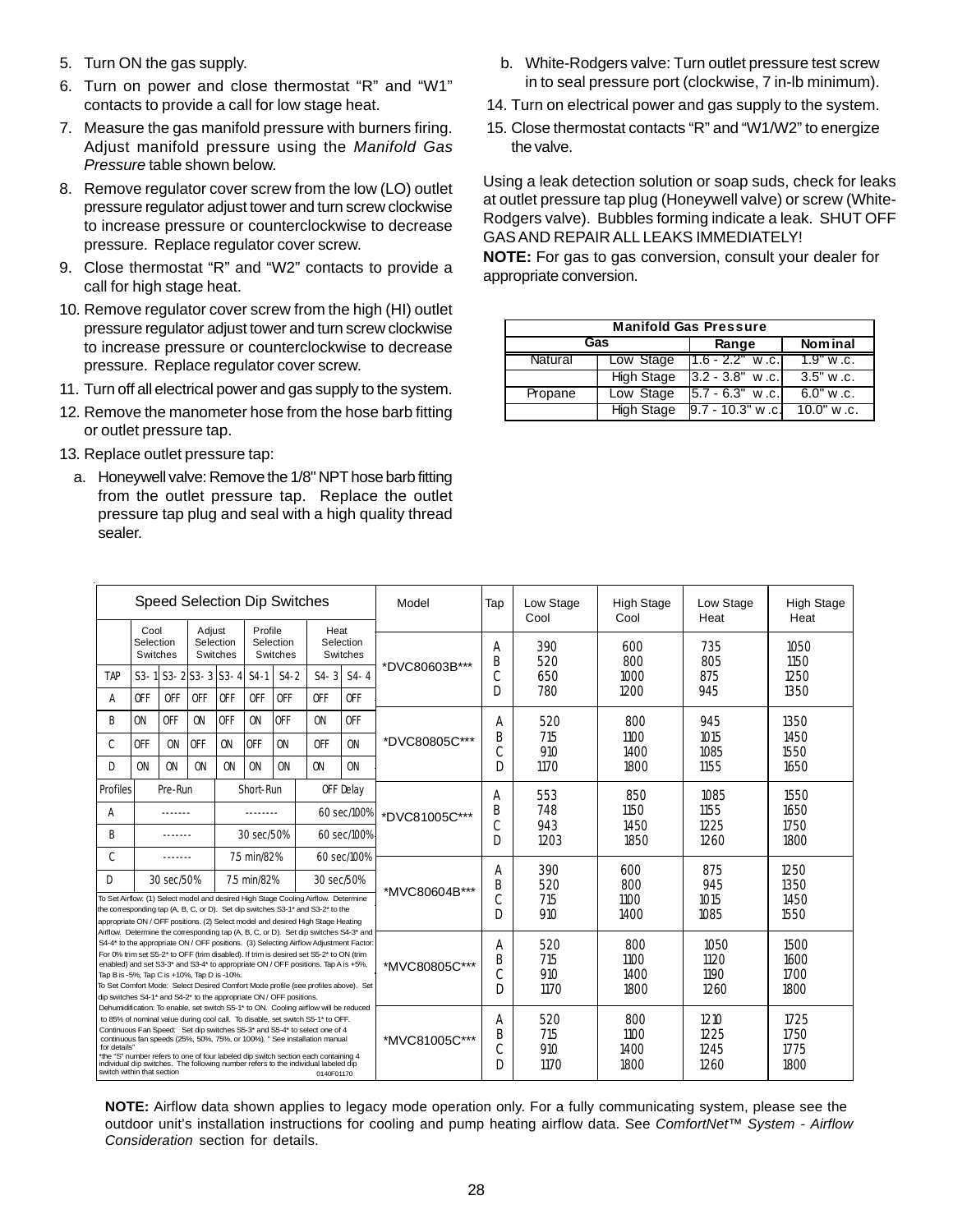# **GAS INPUT RATE MEASUREMENT (NATURAL GAS ONLY)**

The gas input rate to the furnace must never be greater than that specified on the unit rating plate. To measure natural gas input using the gas meter, use the following procedure.

- 1. Turn OFF the gas supply to all other gas-burning appliances except the furnace.
- 2. While the furnace is operating, time and record one complete revolution of the smallest gas meter dial.
- 3. Calculate the number of seconds per cubic foot (sec/ft<sup>3</sup>) of gas being delivered to the furnace. If the dial is a two cubic foot dial, divide the number of seconds recorded in step 2 by two.
- 4. Calculate the furnace input in BTUs per hour (BTU/hr). Input equals the sum of the installation's gas heating value and a conversion factor (hours to seconds) divided by the number of seconds per cubic foot. The measured input must not be greater than the input indicated on the unit rating plate.

EXAMPLE:

Installation's gas heating (HTG) value: 1,000 BTU/ft3 (Obtained from gas supplier)

Installation's seconds per cubic foot: 34 sec/ ft<sup>3</sup>

Conversion Factor (hours to seconds): 3600 sec/hr

Input = (Htg. value x 3600)  $\div$  seconds per cubic foot

 $Input = (1,000 BTU/ft<sup>3</sup> × 3600 sec/hr) ÷ 34 sec/ft<sup>3</sup>$ 

Input = 106,000 BTU/hr

Minor changes to the input rate may be accomplished through manifold pressure adjustments at the gas valve.

**NOTE:** The final manifold pressure cannot vary by more than  $\pm$ 0.3" w.c. from the specified setting. Consult your local gas supplier if additional input rate adjustment is required.

- 5. Repeat steps 2 through 4 on high stage.
- 6. Turn ON gas to and relight all other appliances turned off in step 1. Be certain that all appliances are functioning properly and that all pilot burners are operating.

### **TEMPERATURE RISE**

Temperature rise must be within the range specified on the unit rating plate. An incorrect temperature rise may result in condensing in or overheating of the heat exchanger. An airflow and temperature rise table is provided in the Specification Sheet applicable to your model. Determine and adjust temperature rise as follows:

- 1. Operate furnace with burners firing for approximately ten minutes. Ensure all registers are open and all duct dampers are in their final (fully or partially open) position.
- 2. Place thermometers in the return and supply ducts as close to the furnace as possible. Thermometers must not be influenced by radiant heat by being able to "see" the heat exchanger.
- 3. Subtract the return air temperature from the supply air temperature to determine the air temperature rise. Allow adequate time for thermometer readings to stabilize.

4. Adjust temperature rise by adjusting the circulator blower speed. Increase blower speed to reduce temperature rise. Decrease blower speed to increase temperature rise. Refer to *Startup Procedure and Adjustment -Circulator Blower Speeds* for speed changing details.





**CIRCULATOR BLOWER SPEEDS**



This furnace is equipped with a multi-speed circulator blower. This blower provides ease in adjusting blower speeds. The Specification Sheet applicable to your model provides an airflow table, showing the relationship between airflow (CFM) and external static pressure (E.S.P.), for the proper selection of heating and cooling speeds. The heating blower speed is shipped set at "B", and the cooling blower speed is set at "D". These blower speeds should be adjusted by the installer to match the installation requirements so as to provide the correct heating temperature rise and correct cooling CFM.

Use the dual 7-segment LED display adjacent to the dipswitches to obtain the approximate airflow quantity. The airflow quantity is displayed as a number on the display, rounded to the nearest 100 CFM. The display alternates airflow delivery indication and the operating mode indication.

**Example:** The airflow being delivered is 1225 CFM. The display indicates 12. If the airflow being delivered is 1275, the display indicates 13.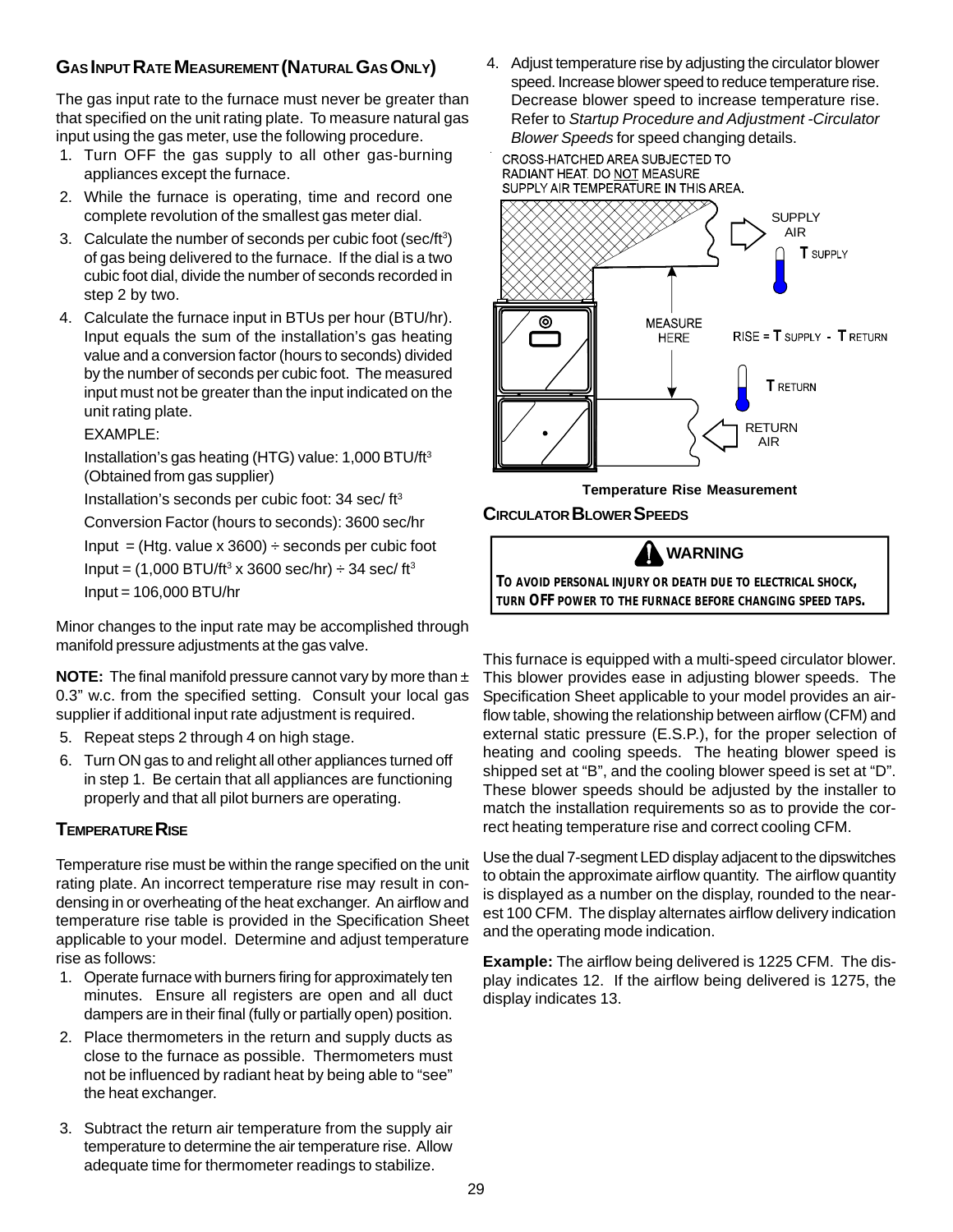1. Determine the tonnage of the cooling system installed with the furnace. If the cooling capacity is in BTU/hr divide it by 12,000 to convert capacity to TONs.

**Example:** Cooling Capacity of 30,000 BTU/hr.  $30,000/12,000 = 2.5$  Tons

2. Determine the proper air flow for the cooling system. Most cooling systems are designed to work with air flows between 350 and 450 CFM per ton. Most manufacturers recommend an air flow of about 400 CFM per ton.

**Example:** 2.5 tons X 400 CFM per ton = 1000 CFM

The cooling system manufacturer's instructions must be checked for required air flow. Any electronic air cleaners or other devices may require specific air flows, consult installation instructions of those devices for requirements.

- 3. Knowing the furnace model, locate the high stage cooling air flow charts in the Specification Sheet applicable to your model. Look up the cooling air flow determined in step 2 and find the required cooling speed and adjustment setting.
	- **Example:** A \*MVC80604BX furnace installed with a 2.5 ton air conditioning system. The air flow needed is 1000 CFM. Looking at the cooling speed chart for \*MVC80604BX, find the air flow closest to 1000 CFM. A cooling airflow of 990 CFM can be attained by setting the cooling speed to "C" and the adjustment to -10% trim.
- 4. Continuous fan speeds that provide 25, 50, 75 and 100% of the furnace's maximum airflow capability are selectable via dip switches S5- 3, 4.
	- **Example:** If the furnace's maximum airflow capability is 2000 CFM and 25% continuous fan speed is selected, the continuous fan speed will be  $0.25 \times 2000$  CFM = 500 CFM.
- 5. Locate the blower speed selection DIP switches on the integrated control module. Select the desired "cooling" speed tap by positioning switches 1 and 2 appropriately. Select the desired "adjust" tap by positioning switches 3 and 4 appropriately. To enable adjustments and select -5, 5, -10 or 10% trim, you must set dipswitch S5-2 to ON. If S5-2 is in the OFF position, you will receive 0% trim. Refer to the following figure for switch positions and their corresponding taps. Verify CFM by noting the number displayed on the dual 7-segment LED display.
- 6. The multi-speed circulator blower also offers several custom ON/OFF ramping profiles. These profiles may be used to enhance cooling performance and increase comfort level. The ramping profiles are selected using DIP switches S4- 1, 2. Refer to the following figure for switch positions and their corresponding taps. Refer to the bullet points below for a description of each ramping profile. Verify CFM by noting the number displayed on the dual 7-segment LED display.

| Switch Bank: S4              |                |            |  |  |  |
|------------------------------|----------------|------------|--|--|--|
| Ramping<br>Profiles          | DIP Switch No. |            |  |  |  |
|                              |                | 2          |  |  |  |
| A*                           | <b>OFF</b>     | OFF        |  |  |  |
| в                            | ΟN             | <b>OFF</b> |  |  |  |
| С                            | <b>OFF</b>     | ON         |  |  |  |
| D                            | ΟN             | ON         |  |  |  |
| (*Indicates factory setting) |                |            |  |  |  |

**Profile A** provides only an OFF delay of one (1) minute at 100% of the cooling demand airflow.



**Profile B** ramps up to full cooling demand airflow by first stepping up to 50% of the full demand for 30 seconds. The motor then ramps to 100% of the required airflow. A one (1) minute OFF delay at 100% of the cooling airflow is provided.



**Profile C** ramps up to 85% of the full cooling demand airflow and operates there for approximately 7 1/2 minutes. The motor then steps up to the full demand airflow. Profile C also has a one (1) minute 100% OFF delay.



| Switch Bank: S3 |                              |            |  |  |  |  |
|-----------------|------------------------------|------------|--|--|--|--|
| Cooling         | DIP Switch No.               |            |  |  |  |  |
| Airflow         | 1                            | 2          |  |  |  |  |
| Α               | OFF                          | OFF        |  |  |  |  |
| в               | OΝ                           | OFF        |  |  |  |  |
| С               | <b>OFF</b>                   | ON         |  |  |  |  |
| D*              | ΟN                           | ΟN         |  |  |  |  |
|                 | (*Indicates factory setting) |            |  |  |  |  |
|                 | Switch Bank: S3              |            |  |  |  |  |
|                 | DIP Switch No.               |            |  |  |  |  |
| Adjust Taps     | 3                            | 4          |  |  |  |  |
|                 |                              |            |  |  |  |  |
| $+5\%$ *        | <b>OFF</b>                   | <b>OFF</b> |  |  |  |  |
| -5%             | ΟN                           | OFF        |  |  |  |  |
| 10%             | <b>OFF</b>                   | ON         |  |  |  |  |
| $-10%$          | ΟN                           | ON         |  |  |  |  |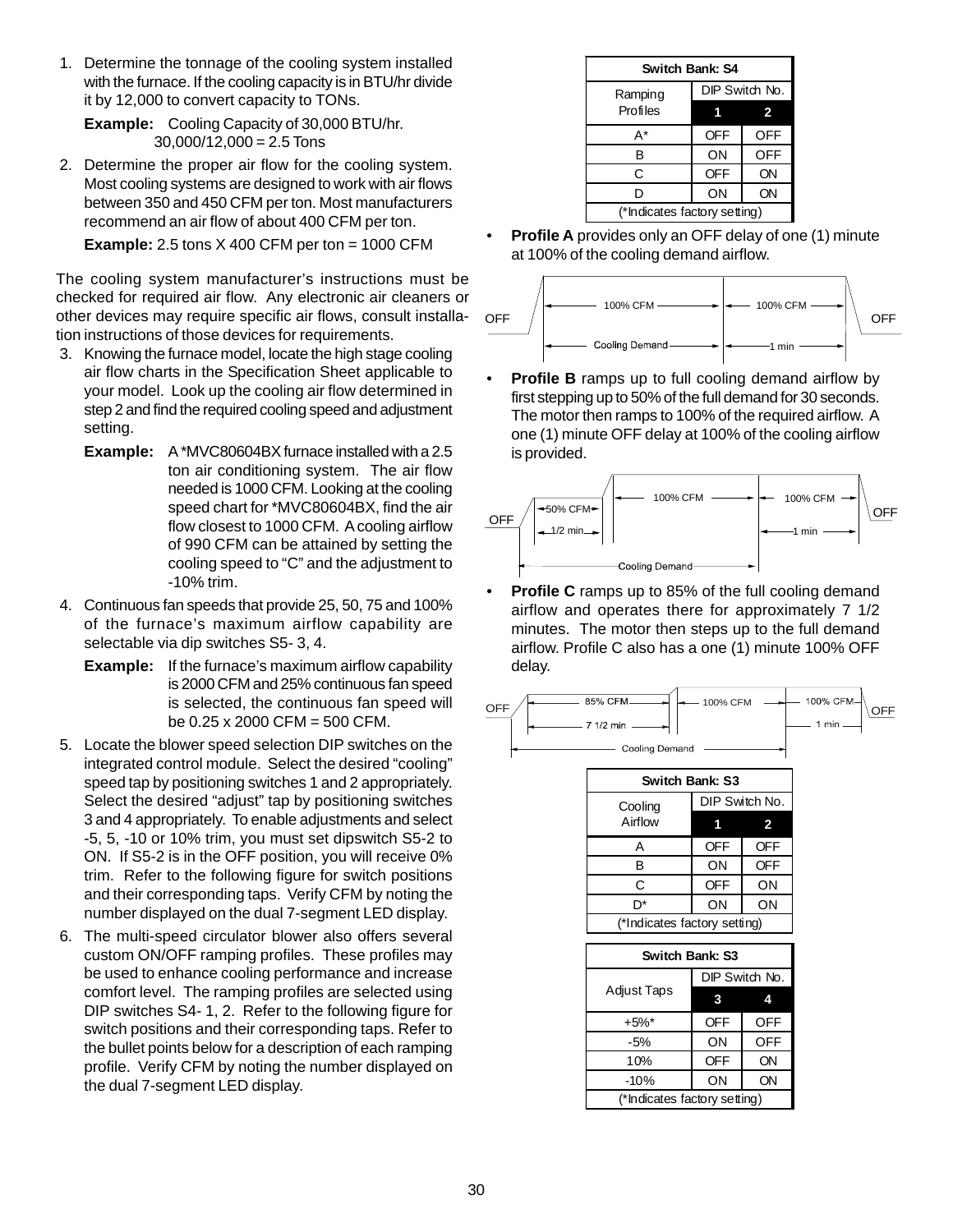**NOTE: To enable adjustments and select -5, 5, -10 or 10% trim, you must set dip switch S5-2 to ON. If S5-2 is in the OFF position, you will receive 0% trim.**

**Profile D** ramps up to 50% of the demand for 1/2 minute, then ramps to 85% of the full cooling demand airflow and operates there for approximately 7 1/2 minutes. The motor then steps up to the full demand airflow. Profile D has a 1/2 minute at 50% airflow OFF delay.



- 7. Select the heating speed for your model from the heating speed chart in the Specification Sheet. The adjust setting (already established by the cooling speed selection) determines which set of speeds are available. The selected speed must provide a temperature rise within the rise range listed with the particular model.
	- **Example:** If the \*MVC80604BX is set for 1210 CFM on cooling, the "ADJUST" is set to "+" (plus). The four heating speeds available are "A Plus", "B Plus", "C Plus", and "D Plus". "A Plus" has a rise of 38**°**F for both stages which is within the 20-50°F rise range for the \*MVC80604BX . This setting will keep electrical consumption to a minimum. Set the "Heat" speed DIP switches to "A".

| Switch Bank: S4              |            |                |  |  |  |
|------------------------------|------------|----------------|--|--|--|
| Heating                      |            | DIP Switch No. |  |  |  |
| Airflow                      | 3          |                |  |  |  |
| А                            | <b>OFF</b> | <b>OFF</b>     |  |  |  |
| B*                           | ΟN         | OFF            |  |  |  |
| С                            | <b>OFF</b> | ΟN             |  |  |  |
| D                            | ON         | ΟN             |  |  |  |
| (*Indicates factory setting) |            |                |  |  |  |

8. Select the desired "heating" speed tap by positioning switches S4- 3, 4 appropriately. Refer to figure above. Verify CFM by noting the number displayed on the dual 7-segment LED display.

In general lower heating speeds will: reduce electrical consumption, lower operating sound levels of the blower, and increase the outlet air temperature delivered to the home. The speeds available allow the blower performance to be optimized for the particular homeowner's needs.

# **BLOWER HEAT OFF DELAY TIMINGS**

The integrated control module provides a selectable heat off delay function. The heat off delay period may be set to 90, 120, 150, 180 seconds using the DIP switches or jumper provided on the control module. The delay is factory shipped at 150 seconds but may be changed to suit the installation requirements and/or homeowner preference. Refer to the following figures for switch positions and corresponding delay times.

| Switch Bank: S1              |     |                         |  |  |  |
|------------------------------|-----|-------------------------|--|--|--|
| <b>Heat OFF Delay</b>        |     | DIP Sw itch No.         |  |  |  |
|                              |     | $\overline{\mathbf{c}}$ |  |  |  |
| 90 seconds                   | OFF | OFF                     |  |  |  |
| 120 seconds                  | ΟN  | <b>OFF</b>              |  |  |  |
| 150 seconds*                 | OFF | ON                      |  |  |  |
| 180 seconds                  | ΟN  | ΟN                      |  |  |  |
| (*Indicates factory setting) |     |                         |  |  |  |

**Heat Off Delay Dipswitches**

# *COMFORTNET™ SYSTEM*

### **OVERVIEW**

The ComfortNet system is a system that includes a ComfortNet compatible furnace and air conditioner or heat pump with a CTK0\* thermostat. A valid ComfortNet system could also be a compatible furnace, CTK0\* thermostat and non-compatible, single stage air conditioner. Any other system configurations are considered invalid ComfortNet systems and must be connected as a traditional (or legacy) system (*see Electrical Connections* for wiring connections).

A ComfortNet heating/air conditioning system differs from a noncommunicating/traditional system in the manner in which the indoor unit, outdoor unit and thermostat interact with one another. In a traditional system, the thermostat sends commands to the indoor and outdoor units via analog 24 VAC signals. It is a one-way communication path in that the indoor and outdoor units typically do not return information to the thermostat.

In a ComfortNet system, the indoor unit, outdoor unit, and thermostat comprising a ComfortNet system "communicate" digitally with one another. creating a two-way communications path. The thermostat still sends commands to the indoor and outdoor units. However, the thermostat may also request and receive information from both the indoor and outdoor units. This information may be displayed on the CTK0\* thermostat. The indoor and outdoor units also interact with one another. The outdoor unit may send commands to or request information from the indoor unit. This two-way digital communications between the thermostat and subsystems (indoor/outdoor unit) and between subsystems is the key to unlocking the benefits and features of the ComfortNet system.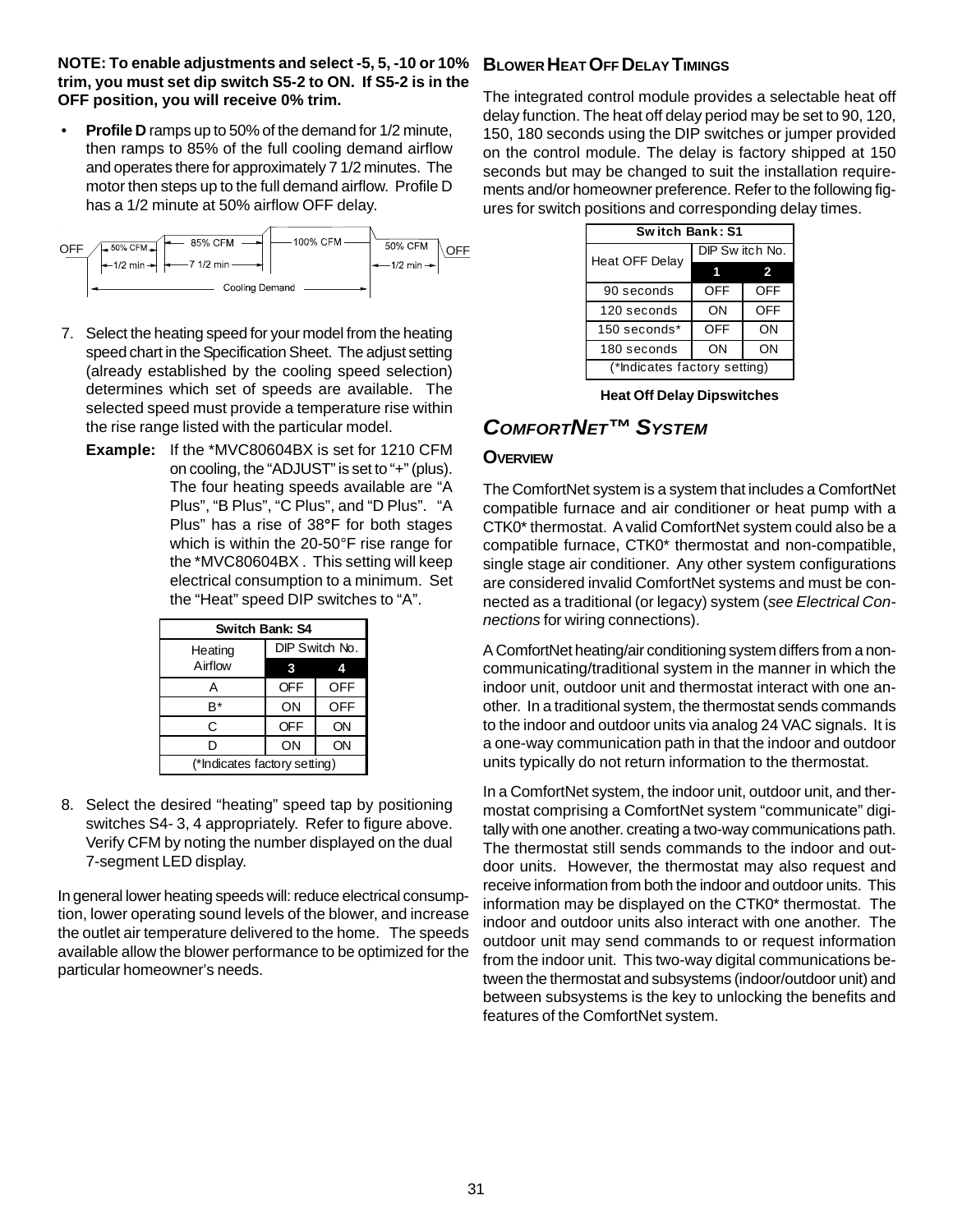Two-way digital communications is accomplished using only two wires. The thermostat and subsystem controls are power with 24 VAC. Thus, a maximum of 4 wires between the equipment and thermostat is all that is required to operate the system.

# **AIRFLOW CONSIDERATIONS**

Airflow demands are managed differently in a fully communicating system than they are in a non-communicating wired system. The system operating mode (as determined by the thermostat) determines which unit calculates the system airflow demand. If the indoor unit is responsible for determining the airflow demand, it calculates the demand and sends it to the ECM motor. If the outdoor unit or thermostat is responsible for determining the demand, it calculates the demand and transmits the demand along with a fan request to the indoor unit. The indoor unit then sends the demand to the ECM motor. The table below lists the various ComfortNet systems, the operating mode, and airflow demand source.

| <b>System</b>                                  | <b>System</b><br><b>Operating Mode</b> | <b>Airflow Demand</b><br><b>Source</b> |
|------------------------------------------------|----------------------------------------|----------------------------------------|
|                                                | Cooling                                | Air Conditioner                        |
| Air Conditioner +<br>Furnace                   | Heating                                | Furnace                                |
|                                                | Continuous Fan                         | Thermostat                             |
|                                                |                                        |                                        |
|                                                | Cooling                                | <b>Heat Pump</b>                       |
| Heat Pump +                                    | Heat Pump Heating<br>Only              | <b>Heat Pump</b>                       |
| Furnace                                        | <b>Auxiliary Heating</b>               | Furnace                                |
|                                                | Continuous Fan                         | Thermostat                             |
|                                                |                                        |                                        |
|                                                | Cooling                                | Furnace                                |
| Furnace + Non-<br>Comm 1stg Air<br>Conditioner | Heating                                | Furnace                                |
|                                                | Continuous Fan                         | Thermostat                             |

For example, assume the system is an air conditioner matched with a furnace. With a call for low stage cooling, the air conditioner will calculate the system's low stage cooling airflow demand. The air conditioner will then send a fan request along with the low stage cooling airflow demand to the furnace. Once received, the furnace will send the low stage cooling airflow demand to the ECM motor. The ECM motor then delivers the low stage cooling airflow. See the applicable ComfortNet air conditioner or heat pump installation manual for the airflow delivered during cooling or heat pump heating.

In continuous fan mode, the CTK0\* thermostat provides the airflow demand. The thermostat may be configured for a low, medium, or high continuous fan speed. The low, medium, and high fan speeds correspond to 25%, 50%, and 75%, respec-

tively, of the furnaces' maximum airflow capability. During continuous fan operation, the thermostat sends a fan request along with the continuous fan demand to the furnace. The furnace, in turn, sends the demand to the ECM motor. The ECM motor delivers the requested continuous fan airflow.

### **FOSSIL FUEL APPLICATIONS**

This furnace can be used in conjunction with a ComfortNet™ compatible heat pump in a fossil fuel application. A fossil fuel application refers to a combined gas furnace and heat pump installation which uses an outdoor temperature sensor to determine the most cost efficient means of heating (heat pump or gas furnace). When used with the CTK0\* thermostat, the furnace/heat pump system is automatically configured as a fossil fuel system. The balance point temperature may be adjusted via the CTK0\* thermostat advanced user menus (see CTK0\* instructions for additional information).

# **CTK0\* WIRING**

**NOTE:** A removable plug connector is provided with the control to make thermostat wire connections. This plug may be removed, wire connections made to the plug, and replaced. It is **STRONGLY** recommended that you do not connect multiple wires into a single terminal. Wire nuts are recommended to ensure one 18 AWG wire is used for each terminal. Failure to do so may result in intermittent operation.

Typical 18 AWG thermostat wire may be used to wire the system components. One hundred (100) feet is the maximum length of wire between indoor unit and outdoor unit, or between indoor unit and thermostat. Wire runs over (100) feet require larger gauge wire.

### **FOUR-WIRE INDOOR AND OUTDOOR WIRING**

When using the CTK01/2 ComfortNet<sup>™</sup> wiring will consist of four wires between the indoor unit and outdoor unit and between the indoor unit and thermostat. The required wires are: (a) data lines, 1 and 2; (b) thermostat "R" (24 VAC hot) and "C" (24 VAC common). If the outdoor unit is a communicating heat pump, install an outdoor unit transformer and use only data 1 and data 2 wires between indoor and outdoor units.



**TWO-WIRE OUTDOOR, FOUR-WIRE INDOOR WIRING**

Two wires can be utilized between the indoor and outdoor units. For this wiring scheme, only the data lines, 1 and 2, are needed required between the indoor and outdoor units. A 40VA, 208/ 230 VAC to 24VAC transformer must be installed in the outdoor unit to provide 24VAC power to the outdoor unit's elec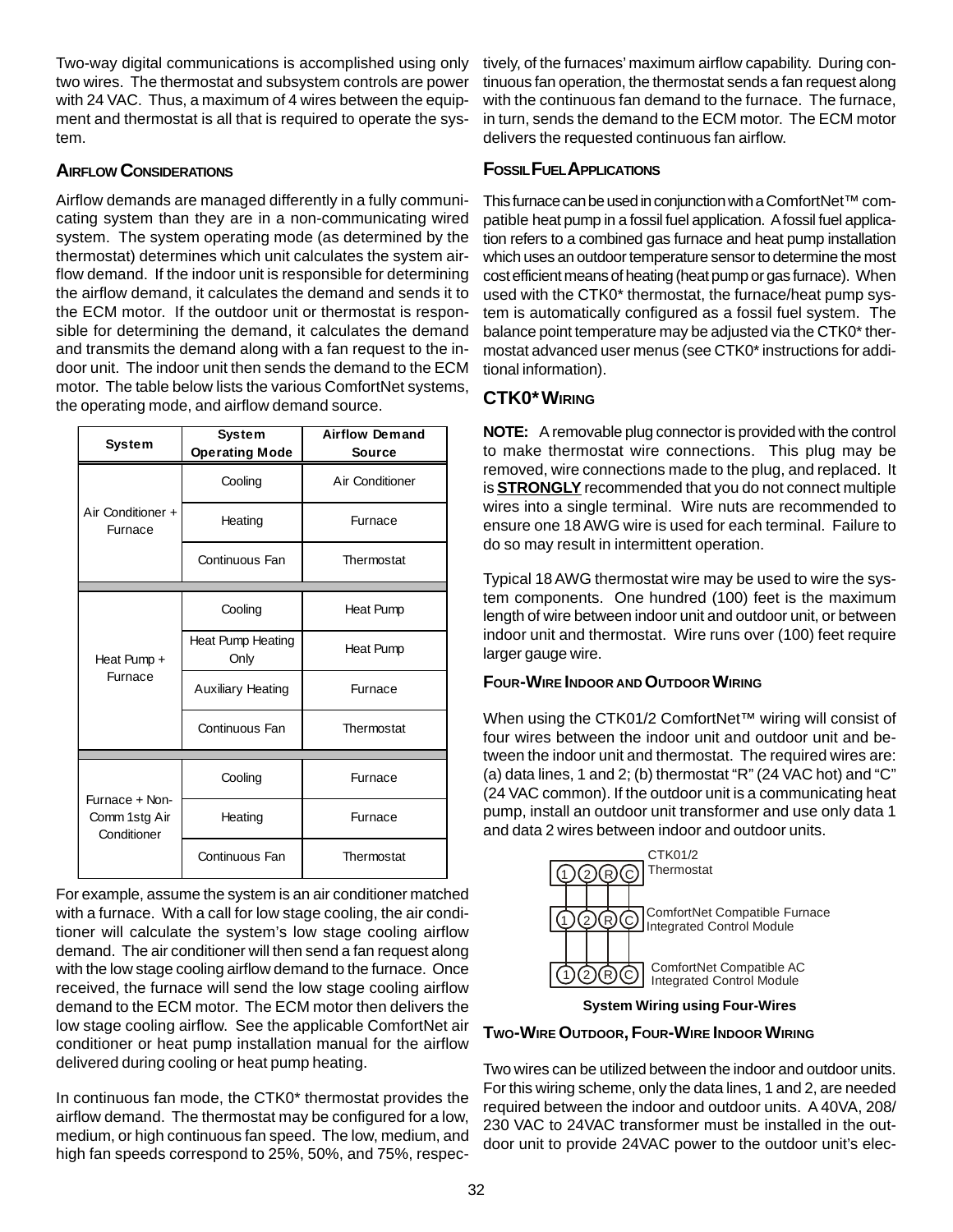tronic control. See the instruction manual provided with the thermostat for wiring instructions.

**NOTE:** Use of a transformer is recommended if installing a dual fuel/fossil fuel system or anytime a CTK03/4 is used with a non-inverter split unit. Failure to use the transformer in the outdoor unit could result in over loading of the furnace transformer.



#### **System Wiring using Two-Wires between Furnace and AC/HP and Four-Wires between Furnace and Thermostat**

# **COMFORTNET™ COMPATIBLE FURNACE WITH NON-COMFORTNETCOMPATIBLE SINGLE-STAGE AIR CONDITIONER**

Four wires are required between the furnace and thermostat. Two wires are required between the furnace control and single stage air conditioner. For this system configuration, the "Y1" terminal on the integrated furnace control becomes an output rather than an input. The "Y1" connection to the outdoor unit is made using both 4 position thermostat connectors in the CTK0\* kit. Remove the red keying tabs from the on-board connector block and position both 4-position connectors such that "1", "2", "R", "C", and "Y1" positions are filled.



**System Wiring between Furnace and Non-Communicating Compatible Single Stage Air Conditioner**

**NOTE:** When using a non-communicating condenser, cooling CFM will need to be set up in the communicating thermostat. Go to the ComfortNet™ menu > communicating equipment > furnace > setup > non - comm. Select the condenser size from the list 18,000 - 60,000 for proper cooling CFM.

# *COMFORTNET™ SYSTEM ADVANCED FEATURES*

The ComfortNet system permits access to additional system information, advanced setup features, and advanced diagnostic/troubleshooting features. These advanced features are organized into a menu structure. The menus are accessed and navigated by means of the CTK0\* thermostat. For details, see the thermostat instruction sheet.

# **THERMOSTAT MENU**

If this furnace is installed with a communicating compatible heat pump, the system is recognized as a dual fuel system. The balance point temperature should be set via the thermostat advanced menu.

# **DIAGNOSTICS**

Accessing the furnace's diagnostics menu provides ready access to the last six faults detected by the furnace. Faults are stored most recent to least recent. Any consecutively repeated fault is stored a maximum of three times. Example: A clogged return air filter causes the furnace limit to trip repeatedly. The control will only store this fault the first three *consecutive* times the fault occurs. Navigate to the diagnostics menu as described in the thermostat installer manual.

**NOTE:** It is highly recommended that the fault history be cleared when performing maintenance or servicing the furnace.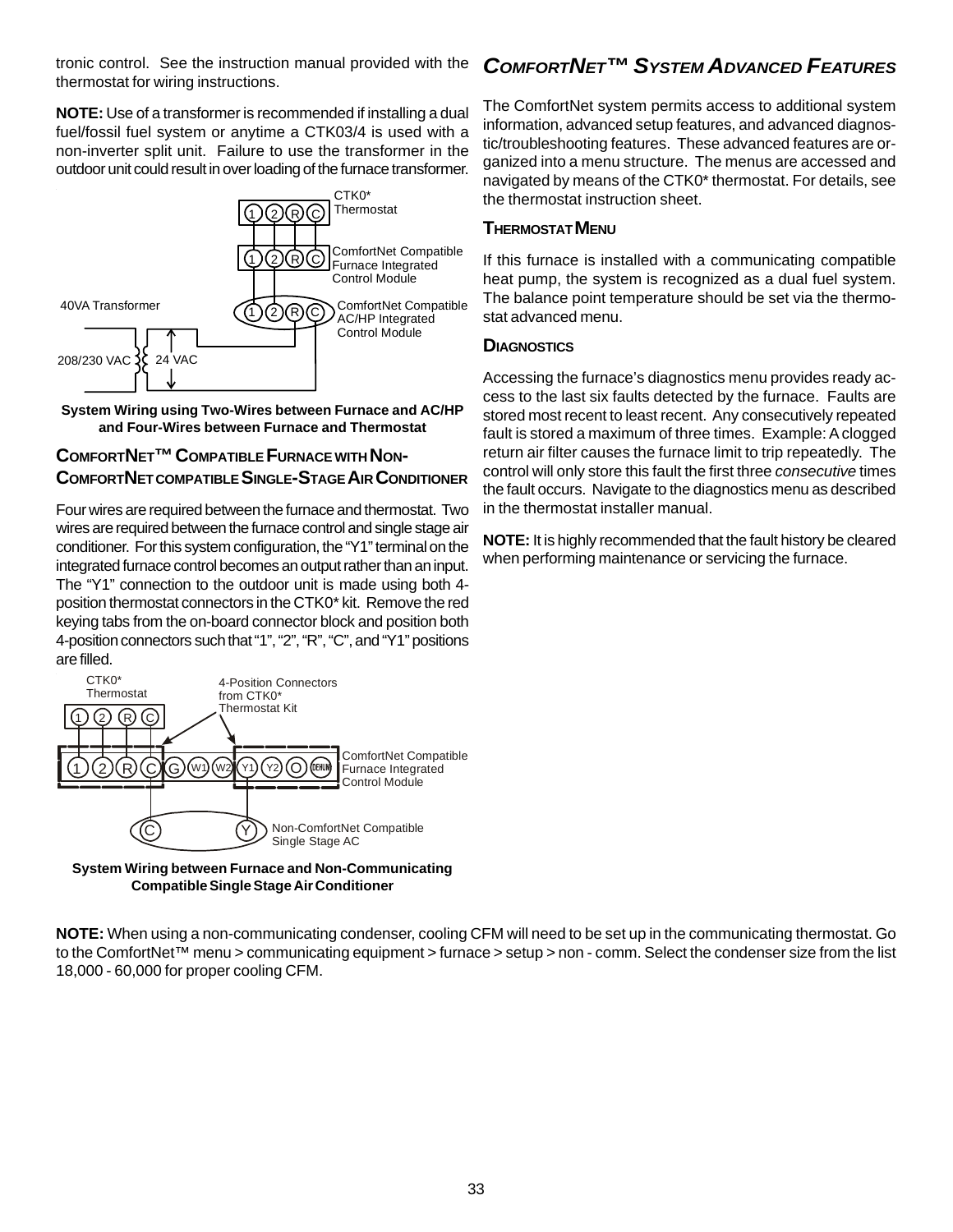# **FURNACE ADVANCED FEATURES MENUS (ACCESSED THROUGH COMMUNICATING THERMOSTAT)**

| <b>CONFIGURATION</b>                                                                      |                                               |  |  |  |
|-------------------------------------------------------------------------------------------|-----------------------------------------------|--|--|--|
| Indication (for Display Only; not User Modifiable)<br>Submenu Item                        |                                               |  |  |  |
| Number of Heat Stages (HT STG)                                                            | Displays the number of furnace heating stages |  |  |  |
| Input Rate (BTU/HR)                                                                       | Displays the furnace input rate in kBtu/hr    |  |  |  |
| Motor HP $(1/2, 3/4,$ or 1 MTR HP)<br>Displays the furnace indoor blower motor horsepower |                                               |  |  |  |

| <b>DIAGNOSTICS</b>          |                                           |                                             |  |  |
|-----------------------------|-------------------------------------------|---------------------------------------------|--|--|
| Submenu Item                | <b>Indication/User Modifiable Options</b> | <b>Comments</b>                             |  |  |
| Fault 1 (FAULT #1)          | Most recent furnace fault                 | For display only                            |  |  |
| Fault 2 (FAULT #2)          | Next most recent furnace fault            | For display only                            |  |  |
| Fault 3 (FAULT #3)          | Next most recent furnace fault            | For display only                            |  |  |
| Fault 4 (FAULT #4)          | Next most recent furnace fault            | For display only                            |  |  |
| Fault 5 (FAULT #5)          | Next most recent furnace fault            | For display only                            |  |  |
| Fault 6 (FAULT #6)          | Least recent furnace fault                | For display only                            |  |  |
| Clear Fault History (CLEAR) | NO or YES                                 | Selecting "YES" clears the fault<br>history |  |  |

**NOTE:** Consecutively repeated faults are shown a maximum of 3 times

| <b>IDENTIFICATION</b>   |                                                    |  |  |  |
|-------------------------|----------------------------------------------------|--|--|--|
| Submenu Item            | Indication (for Display Only; not User Modifiable) |  |  |  |
| Model Number (MOD NUM)  | Displays the furnace model number                  |  |  |  |
| Serial Number (SER NUM) | Displays the furnace serial number (Optional)      |  |  |  |
| Software (SOFTWARE)     | Displays the application software revision         |  |  |  |

|                           | <b>SET-UP</b>                                                   |                                                                                                                                                                                                                             |  |  |  |  |  |  |  |  |  |
|---------------------------|-----------------------------------------------------------------|-----------------------------------------------------------------------------------------------------------------------------------------------------------------------------------------------------------------------------|--|--|--|--|--|--|--|--|--|
| Submenu Item              | <b>User Modifiable Options</b>                                  | <b>Comments</b>                                                                                                                                                                                                             |  |  |  |  |  |  |  |  |  |
| Heat Airflow Trim (HTTRM) | $-10\%$ to $+10\%$ in 2% increments,<br>default is 0%           | Trims the heating airflow by the selected<br>amount.                                                                                                                                                                        |  |  |  |  |  |  |  |  |  |
| Heat ON Delay (HT ON      | 5, 10, 15, 20, 25, or 30 seconds,<br>default is 30 seconds      | Selects the indoor blower heat ON delay                                                                                                                                                                                     |  |  |  |  |  |  |  |  |  |
| Heat OFF Delay (HT OFF)   | 30, 60, 90, 120, 150, or 180 seconds,<br>default is 150 seconds | Selects the indoor blower heat OFF delay                                                                                                                                                                                    |  |  |  |  |  |  |  |  |  |
| Heat Airflow (HT ADJ)     | 1, 2, 3, or 4                                                   | Selects the nominal heating airflow (see<br>Startup Procedure and Adjustment-<br>Circulator Blower Speeds for addition<br>information)                                                                                      |  |  |  |  |  |  |  |  |  |
| <b>Auxiliary Alarm</b>    | ON / OFF                                                        | Enable or Disable Auxiliary Alarm Input                                                                                                                                                                                     |  |  |  |  |  |  |  |  |  |
| <b>Humidity Setting</b>   | ON / OFF / IND                                                  | Select Humidity Relay Functionality. ON -<br>Humidifier is turned on with heat demand.<br>OFF - Humidifier remains off. IND - Humidifier<br>will cycle with humidification demand<br>(independent of an active heat demand) |  |  |  |  |  |  |  |  |  |
| Humidity Fan Speed        | 1, 2, 3, 4                                                      | Select Humidity Fan Speed (this option is<br>enabled when Humidity Setting of IND is<br>selected). 1 - 25%, 2 - 50%, 3 - 75%, 4 -<br>100% of maximum airflow.                                                               |  |  |  |  |  |  |  |  |  |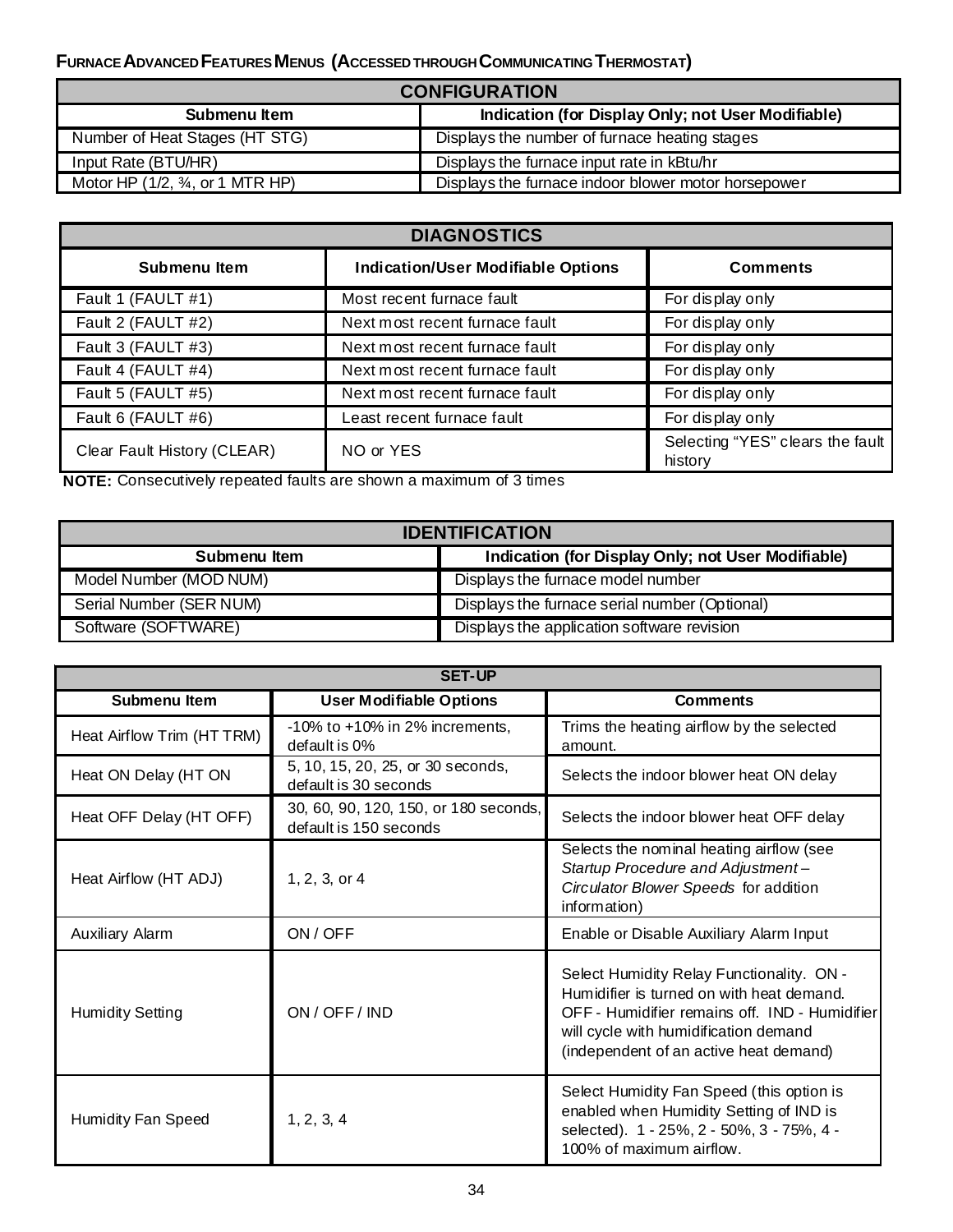| <b>STATUS</b> |                                                     |  |  |  |  |  |  |
|---------------|-----------------------------------------------------|--|--|--|--|--|--|
| Submenu Item  | Indication (for Display Only; not User Modifiable)  |  |  |  |  |  |  |
| Mode (MODE)   | Displays the current furnace operating mode         |  |  |  |  |  |  |
| CFM (CFM)     | Displays the airflow for the current operating mode |  |  |  |  |  |  |

#### **Submenu Item User Modifiable Options Comments** Cool Airflow (CL CFM) 18, 24, 30, 36, 42, 48, or 60, default is 18 Selects the airflow for the noncommunicating compatible single stage AC unit **NON-COMM (APPLIES ONLY TO A COMMUNICATING COMPATIBLE FURNACE MATCHED WITH A NON-COMMUNICATING COMPATIBLE SINGLE STAGE AIR CONDITIONER)**

| Cool Airflow Trim (CL TRM)     | $-10\%$ to $+10\%$ in 2% increments,<br>default is 0% | Selects the airflow trim amount for the non-<br>communicating compatible single stage AC<br>unit    |
|--------------------------------|-------------------------------------------------------|-----------------------------------------------------------------------------------------------------|
| Cool Airflow Profile (CL PRFL) | A, B, C, or D, default is A                           | Selects the airflow profile for the non-<br>communicating compatible single stage AC<br>unit        |
| Cool ON Delay (CL ON)          | 5, 10, 20, or 30 seconds, default is<br>5 seconds     | Selects the indoor blower ON delay for the<br>non-communicating compatible single<br>stage AC unit  |
| Cool OFF Delay (CL OFF)        | 30, 60, 90, or 120 seconds, default<br>is 30 seconds  | Selects the indoor blower OFF delay for the<br>non-communicating compatible single<br>stage AC unit |

### **NETWORKTROUBLESHOOTING**

The integrated furnace control has some on-board tools that may be used to troubleshoot the network. These tools are: red communications LED, green receive (Rx) LED, and learn button.

- Red communications LED Indicates the status of the network. The table below indicates the LED status and the corresponding potential problem.
- Green receive LED Indicates network traffic. The table below indicates the LED status and the corresponding potential problem.
- Learn button Used to reset the network. Depress the button for approximately 2 seconds to reset the network.

### **SYSTEM TROUBLESHOOTING**

**NOTE:** Refer to the instructions accompanying the CT compatible outdoor AC/HP unit for troubleshooting information.

Refer to the Troubleshooting Chart in the back of this manual for a listing of possible furnace error codes, possible causes and corrective actions.

# *NORMAL SEQUENCE OF OPERATION*

### **POWER UP**

The normal power up sequence is as follows:

- 115 VAC power applied to furnace.
- Integrated control module performs internal checks.
- Integrated control module displays **8 8** on dual 7 segment display LED's.
- Integrated control module monitors safety circuits continuously.
- Furnace awaits call from thermostat. Dual 7-segment LED's display **O** while awaiting call from thermostat.

### **HEATING MODE**

The normal operational sequence in heating mode is as follows:

- R and W1 (or R and W1/W2) thermostat contacts close, initiating a call for heat.
- Integrated control module performs safety circuit checks.
- Induced draft blower is energized on high speed for a 15 second prepurge. Humidifier terminal is energized with induced draft blower.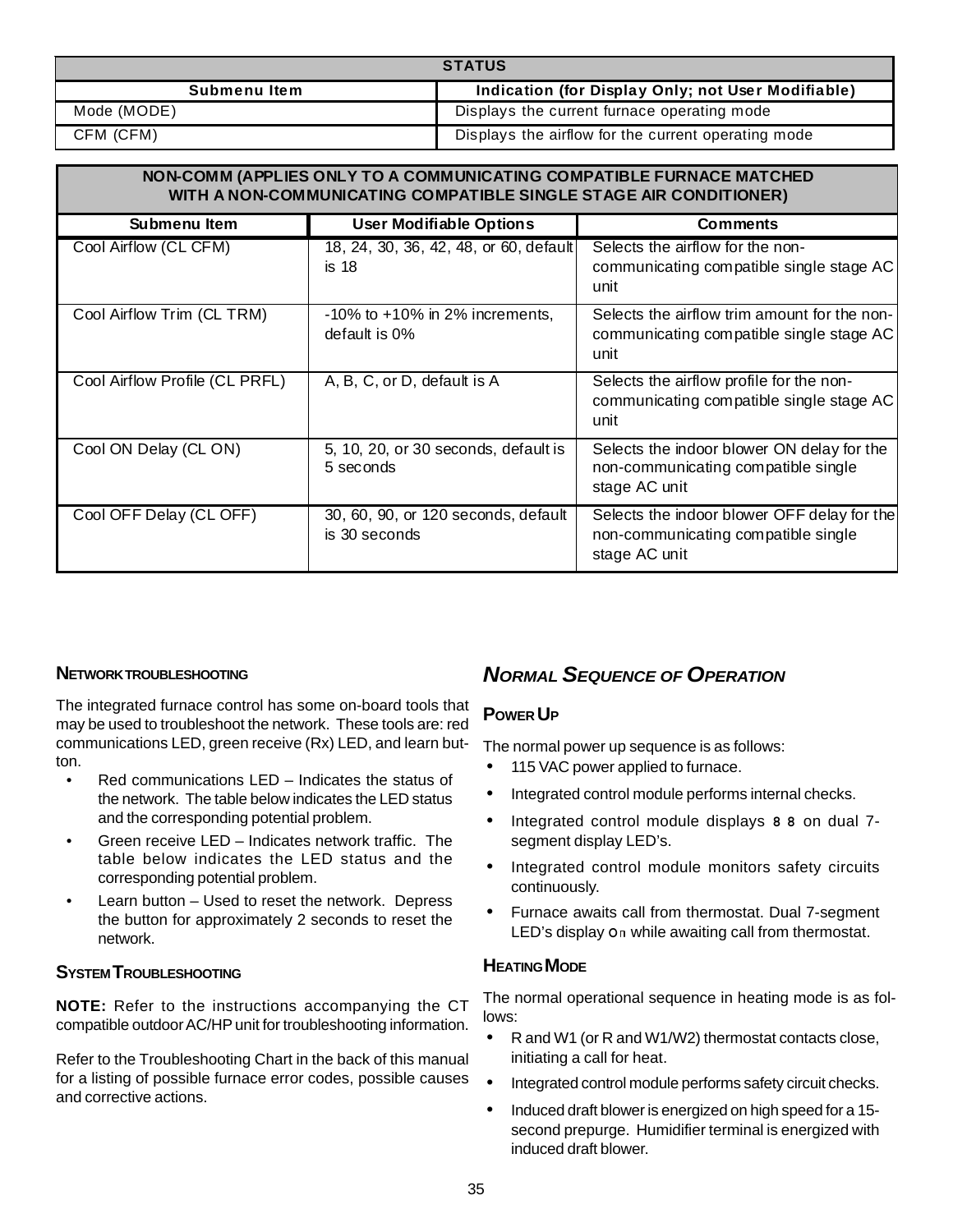|                              | <b>LED</b>                                  | <b>Description</b>          | <b>Possible Cause</b>                                                                                                                                                                                                                   | <b>Corrective Action</b>                                                                                                                                                                                                            | <b>Comments</b>                                                                                                                                                                                                     |
|------------------------------|---------------------------------------------|-----------------------------|-----------------------------------------------------------------------------------------------------------------------------------------------------------------------------------------------------------------------------------------|-------------------------------------------------------------------------------------------------------------------------------------------------------------------------------------------------------------------------------------|---------------------------------------------------------------------------------------------------------------------------------------------------------------------------------------------------------------------|
|                              | Off                                         | Normal condition            | None                                                                                                                                                                                                                                    | None                                                                                                                                                                                                                                | None                                                                                                                                                                                                                |
| Red<br>Communications<br>LED | 1 Flash                                     | Communications<br>Failure   | Communications<br>Failure                                                                                                                                                                                                               | •Depress Learn Button<br>•Verify that bus BIAS and<br>TERM dipswitches are in<br>the ON position.                                                                                                                                   | •Depress once quickly for<br>a power-up reset<br>•Depress and hold for 2<br>seconds for an out-of-box<br>reset                                                                                                      |
|                              | 2 Flashes                                   | Out-of-box reset            | •Control power up<br>•Learn button depressed                                                                                                                                                                                            | None                                                                                                                                                                                                                                | None                                                                                                                                                                                                                |
|                              | Off<br>•Nopower<br>•Communications<br>error |                             | .No power to furnace<br>•Open fuse<br>•Communications error                                                                                                                                                                             | •Check fuses and circuit<br>breakers; replace/reset<br>•Replace blown fuse<br>•Check for shorts in low<br>voltage wiring in furnace/<br>system<br>•Reset network by<br>depressing learn button<br>•Check data 1/ data 2<br>voltages | •Turn power OFF prior to<br>repair                                                                                                                                                                                  |
| Green Receive<br>LED         | 1 Steady<br>Flash                           | No network<br>found         | •Broken/ disconnected<br>data wire(s)<br>•Furnace is installed<br>as a legacy/ traditional<br>system                                                                                                                                    | •Check communications<br>wiring (data 1/ data 2<br>wires)<br>•Check wire connections<br>at terminal block<br>•Verify furnace installation<br>type (legacy/traditional<br>or communicating) Check<br>data 1/ data 2 voltages         | •Turn power OFF prior to<br>repair<br>·Verify wires at terminal<br>blocks are securely<br>twisted together prior to<br>inserting into terminal<br>block<br>·Verify data1 and data<br>voltages as described<br>above |
|                              | Rapid<br>Flashing                           | Normal network<br>traffc    | Control is "talking" on<br>network as expected                                                                                                                                                                                          | None                                                                                                                                                                                                                                | None                                                                                                                                                                                                                |
|                              | On Solid                                    | Data 1/ Data 2<br>miss-wire | •Data 1 and data 2 wires<br>reversed at furnace,<br>thermostat, or CT™<br>compatible outdoor AC/<br>HP<br>•Short between data 1<br>and data 2 wires<br>•Short between data 1<br>or data 2 wires and R<br>(24VAC) or C (24VAC<br>common) | •Check communications<br>wiring (data 1/ data 2<br>wires)<br>•Check wire connections<br>at terminal block<br>•Check data 1/ data 2<br>voltages                                                                                      | •Turn power OFF prior to<br>repair<br>•Verify wires at terminal<br>blocks are securely<br>twisted together prior to<br>inserting into terminal<br>block<br>·Verify data1 and data<br>voltages as described<br>above |

- Induced draft blower steps to low speed following prepurge. Low stage pressure switch contacts are closed.
- Igniter warm up begins upon step to low speed and presence of closed low stage pressure switch contacts.
- Gas valve opens at end of igniter warm up period, delivering gas to burners and establishing flame.
- Integrated control module monitors flame presence. Gas valve will remain open only if flame is detected.
- If the thermostat call is for low heat, gas valve and induced draft blower will continue on low stage. If the call is for high heat, the gas valve and induced draft blower will change to high stage.
- Circulator blower is energized on heat speed following a thirty (30) second blower on delay. The circulator blower requires thirty seconds to ramp up to full speed.

Electronic air cleaner terminal is energized with circulator blower.

- Furnace is now operating on the specified stage called for by the two-stage thermostat.
- Furnace runs, integrated control module monitors safety circuits continuously.
- If the two-stage thermostat changes the call from low heat to high heat, the integrated control module will immediately switch the induced draft blower, gas valve, and circulator blower to their high stage settings.
- If the two-stage thermostat changes the call from high heat to low heat, the control will immediately switch the induced draft blower and gas valve to their low stage settings. The circulator blower will remain on high heating speed for thirty (30) seconds before switching to the low heat circulating speed.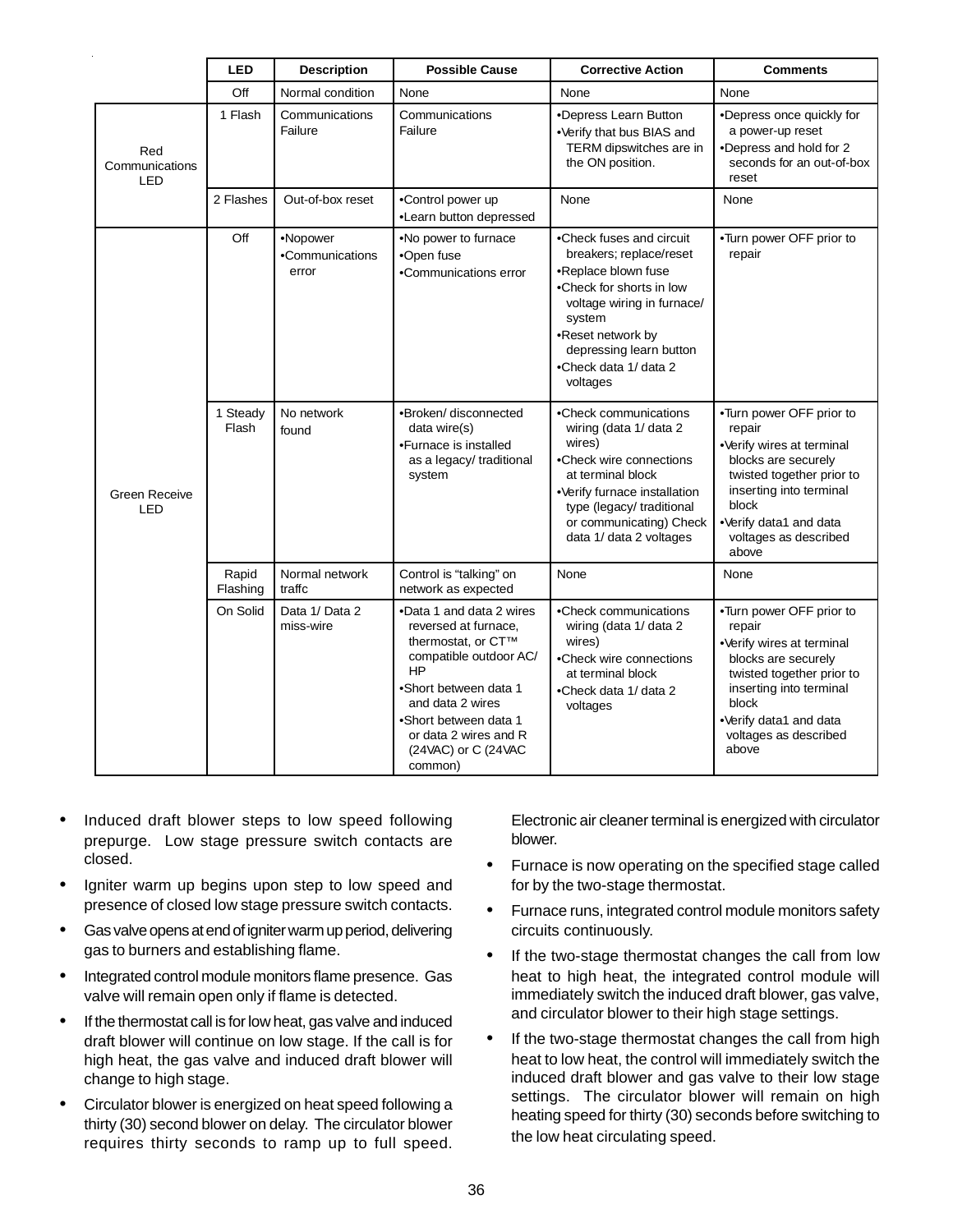- R and W1 (or R and W1/W2) thermostat contacts open, completing the call for heat.
- Gas valve closes, extinguishing flame.
- Induced draft blower is de-energized following a fifteen second post purge. Humidifier terminals are de-energized.
- Circulator blower continues running for the selected heat off delay period (90, 120, 150 or 180 seconds). The speed run during this period depends on the last heat call provided by the thermostat.

If the last call for heat was a call for low heat, the air circulator motor will run on low heat speed for the duration of the heat off delay period (90, 120, 150 or 180 seconds).

If the last call for heat was a call for high heat, the air circulating motor will run on the high heating speed for thirty (30) seconds and then switch to the low heating speed for the **balance** of the heat off delay period (60, 90, 120 or 150 seconds).

- Circulator blower and electronic air cleaner terminal is de-energized.
- Circulator blower ramps down to OFF during the 30 seconds following the heat off delay period.
- Furnace awaits next call from thermostat.

# **COOLING MODE**

The normal operational sequence in cooling mode is as follows:

- R and Y1/G or Y2/G thermostat contacts close, initiating a call for cool.
- Integrated control module performs safety circuit checks.
- Outdoor fan and compressor are energized to their appropriate speed.
- Circulator blower is energized on the appropriate cool speed at the level and time determined by the selected ramping profile. Electronic air cleaner terminal is energized with circulator blower.
- Furnace circulator blower and outdoor cooling unit run their appropriate speeds, integrated control module monitors safety circuits continuously.
- R and Y1/G or Y2/G thermostat contacts open, completing the call for cool.
- Outdoor fan and compressor are de-energized.
- Circulator blower continues running during a cool off delay period. The OFF delay time and airflow level are determined by the selected ramping profile.
- Electronic air cleaner terminal and circulator blower are de-energized.
- Furnace awaits next call from thermostat.

# **FAN ONLY MODE**

The normal operational sequence in fan only mode is as follows:

- R and G thermostat contacts close, initiating a call for fan.
- Integrated control module performs safety circuit checks.
- Circulator blower is energized on continuous fan speed (25, 50, 75 or 100% of the furnace's maximum airflow capability. Fan speed selected by dip switches.) following a five (5) second delay. Electronic air cleaner terminal is energized.
- Circulator blower runs, integrated control module monitors safety circuits continuously.
- R and G thermostat contacts open, completing the call for fan.
- Circulator blower is de-energized. Electronic air cleaner terminal is de-energized.
- Furnace awaits next call from thermostat.

# *OPERATIONAL CHECKS*

The burner flames should be inspected with the burner compartment door installed. Flames should be stable, quiet, soft, and blue (dust may cause orange tips but they must not be yellow). Flames should extend directly outward from the burners without curling, floating, or lifting off. Flames must not impinge on the sides of the heat exchanger firing tubes.



# *SAFETY CIRCUIT DESCRIPTION*

A number of safety circuits are employed to ensure safe and proper furnace operation. These circuits serve to control any potential safety hazards and serve as inputs in the monitoring and diagnosis of abnormal function. These circuits are continuously monitored during furnace operation by the integrated control module.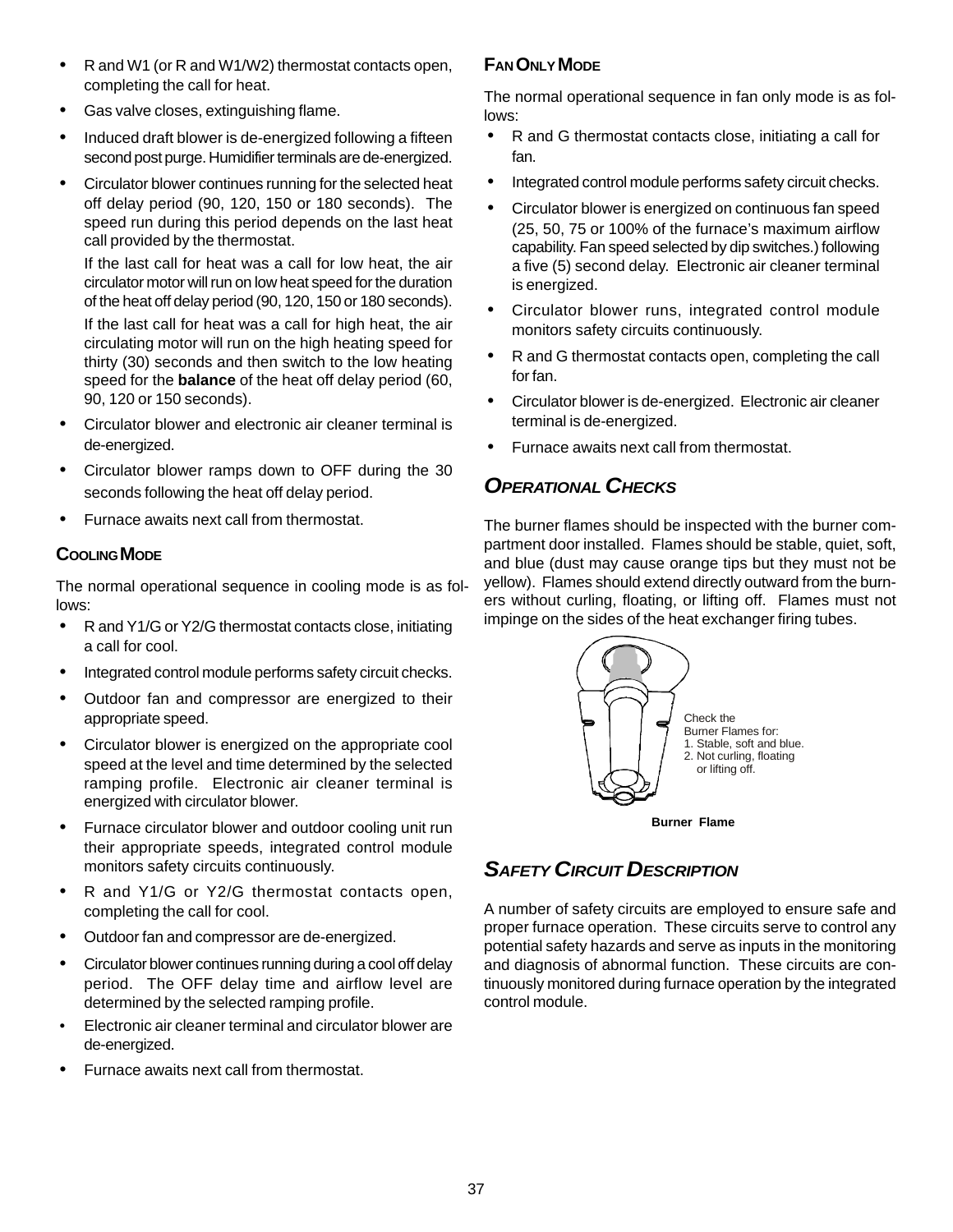# **INTEGRATED CONTROL MODULE**

The integrated control module is an electronic device which, if a potential safety concern is detected, will take the necessary precautions and provide diagnostic information through an LED.

### **PRIMARY LIMIT**

The primary limit control is located on the partition panel and monitors heat exchanger compartment temperatures. It is a normally-closed (electrically), automatic reset, temperature-activated sensor. The limit guards against overheating as a result of insufficient conditioned air passing over the heat exchanger.

# **AUXILIARY LIMIT**

The auxiliary limit controls are located on or near the circulator blower and monitors blower compartment temperatures. They are a normally-closed (electrically), auto-reset sensors. These limits guard against overheating as a result of insufficient conditioned air passing over the heat exchanger.

# **ROLLOUT LIMIT**

The rollout limit controls are mounted on the burner/manifold assembly and monitor the burner flame. They are normallyclosed (electrically), manual-reset sensors. These limits guard against burner flames not being properly drawn into the heat exchanger.

# **PRESSURE SWITCHES**

The pressure switches are normally-open (closed during operation) negative air pressure-activated switches. They monitor the airflow (combustion air and flue products) through the heat exchanger via pressure taps located on the induced draft blower and the coil front cover. These switches guard against insufficient airflow (combustion air and flue products) through the heat exchanger and/or blocked condensate drain conditions.

# **FLAME SENSOR**

The flame sensor is a probe mounted to the burner/manifold assembly which uses the principle of flame rectification to determine the presence or absence of flame.

# *TROUBLESHOOTING*

### **ELECTROSTATIC DISCHARGE (ESD) PRECAUTIONS**

**NOTE:** Discharge body's static electricity before touching unit. An electrostatic discharge can adversely affect electrical components.

Use the following precautions during furnace installation and servicing to protect the integrated control module from damage. By putting the furnace, the control, and the person at the same electrostatic potential, these steps will help avoid exposing the integrated control module to electrostatic discharge. This procedure is applicable to both installed and uninstalled (ungrounded) furnaces.

- 1. Disconnect all power to the furnace. Do not touch the integrated control module or any wire connected to the control prior to discharging your body's electrostatic charge to ground.
- 2. Firmly touch a clean, unpainted, metal surface of the furnace away from the control. Any tools held in a person's hand during grounding will be discharged.
- 3. Service integrated control module or connecting wiring following the discharge process in step 2. Use caution not to recharge your body with static electricity; (i.e., do not move or shuffle your feet, do not touch ungrounded objects, etc.). If you come in contact with an ungrounded object, repeat step 2 before touching control or wires.
- 4. Discharge your body to ground before removing a new control from its container. Follow steps 1 through 3 if installing the control on a furnace. Return any old or new controls to their containers before touching any ungrounded object.

# **DIAGNOSTIC CHART**

**HIGH VOLTAGE ! WARNING**

**TO AVOID PERSONAL INJURY OR DEATH DUE TO ELECTRICAL SHOCK, DISCONNECT ELECTRICAL POWER BEFORE PERFORMING ANY SERVICE OR MAINTENANCE.**

Refer to the *Troubleshooting Chart* at the end of this manual for assistance in determining the source of unit operational problems. The dual 7-segment LED display will display an error code that may contain a letter and number. The error code may be used to assist in troubleshooting the unit.

# **FAULT RECALL**

The ignition control is equipped with a momentary push-button switch that can be used to display the last six faults on the dual 7-segment LED's. The control must be in Standby Mode (no thermostat inputs) to use the feature. Depress the switch for approximately 2 seconds. Release the switch when the LED's are turned off. The last six faults will be displayed most recent to least recent on the dual 7-segment LED's.

**NOTE:** Consecutively repeated faults are stored a maximum of three times. Example: A clogged return air filter causes the furnace limit to trip repeatedly. The control will only store this fault the first three *consecutive* times the fault occurs.

### **FAULT CLEAR SEQUENCE:**

- Only allowed in standby mode, while display is showing ON.
- Hold fault recall push-button for 5-10 seconds (until display starts flashing "---") and then release.
- All faults in the history will have been cleared, and display returns to ON.
- If the button is held for longer than 10 seconds, the display will return to ON and the faults will not be cleared.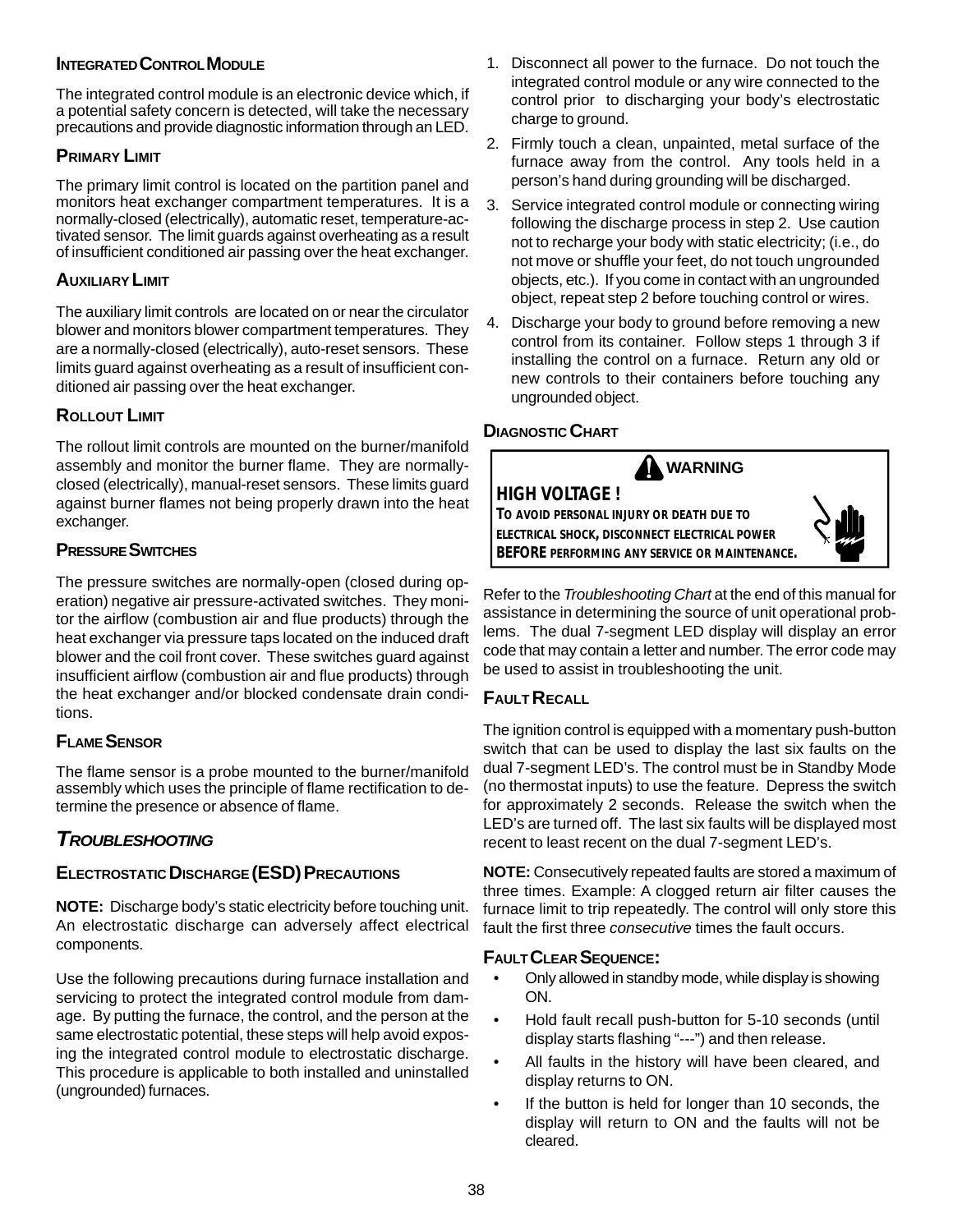# **RESETTING FROM LOCKOUT**

Furnace lockout results when a furnace is unable to achieve ignition after three attempts during a single call for heat. It is characterized by a non-functioning furnace and a **E 0** code displayed on the dual 7-segment display. If the furnace is in "lockout", it will (or can be) reset in any of the following ways.

- 1. Automatic reset. The integrated control module will automatically reset itself and attempt to resume normal operations following a one hour lockout period.
- 2. Manual power interruption. Interrupt 115 volt power to the furnace.
- 3. Manual thermostat cycle. Lower the thermostat so that there is no longer a call for heat for 1 -20 seconds then reset to previous setting.

**NOTE:** If the condition which originally caused the lockout still exists, the control will return to lockout. Refer to the *Diagnostic Chart* for aid in determining the cause.

# *MAINTENANCE*



**TO AVOID ELECTRICAL SHOCK, INJURY OR DEATH, DISCONNECT ELECTRICAL POWER BEFORE PERFORMING ANY MAINTENANCE. IF YOU MUST HANDLE THE IGNITER, HANDLE WITH CARE. TOUCHING THE IGNITER ELEMENT WITH BARE FINGERS, ROUGH HANDLING OR VIBRATION COULD DAMAGE THE IGNITER RESULTING IN PREMATURE FAILURE. ONLY A QUALIFIED SERVICER SHOULD EVER HANDLE THE IGNITER.**



### **ANNUAL INSPECTION**

The furnace should be inspected by a qualified installer, or service agency at least once per year. This check should be performed at the beginning of the heating season. This will ensure that all furnace components are in proper working order and that the heating system functions appropriately. Pay particular attention to the following items. Repair or service as necessary.

- Flue pipe system. Check for blockage and/or leakage. Check the outside termination and the connections at and internal to the furnace.
- Heat exchanger. Check for corrosion and/or buildup within the heat exchanger passageways.
- Burners. Check for proper ignition, burner flame, and flame signal.
- Drainage system. Check for blockage and/or leakage. Check hose connections at and internal to furnace.
- Wiring. Check electrical connections for tightness and/ or corrosion. Check wires for damage.

#### Filters.

# **FILTERS**

# **CAUTION**

**TO ENSURE PROPER UNIT PERFORMANCE, ADHERE TO THE FILTER SIZES GIVEN IN THE RECOMMENDED MINIMUM FILTER SIZE TABLE OR SPECIFICATION SHEET APPLICABLE TO YOUR MODEL.**

#### **FILTER MAINTENANCE**

Improper filter maintenance is the most common cause of inadequate heating or cooling performance. Filters should be cleaned (permanent) or replaced (disposable) as required.

#### **FILTER REMOVAL**

Depending on the installation, differing filter arrangements can be applied. Filters can be installed in either the central return register or a side panel external filter rack (upflow only). A media air filter or electronic air cleaner can be used as an alternate filter. Follow the filter sizes given in the Recommended Minimum Filter size table to ensure proper unit performance.

To remove filters from an external filter rack in an upright upflow installation, follow the directions provided with external filter rack kit.

### *HORIZONTAL UNIT FILTER REMOVAL*

Filters in horizontal installations are located in the central return register or the ductwork near the furnace.

#### To remove:

- 1. Turn OFF electrical power to furnace.
- 2. Remove filter(s) from the central return register or ductwork.
- 3. Replace filter(s) by reversing the procedure for removal.
- 4. Turn ON electrical power to furnace.

### *MEDIA AIR FILTER OR ELECTRONIC AIR CLEANER REMOVAL*

Follow the manufacturer's directions for service.

### **BURNERS**

Visually inspect the burner flames periodically during the heating season. Turn on the furnace at the thermostat and allow several minutes for flames to stabilize, since any dislodged dust will alter the flames normal appearance. Flames should be stable, quiet, soft, and blue (dust may cause orange tips but they must not be yellow). They should extend directly outward from the burners without curling, floating, or lifting off. Flames must not impinge on the sides of the heat exchanger firing tubes.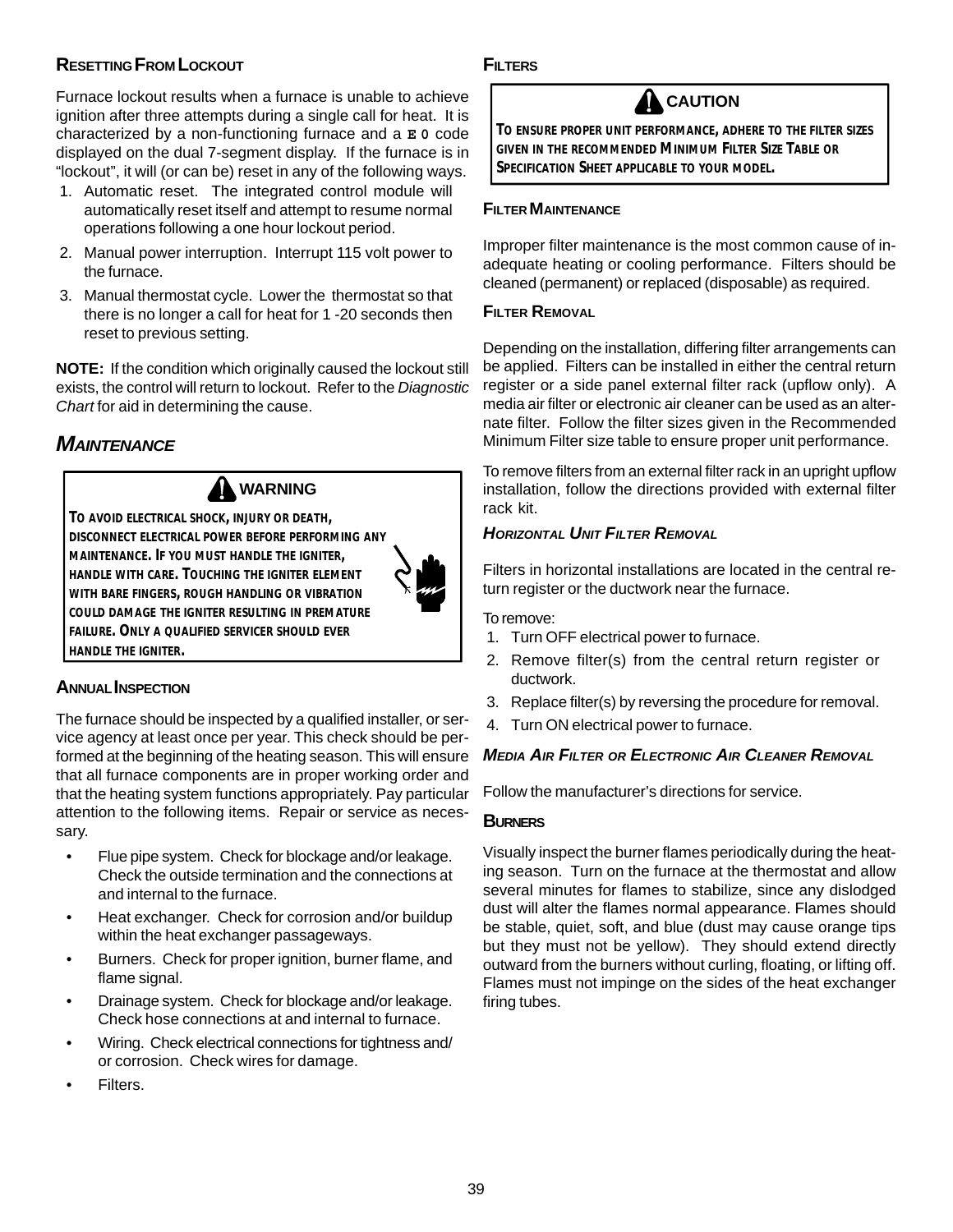# **INDUCED DRAFTAND CIRCULATOR BLOWERS**

The bearings in the induced draft blower and circulator blower motors are permanently lubricated by the manufacturer. No further lubrication is required. Check motor windings for accumulation of dust which may cause overheating. Clean as necessary.

# **FLAME SENSOR (QUALIFIED SERVICER ONLY)**

Under some conditions, the fuel or air supply can create a nearly invisible coating on the flame sensor. This coating acts as an insulator causing a drop in the flame sense signal. If the flame sense signal drops too low the furnace will not sense flame and will lock out. The flame sensor should be carefully cleaned by a qualified servicer using emery cloth or steel wool. Following cleaning, the flame sense signal should be as indicated in the Specifications Sheet.

# **FLUE PASSAGES (QUALIFIED SERVICER ONLY)**

The heat exchanger flue passageways should be inspected at the beginning of each heating season.

# *BEFORE LEAVING AN INSTALLATION*

- Cycle the furnace with the thermostat at least three times. Verify cooling and fan only operation.
- Review the Owner's Manual with the homeowner and discuss proper furnace operation and maintenance.
- Leave literature packet near furnace.

# *REPAIR AND REPLACEMENT PARTS*

- When ordering any of the listed functional parts, be sure to provide the furnace model, manufacturing, and serial numbers with the order.
- Although only functional parts are shown in the parts list, all sheet metal parts, doors, etc. may be ordered by description.
- Parts are available from your distributor.

Functional Parts List-Gas Valve **Blower Motor** Gas Manifold Blower Wheel Propane Gas Orifice Blower Cutoff Igniter Blower Housing Flame Sensor **Inductor** Rollout Limit Switch Heat Exchanger Primary Limit Switch Auxiliary Limit Switch Induced Draft Blower Transformer Door Switch

Natural Gas Orifice Blower Mounting Bracket Pressure Switch Integrated Control Module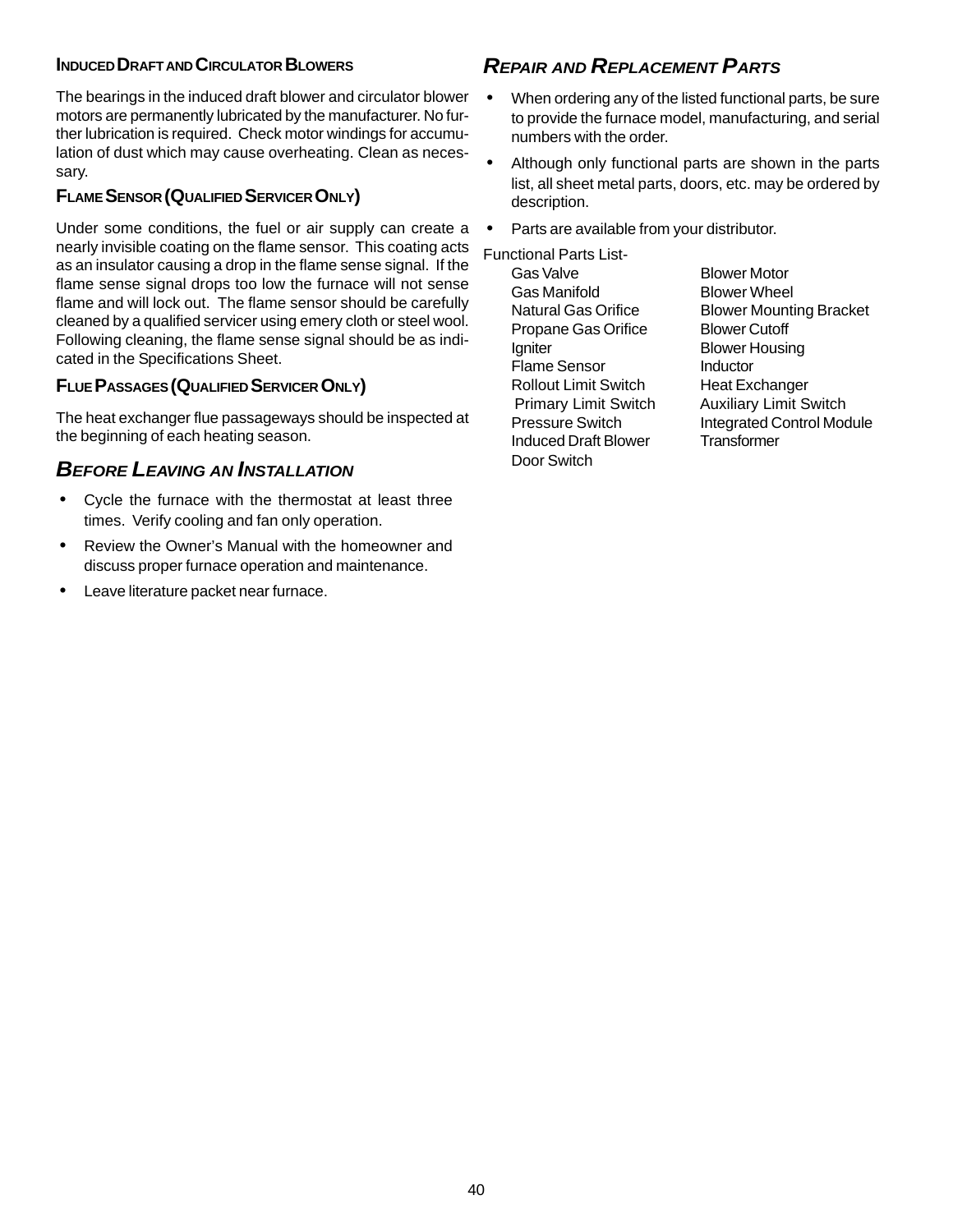| <b>Symptoms of Abnormal</b>                                                                                                                                                                                                                                   | Diagnostic/                |                                                                                                                                                                                | ComfortNet™                              |                |                                                                                                                                                                                                                                                                                                                                                                                                                                                                                                                                          |                                                                                                                                                                                                                                                                                                                                                                                                                      |                                                                                                                                                                                                                                                      |  |
|---------------------------------------------------------------------------------------------------------------------------------------------------------------------------------------------------------------------------------------------------------------|----------------------------|--------------------------------------------------------------------------------------------------------------------------------------------------------------------------------|------------------------------------------|----------------|------------------------------------------------------------------------------------------------------------------------------------------------------------------------------------------------------------------------------------------------------------------------------------------------------------------------------------------------------------------------------------------------------------------------------------------------------------------------------------------------------------------------------------------|----------------------------------------------------------------------------------------------------------------------------------------------------------------------------------------------------------------------------------------------------------------------------------------------------------------------------------------------------------------------------------------------------------------------|------------------------------------------------------------------------------------------------------------------------------------------------------------------------------------------------------------------------------------------------------|--|
| <b>Operation (Legacy &amp;</b><br>ComfortNet™ Thermostat)                                                                                                                                                                                                     | <b>Status LED</b><br>Codes | <b>Fault Description</b>                                                                                                                                                       | <b>Thermostat Only</b><br><b>Message</b> | Code           | <b>Possible Causes</b>                                                                                                                                                                                                                                                                                                                                                                                                                                                                                                                   | <b>Corrective Actions</b>                                                                                                                                                                                                                                                                                                                                                                                            | <b>Notes &amp; Cautions</b>                                                                                                                                                                                                                          |  |
| Furnace fails to operate<br>Integrated control module<br>LED display provides no<br>signal.<br>ComfortNet <sup>™</sup> thermostat<br>"Call for Service" icon<br>illuminated<br>ComfortNet <sup>™</sup> thermostat<br>scrolls "Check Furnace"<br>message       | None                       | No 115 power to<br>furnace or no 24 volt<br>power to integrated<br>control module<br>Blown fuse or circuit<br>breaker<br>Integrated control<br>module has an<br>internal fault | <b>INTERNAL</b><br><b>FAULT</b>          | EE             | Manual disconnect switch<br>OFF, door switch open or<br>24 volt wire improperly<br>connected or loose<br>• Blown fuse or circuit<br>breaker<br>• Integrated control module<br>has an internal fault                                                                                                                                                                                                                                                                                                                                      | Assure 115 and 24<br>volt power to furnace<br>and integrated control<br>module.<br>• Check integrated control<br>module fuse (3A).<br>Replace if necessary.<br>• Check for possible<br>shorts in 115 and 24<br>volt circuits. Repair as<br>necessary.<br>Replace bad integrated<br>control module.                                                                                                                   | • Turn power OFF prior<br>to repair.<br>Replace integrated<br>control module fuse<br>with 3A automotive<br>fuse.<br>Read precautions<br>in "Electrostatic<br>Discharge" section of<br>manual.<br>Replace control with<br>correct replacement<br>part |  |
| • LED display indicates On                                                                                                                                                                                                                                    | On                         | • Normal operation                                                                                                                                                             | None                                     | None           | Normal operation                                                                                                                                                                                                                                                                                                                                                                                                                                                                                                                         | • None                                                                                                                                                                                                                                                                                                                                                                                                               | Normal operation                                                                                                                                                                                                                                     |  |
| Furnace fails to operate<br>Integrated control module<br>LED display provides E0<br>error code.<br>ComfortNet <sup>™</sup> thermostat<br>"Call for Service" icon<br>illuminated.<br>ComfortNet <sup>™</sup> thermostat<br>scrolls "Check Furnace"<br>message. | E <sub>0</sub>             | Furnace lockout<br>due to an excessive<br>number of ianition<br>"retries" (3 total)                                                                                            | <b>LOCKOUT</b>                           | E <sub>0</sub> | Failure to establish flame.<br>Cause may be no gas<br>to burners, front cover<br>pressure switch stuck<br>open, bad igniter or igniter<br>alignment, improper<br>Orifices, or coated/oxidized<br>or improperly connected<br>Flame sensor.<br>• Loss of flame after<br>establishment. Cause<br>may be interrupted gas<br>supply, lazy burner flames<br>(improper gas pressure<br>or restriction in fuel and/<br>or combustion air piping),<br>front cover pressure switch<br>opening, or improper<br>induced draft blower<br>performance. | Locate and correct gas<br>interruption.<br>• Check front cover<br>pressure switch operation<br>(hose, wiring, contact<br>operation). Correct if<br>necessary.<br>Replace or realign igniter.<br>• Check flame sense<br>signal. Clean sensor if<br>coated and/or oxidized.<br>• Check fuel piping for<br>blockage, proper length,<br>elbows, and termination.<br>• Verify proper induced<br>draft blower performance. | Turn power OFF prior<br>to repair.<br>· Igniter is fragile,<br>handle with care.<br>• Clean flame sensor<br>with emery cloth.<br>See "Vent/Flue Pipe"<br>section for piping<br>details.                                                              |  |
| Furnace fails to operate.<br>Integrated control module<br>LED display provides E1<br>error code.<br>ComfortNet™ thermostat<br>"Call for Service" icon<br>illuminated.<br>ComfortNet <sup>™</sup> thermostat<br>scrolls "Check Furnace"<br>message.            | E1                         | Low stage pressure<br>switch circuit is<br>closed at start of<br>heating cycle.                                                                                                | PS <sub>1</sub><br><b>CLOSED</b>         | E1             | • Low stage pressure switch<br>contacts sticking.<br>• Shorts in pressure switch<br>circuit wiring.                                                                                                                                                                                                                                                                                                                                                                                                                                      | Replace low stage<br>pressure switch.<br>Repair short in wiring.                                                                                                                                                                                                                                                                                                                                                     | • Turn power OFF prior<br>to repair.<br>Replace pressure<br>switch with proper<br>replacement part.                                                                                                                                                  |  |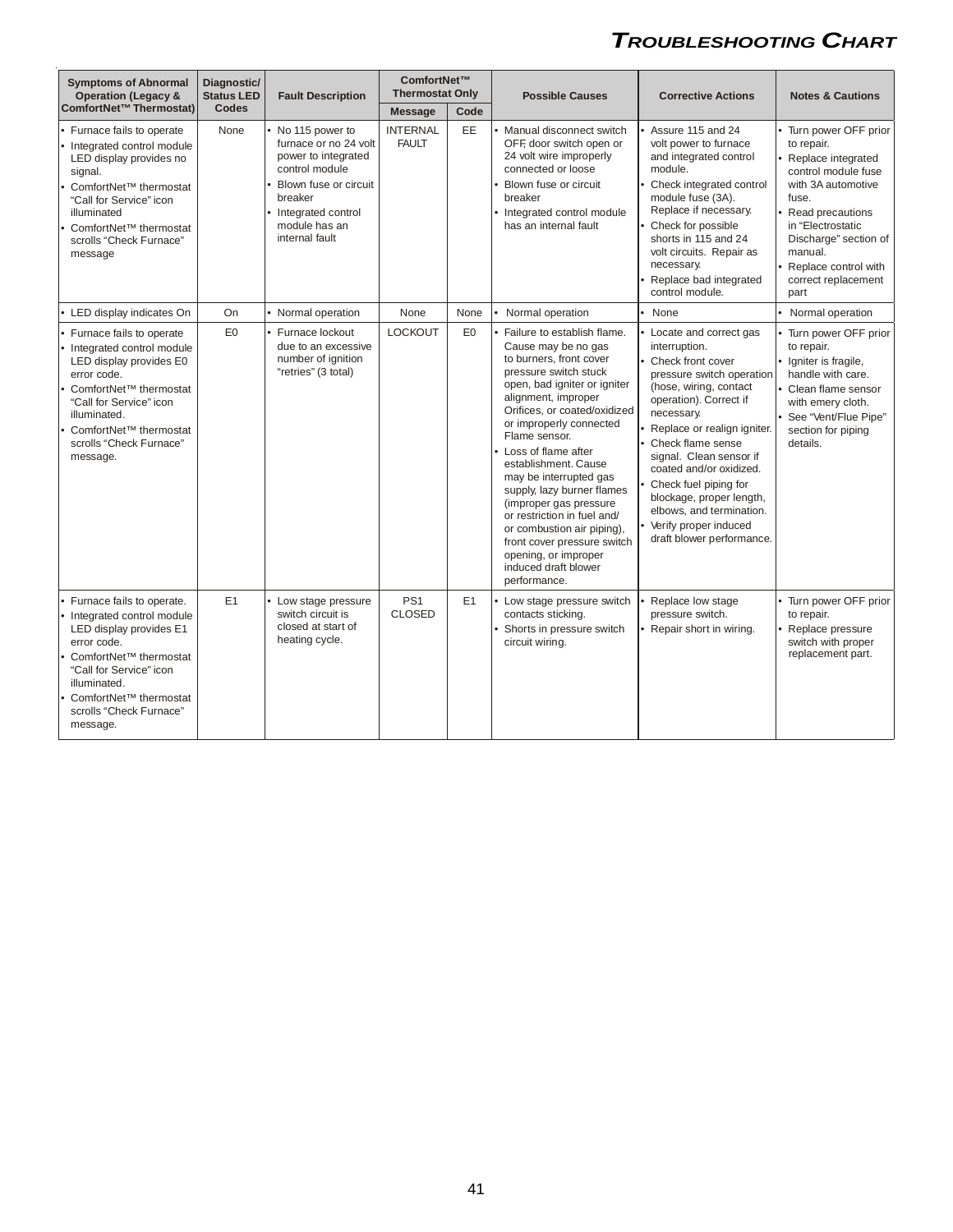| <b>Symptoms of Abnormal</b><br><b>Operation (Legacy</b><br>& ComfortNet™                                                                                                                                                                                                                    |                                                                                                                                                                                                                                                                                                                         | Diagnostic/<br><b>Status LED</b> | <b>Fault Description</b>                                                                     | ComfortNet™<br><b>Thermostat Only</b> |                  | <b>Possible Causes</b>                                                                                                                                                                                                                                                                                                                                           | <b>Corrective Actions</b>                                                                                                                                                                                                                                                                                                                                                                                                                                                                                                  | <b>Notes &amp; Cautions</b>                                                                                                                                                                                            |  |
|---------------------------------------------------------------------------------------------------------------------------------------------------------------------------------------------------------------------------------------------------------------------------------------------|-------------------------------------------------------------------------------------------------------------------------------------------------------------------------------------------------------------------------------------------------------------------------------------------------------------------------|----------------------------------|----------------------------------------------------------------------------------------------|---------------------------------------|------------------|------------------------------------------------------------------------------------------------------------------------------------------------------------------------------------------------------------------------------------------------------------------------------------------------------------------------------------------------------------------|----------------------------------------------------------------------------------------------------------------------------------------------------------------------------------------------------------------------------------------------------------------------------------------------------------------------------------------------------------------------------------------------------------------------------------------------------------------------------------------------------------------------------|------------------------------------------------------------------------------------------------------------------------------------------------------------------------------------------------------------------------|--|
|                                                                                                                                                                                                                                                                                             | Thermostat)                                                                                                                                                                                                                                                                                                             | Codes                            |                                                                                              | <b>Message</b>                        | Code             |                                                                                                                                                                                                                                                                                                                                                                  |                                                                                                                                                                                                                                                                                                                                                                                                                                                                                                                            |                                                                                                                                                                                                                        |  |
|                                                                                                                                                                                                                                                                                             | Induced draft blower<br>runs continuously with no<br>further furnace operation.<br>Integrated control module<br>LED display provides E2<br>error code.<br>ComfortNet™ thermostat<br>"Call for Service" icon<br>illuminated.<br>ComfortNet <sup>™</sup> thermostat<br>scrolls "Check Furnace"<br>message.                | E2                               | Low stage<br>pressure switch<br>circuit is not<br>closed.                                    | PS1 OPEN                              | E <sub>2</sub>   | Pressure switch hose<br>blocked pinched, or<br>connected improperly.<br>Blocked fuel and/or inlet<br>air pipe, blocked drain<br>system or weak induced<br>draft blower.<br>Incorrect pressure<br>switch set point or<br>malfunctioning switch<br>contacts.<br>Loose or improperly<br>connected wiring.                                                           | Inspect pressure switch<br>hose. Repair/replace if<br>necessary.<br>Inspect fuel and/or inlet<br>air piping for blockage,<br>proper length, elbows,<br>and termination. Check<br>drain system. Correct as<br>necessary.<br>Check induced draft<br>blower performance.<br>Correct as necessary.<br>Correct pressure switch<br>set point or contact<br>motion.<br>Tighten or correct wiring<br>connection.                                                                                                                   | Turn power OFF prior<br>to repair.<br>Replace pressure<br>switch with proper<br>replacement part.<br>Replace induced draft<br>blower with proper<br>replacement part.                                                  |  |
| • Circulator blower<br>runs continuously. No<br>furnace operation.<br>• Integrated control<br>module LED display<br>provides E3 error code.<br>• ComfortNet™<br>thermostat "Call<br>for Service" icon<br>illuminated.<br>• ComfortNet™<br>thermostat scrolls<br>"Check Furnace"<br>message. |                                                                                                                                                                                                                                                                                                                         | E <sub>3</sub>                   | Primary limit or<br>auxiliary limit<br>circuit is open.<br>Rollout limit<br>circuit is open. | <b>HIGH LIMIT</b><br><b>OPEN</b>      | E <sub>3</sub>   | • Insufficient conditioned<br>air over the heat<br>exchanger. Blocked<br>Filters, restrictive<br>ductwork, improper<br>circulator blower<br>speed, or failed<br>circulator blower motor.<br>• Flame rollout.<br>· Misaligned burners,<br>blocked fuel and/or<br>air inlet pipe, or failed<br>induced draft blower.<br>• Loose or improperly<br>connected wiring. | • Check filters and<br>ductwork for blockage.<br>Clean filters or remove<br>obstruction.<br>• Check circulator<br>blower speed and<br>performance. Correct<br>speed or replace blower<br>motor if necessary.<br>• Check burners for<br>proper alignment.<br>• Check fuel and air inlet<br>piping for blockage,<br>proper length, elbows,<br>and termination.<br>Correct as necessary.<br>• Check induced draft<br>blower for proper<br>performance. Replace if<br>necessary.<br>• Tighten or correct<br>wiring connection. | Turn power OFF<br>prior to repair.<br>See Specification<br>Sheet applicable<br>to your model* for<br>allowable rise range<br>and proper circulator<br>speed.<br>See "Vent/Flue Pipe"<br>section for piping<br>details. |  |
|                                                                                                                                                                                                                                                                                             | • Induced draft blower<br>and circulator blower<br>runs continuously. No<br>furnace operation.<br>• Integrated control<br>module LED display<br>provides E4 error code.<br>• ComfortNet™<br>thermostat "Call<br>for Service" icon<br>illuminated.<br>• ComfortNet™<br>thermostat scrolls<br>"Check Furnace"<br>message. | E <sub>4</sub>                   | Flame sensed<br>with no call for<br>heat.                                                    | <b>IMPROPER</b><br><b>FLAME</b>       | E4               | • Short to ground in<br>Flame sense circuit.<br>• Lingering burner fame.<br>• Slow closing gas valve.                                                                                                                                                                                                                                                            | • Correct short at flame<br>sensor or in flame<br>sensor wiring.<br>• Check for lingering<br>Flame.<br>• Verify proper operation<br>of gas valve.                                                                                                                                                                                                                                                                                                                                                                          | • Turn power OFF<br>prior to repair.                                                                                                                                                                                   |  |
|                                                                                                                                                                                                                                                                                             | • No furnace operation.<br>• Integrated control<br>module LED display<br>provides E5 error code.<br>• ComfortNet <sup>TM</sup><br>thermostat displays<br>"Battery Power"                                                                                                                                                | E <sub>5</sub>                   | • Open Fuse                                                                                  | Not<br>Displayed                      | Not<br>Displayed | • Short in low voltage<br>wiring                                                                                                                                                                                                                                                                                                                                 | • Locate and correct<br>short in low voltage<br>wiring                                                                                                                                                                                                                                                                                                                                                                                                                                                                     | • Turn power OFF<br>prior to repair.<br>Replace fuse with<br>3-amp automotive<br>type                                                                                                                                  |  |
|                                                                                                                                                                                                                                                                                             | • Normal furnace<br>operation.<br>• Integrated control<br>module LED display<br>provides E6 error code.                                                                                                                                                                                                                 | E <sub>6</sub>                   | • Flame sense<br>micro amp signal<br>is low                                                  | <b>WEAK</b><br><b>FLAME</b>           | E <sub>6</sub>   | • Flame sensor is<br>coated/oxidized.<br>• Flame sensor<br>incorrectly positioned<br>in burner fame.<br>• Lazy burner flame<br>due to improper gas<br>pressure or combustion<br>air.                                                                                                                                                                             | • Clean flame sensor if<br>coated/oxidized.<br>• Inspect for proper<br>sensor alignment.<br>• Check inlet air piping<br>for blockage, proper<br>length, elbows, and<br>termination.<br>• Compare current gas<br>pressure to rating plate.<br>Adjust as needed.                                                                                                                                                                                                                                                             | • Turn power OFF<br>prior to repair.<br>• Clean flame sensor<br>with emery cloth.<br>• See "Vent/Flue Pipe"<br>section for piping<br>details.<br>• See rating plate for<br>proper gas pressure.                        |  |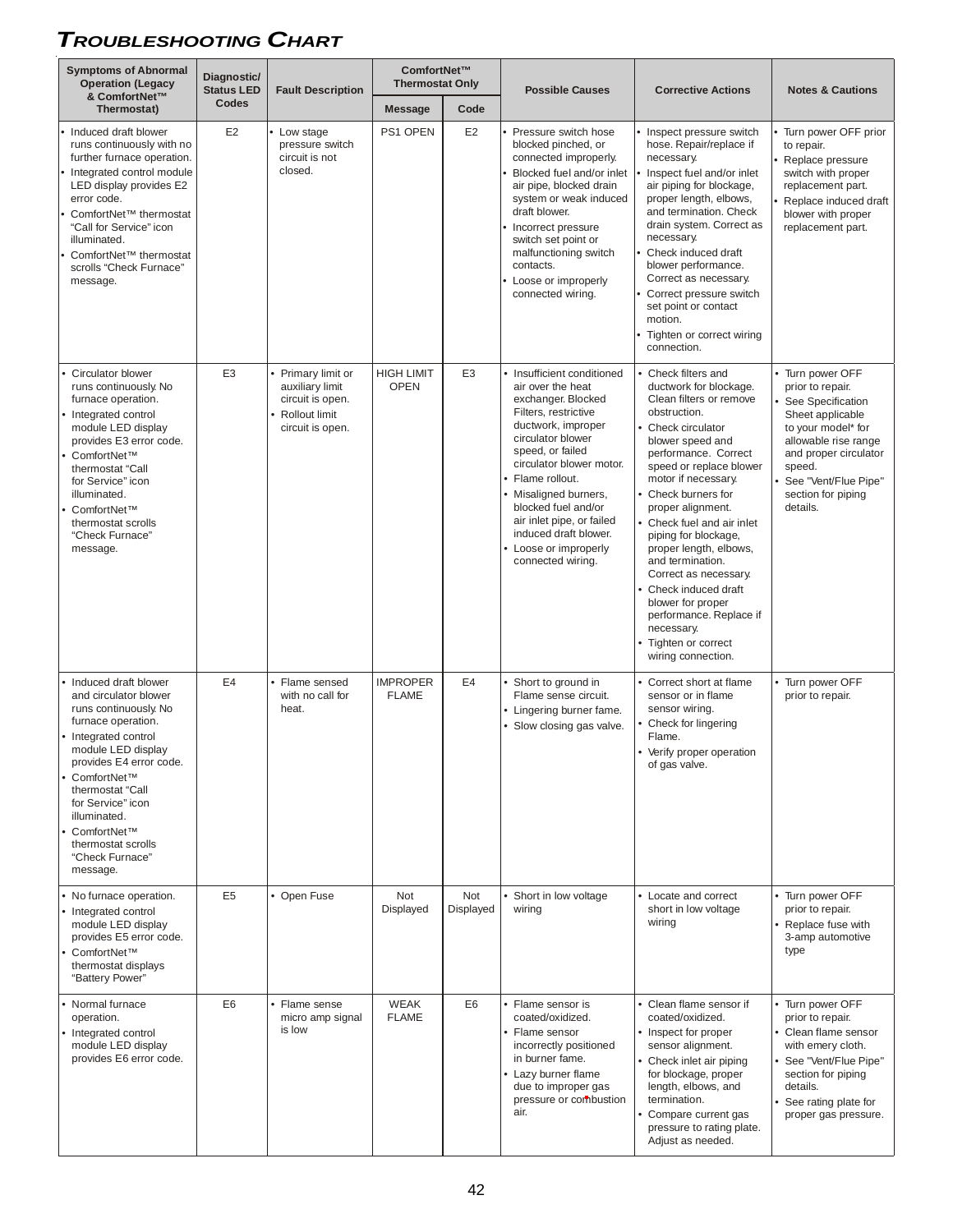| <b>Symptoms of Abnormal</b><br><b>Operation (Legacy</b> |                                                                                                                                                                                                                                                      | Diagnostic/<br><b>Status LED</b> | <b>Fault Description</b>                                                                                                                                                              | ComfortNet™<br><b>Thermostat Only</b> |                | <b>Possible Causes</b>                                                                                                                                                                                                                                                                                | <b>Corrective Actions</b>                                                                                                                                                                                                                                                                                                                                                                                   | <b>Notes &amp; Cautions</b>                                                                                                                                                                                                                                                                      |  |
|---------------------------------------------------------|------------------------------------------------------------------------------------------------------------------------------------------------------------------------------------------------------------------------------------------------------|----------------------------------|---------------------------------------------------------------------------------------------------------------------------------------------------------------------------------------|---------------------------------------|----------------|-------------------------------------------------------------------------------------------------------------------------------------------------------------------------------------------------------------------------------------------------------------------------------------------------------|-------------------------------------------------------------------------------------------------------------------------------------------------------------------------------------------------------------------------------------------------------------------------------------------------------------------------------------------------------------------------------------------------------------|--------------------------------------------------------------------------------------------------------------------------------------------------------------------------------------------------------------------------------------------------------------------------------------------------|--|
|                                                         | & ComfortNet™<br>Thermostat)                                                                                                                                                                                                                         | Codes                            |                                                                                                                                                                                       | <b>Message</b>                        | Code           |                                                                                                                                                                                                                                                                                                       |                                                                                                                                                                                                                                                                                                                                                                                                             |                                                                                                                                                                                                                                                                                                  |  |
|                                                         | Furnace fails to operate.<br>Integrated control<br>module LED display<br>provides E7 error code.<br>ComfortNet™<br>thermostat "Call<br>for Service" icon<br>illuminated.<br>ComfortNet™<br>thermostat scrolls<br>"Check Furnace"<br>message.         | E7                               | • Problem with<br>igniter circuit.                                                                                                                                                    | <b>IGNITER</b><br><b>FAULT</b>        | E7             | Improperly connected<br>ianiter.<br>Shorted igniter.<br>• Poor unit ground.<br>Igniter relay fault on<br>integrated control<br>module.                                                                                                                                                                | Check and correct<br>wiring from integrated<br>control module to<br>igniter.<br>Replace shorted igniter.<br>• Check and correct unit<br>ground wiring.<br>• Check igniter output<br>from control. Replace if<br>necessary.                                                                                                                                                                                  | • Turn power OFF<br>prior to repair.<br>• Replace igniter with<br>correct replacement<br>part.<br>• Replace control with<br>correct replacement<br>part.                                                                                                                                         |  |
|                                                         | Furnace fails to operate<br>on high stage; furnace<br>operates normally on low<br>stage.<br>• Integrated control module<br>LED display provides E8<br>error code.                                                                                    | E <sub>8</sub>                   | • High stage<br>pressure switch<br>circuit is closed<br>at start of heating<br>cycle.<br>· Induced draft<br>blower is<br>operating.<br>• Furnace is<br>operating on low<br>stage only | PS2 CLOSED                            | E8             | High stage pressure<br>switch contacts sticking.<br>Shorts in pressure<br>switch circuit wiring.                                                                                                                                                                                                      | Replace high stage<br>pressure switch.<br>• Repair short in wiring                                                                                                                                                                                                                                                                                                                                          | • Turn power OFF prior<br>to repair.<br>• Replace pressure<br>switch with proper<br>replacement part.                                                                                                                                                                                            |  |
|                                                         | Furnace fails to operate<br>on high stage; furnace<br>operates normally on low<br>stage.<br>• Integrated control module<br>LED display provides E9<br>error code.                                                                                    | E <sub>9</sub>                   | • High stage<br>pressure switch<br>circuit is not<br>closed.<br>• Induced draft<br>blower is<br>operating.<br>• Furnace is<br>operating on low<br>stage only                          | PS2 OPEN                              | E <sub>9</sub> | Pressure switch hose<br>blocked pinched, or<br>connected improperly.<br>Blocked fue and/or inlet<br>air pipe, blocked drain<br>system or weak induced<br>draft blower.<br>Incorrect pressure<br>switch set point or<br>malfunctioning switch<br>contacts.<br>Loose or improperly<br>connected wiring. | • Inspect pressure switch<br>hose. Repair/replace if<br>necessary.<br>Inspect fue and/or inlet<br>air piping for blockage,<br>proper length, elbows,<br>and termination. Check<br>drain system. Correct as<br>necessary.<br>Check induced draft<br>blower performance.<br>Correct as necessary.<br>Correct pressure switch<br>set point or contact<br>motion.<br>• Tighten or correct wiring<br>connection. | • Turn power OFF prior<br>to repair.<br>• Replace pressure<br>switch with proper<br>replacement part.<br>• Replace induced draft<br>blower with proper<br>replacement part.                                                                                                                      |  |
|                                                         | Furnace fails to operate.<br>Integrated control module<br>LED display provides EA<br>error code.<br>ComfortNet <sup>™</sup> thermostat<br>"Call for Service" icon<br>illuminated.<br>• ComfortNet™ thermostat<br>scrolls "Check Furnace"<br>message. | EA                               | • Polarity of 115 volt<br>AC is reversed                                                                                                                                              | <b>REVERSED</b><br><b>PLTY</b>        | EA             | Polarity of 115 volt AC<br>power to furnace or<br>integrated module is<br>revered.<br>• Poor unit ground                                                                                                                                                                                              | Review wiring diagram to<br>correct polarity.<br>• Verify proper ground.<br>Correct if necessary.<br>• Check and correct<br>wiring.                                                                                                                                                                                                                                                                         | • Turn power OFF prior<br>to repair.                                                                                                                                                                                                                                                             |  |
|                                                         | Integrated control<br>module LED display EF<br>error code.<br>ComfortNet <sup>™</sup> thermostat<br>"Call for Service".                                                                                                                              | EF.                              | • Aux switch open                                                                                                                                                                     | Aux Alarm<br>Fault                    | EF             | High water level in the<br>evaporation coil.                                                                                                                                                                                                                                                          | Check overfow pan and<br>service.                                                                                                                                                                                                                                                                                                                                                                           | • Turn power OFF prior<br>to service.                                                                                                                                                                                                                                                            |  |
|                                                         | Furnace fails to operate.<br>Integrated control module<br>LED display provides d0<br>error code.<br>• ComfortNet™ thermostat<br>"Call for Service" icon<br>illuminated.<br>• ComfortNet™ thermostat<br>scrolls "Check Furnace"<br>message.           | d <sub>0</sub>                   | • Data not yet on<br>network.                                                                                                                                                         | NO NET<br><b>DATA</b>                 | d0             | • Furnace does not<br>contain any shared data.                                                                                                                                                                                                                                                        | • Populate shared data<br>set using memory card.                                                                                                                                                                                                                                                                                                                                                            | • Turn power OFF prior<br>to repair<br>• Use memory card for<br>the specifc model.<br>• Insert memory card<br><b>BEFORE</b> turning<br>power ON. Memory<br>card may be removed<br>after data is loaded<br>and power is turned<br>off.<br>• Error code will be<br>cleared once data is<br>loaded. |  |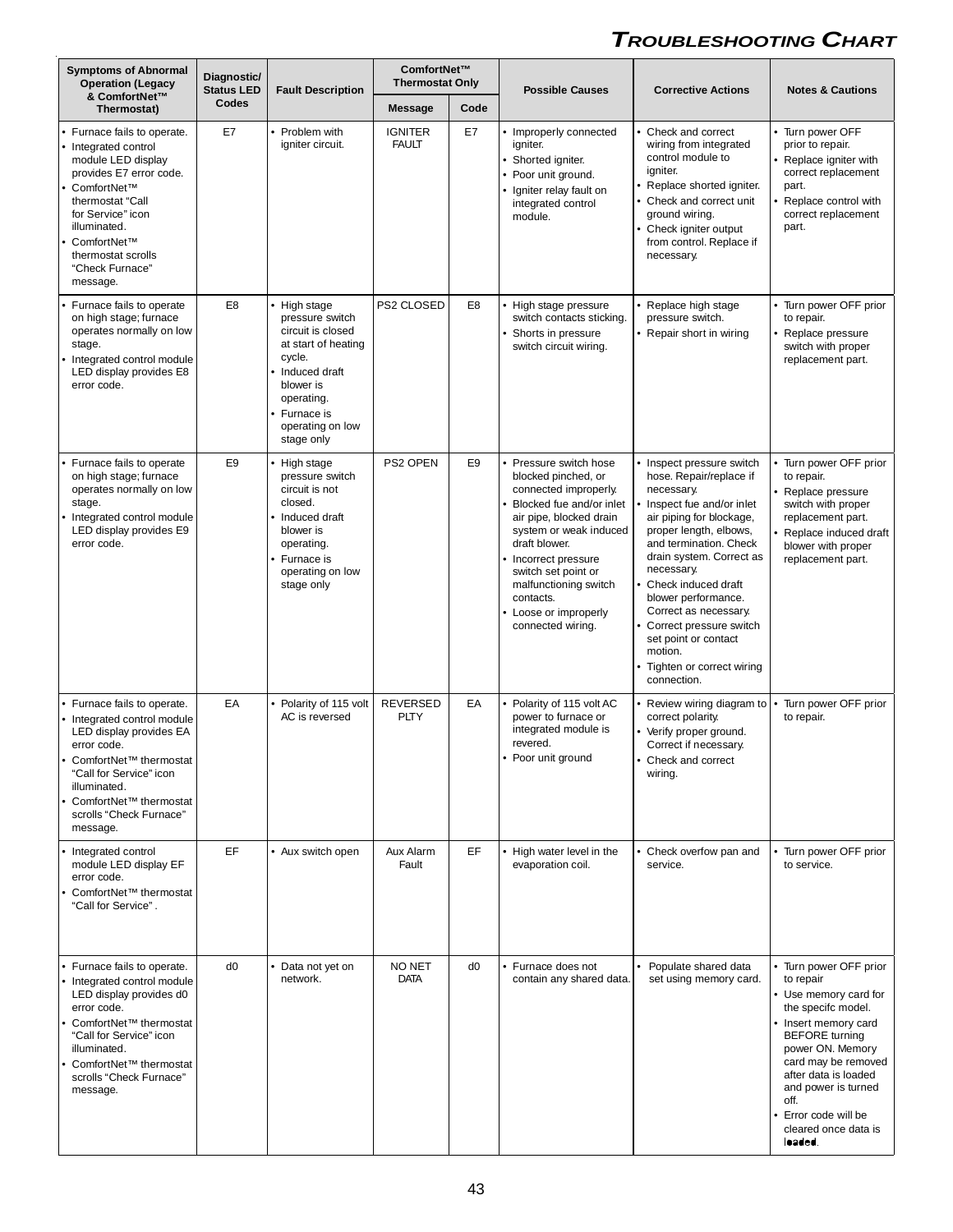|                                                                                                                                                                                                                                                                  | <b>Symptoms of Abnormal</b>                                                                                                                                                                                                                                                          | Diagnostic/                       |                                                                                                                              | ComfortNet™<br><b>Thermostat Only</b> |                |                                                                                                                                                                                                                                                                             |                                                                                                                                                                                                                                                                                                                                                                                                                              |                                                                                                                                                                                                                                                                                                                                                                             |
|------------------------------------------------------------------------------------------------------------------------------------------------------------------------------------------------------------------------------------------------------------------|--------------------------------------------------------------------------------------------------------------------------------------------------------------------------------------------------------------------------------------------------------------------------------------|-----------------------------------|------------------------------------------------------------------------------------------------------------------------------|---------------------------------------|----------------|-----------------------------------------------------------------------------------------------------------------------------------------------------------------------------------------------------------------------------------------------------------------------------|------------------------------------------------------------------------------------------------------------------------------------------------------------------------------------------------------------------------------------------------------------------------------------------------------------------------------------------------------------------------------------------------------------------------------|-----------------------------------------------------------------------------------------------------------------------------------------------------------------------------------------------------------------------------------------------------------------------------------------------------------------------------------------------------------------------------|
|                                                                                                                                                                                                                                                                  | <b>Operation (Legacy</b><br>& ComfortNet™<br>Thermostat)                                                                                                                                                                                                                             | <b>Status LED</b><br><b>Codes</b> | <b>Fault Description</b>                                                                                                     | <b>Message</b>                        | Code           | <b>Possible Causes</b>                                                                                                                                                                                                                                                      | <b>Corrective Actions</b>                                                                                                                                                                                                                                                                                                                                                                                                    | <b>Notes &amp; Cautions</b>                                                                                                                                                                                                                                                                                                                                                 |
|                                                                                                                                                                                                                                                                  | • Operation different than<br>expected or no operation.<br>• Integrated control<br>module LED display<br>provides d4 error code.<br>• ComfortNet™ thermostat<br>"Call for Service" icon<br>illuminated.<br>ComfortNet <sup>™</sup> thermostat<br>scrolls "Check Furnace"<br>message. | d4                                | Invalid memory<br>card data.                                                                                                 | <b>INVALID MC</b><br><b>DATA</b>      | d4             | Shared data set on<br>memory card has been<br>rejected by integrated<br>control module                                                                                                                                                                                      | • Verify shared data set is<br>correct for the specifc<br>model. Re-populate data<br>using correct memory<br>card if required.                                                                                                                                                                                                                                                                                               | Turn power OFF prior<br>to repair<br>Use memory card for<br>the specifc model.<br>Insert memory card<br><b>BEFORE</b> turning<br>power ON. Memory<br>card may be removed<br>after data is loaded<br>and power is turned<br>off.<br>Error code will be<br>cleared once data is<br>loaded and power is<br>turned off.                                                         |
| b <sub>0</sub><br>• Furnace fails to operate.<br>• Integrated control<br>module LED display<br>provides b0 error code.<br>• ComfortNet™ thermostat<br>"Call for Service" icon<br>illuminated.<br>• ComfortNet™ thermostat<br>scrolls "Check Furnace"<br>message. |                                                                                                                                                                                                                                                                                      |                                   | <b>Circulator blower</b><br>motor is not<br>running when it<br>should be running.                                            | <b>MOTOR NOT</b><br><b>RUN</b>        | b <sub>0</sub> | • Loose wiring connection<br>at circulator motor<br>power leads or<br>circulator motor power<br>leads disconnected.<br>• Open circuit in inductor<br>or loose wiring<br>connection at inductor<br>$(3/4$ Hp and 1 Hp<br>models only).<br>Failed circulator blower<br>motor. | Tighten or correct wiring<br>connection.<br>• Verify continuous<br>circuit through inductor.<br>Replace if open or short<br>circuit.<br>Check circulator blower<br>motor. Replace if<br>necessary.                                                                                                                                                                                                                           | Turn power OFF prior<br>to repair<br>Replace inductor with<br>correct replacement<br>part.<br>Replace circulator<br>motor with correct<br>replacement part.                                                                                                                                                                                                                 |
|                                                                                                                                                                                                                                                                  | • Furnace fails to operate.<br>• Integrated control<br>module LED display<br>provides b1 error code.<br>• ComfortNet™ thermostat<br>"Call for Service" icon<br>illuminated.<br>ComfortNet <sup>™</sup> thermostat<br>scrolls "Check Furnace"<br>message.                             | b <sub>1</sub>                    | Integrated control<br>module has lost<br>communications<br>with circulator<br>blower motor.                                  | <b>MOTOR</b><br><b>COMM</b>           | b <sub>1</sub> | Loose wiring connection<br>at circulator motor<br>control leads.<br>Failed circulator blower<br>motor.<br>Failed integrated control<br>module.                                                                                                                              | Tighten or correct wiring<br>connection.<br>• Check circulator blower<br>motor. Replace if<br>necessary.<br>Check integrated control<br>module. Replace if<br>necessary.                                                                                                                                                                                                                                                     | Turn power OFF prior<br>to repair<br>Replace circulator<br>motor with correct<br>replacement part.<br>Replace integrated<br>control module with<br>correct replacement<br>part.                                                                                                                                                                                             |
|                                                                                                                                                                                                                                                                  | • Furnace fails to operate.<br>• Integrated control<br>module LED display<br>provides b2 error code.<br>• ComfortNet™ thermostat<br>"Call for Service" icon<br>illuminated.<br>• ComfortNet™ thermostat<br>scrolls "Check Furnace"<br>message.                                       | b <sub>2</sub>                    | Circulator blower<br>motor horse<br>power in shared<br>data set does not<br>match circulator<br>blower motor<br>horse power. | <b>MOTOR</b><br><b>MISMATCH</b>       | b2             | • Incorrect circulator<br>blower motor in furnace.<br>Incorrect shared data<br>set in integrated control<br>module.                                                                                                                                                         | • Verify circulator blower if<br>motor horse power is the<br>same specifed for the<br>specifc furnace model.<br>Replace if necessary.<br>Verify shared data set is<br>correct for the specifc<br>model. Re-populate data<br>using correct memory<br>card if required.                                                                                                                                                        | Turn power OFF prior<br>to repair<br>Replace motor with<br>correct replacement<br>part.<br>Use memory card for<br>the specifc model<br>• Insert memory card<br><b>BEFORE</b> turning<br>power ON. Memory<br>card may be removed<br>after data is loaded<br>and power is turned<br>off.<br>Error code will be<br>cleared once shared<br>data and motor horse<br>power match. |
|                                                                                                                                                                                                                                                                  | • Furnace operates at<br>reduced performance.<br>• Airfow delivered is less<br>than expected.<br>• Integrated control<br>module LED display<br>provides b3 error code.                                                                                                               | b <sub>3</sub>                    | Circulator blower<br>motor is operating<br>in a power,<br>temperature, or<br>speed limiting<br>condition.                    | <b>MOTOR</b><br><b>LIMITS</b>         | b3             | • Blocked fiters.<br>• Restrictive ductwork.<br>• Undersized ductwork.<br>• High ambient<br>temperatures.                                                                                                                                                                   | Check fiters for<br>blockage. Clean filters<br>or remove obstruction.<br>• Check ductwork for<br>blockage. Remove<br>obstruction. Verify all<br>registers are fully open.<br>• Verify ductwork is<br>appropriately sized for<br>system. Resize/replace<br>ductwork if necessary.<br>See "III. Product<br>Description" and "IV.<br><b>Location Requirements</b><br>& Considerations"<br>furnace installation<br>requirements. | • Turn power OFF prior<br>to repair.                                                                                                                                                                                                                                                                                                                                        |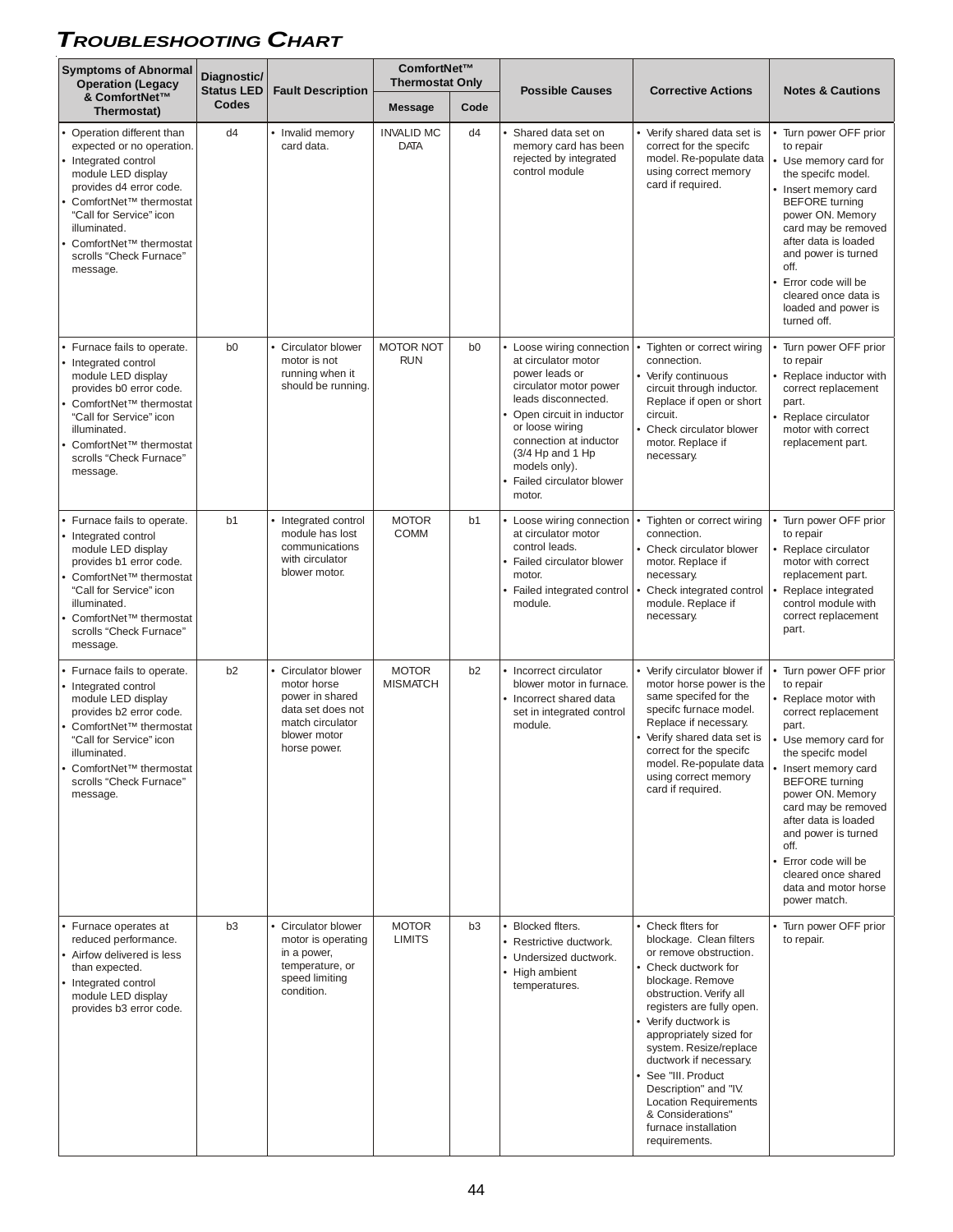| <b>Symptoms of Abnormal</b><br><b>Operation (Legacy</b>                                                                                                                                                                                                            | Diagnostic/<br><b>Status LED</b> | <b>Fault Description</b>                                                                                                                                                                   | ComfortNet™<br><b>Thermostat Only</b> |                | <b>Possible Causes</b>                                                                                                         | <b>Corrective Actions</b>                                                                                                                                                                                                                                                         | <b>Notes &amp; Cautions</b>                                                                                                                          |  |
|--------------------------------------------------------------------------------------------------------------------------------------------------------------------------------------------------------------------------------------------------------------------|----------------------------------|--------------------------------------------------------------------------------------------------------------------------------------------------------------------------------------------|---------------------------------------|----------------|--------------------------------------------------------------------------------------------------------------------------------|-----------------------------------------------------------------------------------------------------------------------------------------------------------------------------------------------------------------------------------------------------------------------------------|------------------------------------------------------------------------------------------------------------------------------------------------------|--|
| & ComfortNet™<br><b>Thermostat)</b>                                                                                                                                                                                                                                | <b>Codes</b>                     |                                                                                                                                                                                            | <b>Message</b>                        | Code           |                                                                                                                                |                                                                                                                                                                                                                                                                                   |                                                                                                                                                      |  |
| • Furnace fails to operate.<br>• Integrated control<br>module LED display<br>provides b4 error code.<br>• ComfortNet™ thermostat<br>"Call for Service" icon<br>illuminated.<br>• ComfortNet™ thermostat<br>scrolls "Check Furnace"<br>message.                     | b4                               | * Circulator blower<br>motor senses<br>a loss of rotor<br>control.<br>Circulator blower<br>motor senses<br>high current.                                                                   | <b>MOTOR</b><br><b>TRIPS</b>          | b <sub>4</sub> | Abnormal motor<br>loading, sudden change<br>in speed or torque,<br>sudden blockage of<br>furnace air inlet or<br>outlet.       | * Check filters, filter grills/<br>registers, duct system,<br>and furnace air inlet/<br>outlet for blockages.                                                                                                                                                                     | • Turn power OFF prior<br>to repair                                                                                                                  |  |
| Furnace fails to operate.<br>• Integrated control<br>module LED display<br>provides b5 error code.<br>• ComfortNet™ thermostat<br>"Call for Service" icon<br>illuminated.<br>• ComfortNet™ thermostat<br>scrolls "Check Furnace"<br>message.                       | b <sub>5</sub>                   | Circulator blower<br>motor fails to start<br>10 consecutive<br>times.                                                                                                                      | <b>MOTOR LCKD</b><br><b>ROTOR</b>     | b5             | Obstruction in circulator<br>blow housing<br>Seized circulator blower<br>motor bearings.<br>Failed circulator blower<br>motor. | * Check circulator<br>blower for obstructions.<br>Remove and repair/<br>replace wheel/motor if<br>necessary.<br>Check circulator blower<br>motor shaft rotation and<br>motor Replace motor if<br>necessary.                                                                       | • Turn power OFF prior<br>to repair.<br>• Replace motor with<br>correct replacement<br>part.<br>• Replace wheel with<br>correct replacement<br>part. |  |
| • Furnace fails to operate.<br>• Integrated control<br>module LED display<br>provides b6 error code.<br>ComfortNet <sup>™</sup> thermostat<br>"Call for Service" icon<br>illuminated.<br>ComfortNet <sup>™</sup> thermostat<br>scrolls "Check Furnace"<br>message. | b <sub>6</sub>                   | Circulator blower<br>motor shuts down<br>for over or under<br>voltage condition.<br>• Circulator blower<br>motor shuts<br>down due to<br>over temperature<br>condition on<br>power module. | <b>MOTOR</b><br><b>VOLTS</b>          | b6             | High AC line voltage to<br>furnace.<br>• Low AC line voltage to<br>furnace.<br>· High ambient<br>temperatures.                 | Check power to furnace.<br>Verify line voltage to<br>furnace is within the<br>range specified on the<br>furnace rating plate<br>See "III Product<br>Description" and "IV<br><b>Location Requirements</b><br>& Considerations"<br>furnace installation<br>requirements.            | • Turn power OFF prior<br>to repair                                                                                                                  |  |
| • Furnace fails to operate.<br>• Integrated control<br>module LED display<br>provides b7 error code.<br>ComfortNet <sup>™</sup> thermostat<br>"Call for Service" icon<br>illuminated.<br>• ComfortNet™ thermostat<br>scrolls "Check Furnace"<br>message.           | b7                               | • Circulator blower<br>motor does not<br>have enough<br>information to<br>operate properly.<br>Motor fails to start<br>40 consecutive<br>times.                                            | <b>MOTOR</b><br><b>PARAMS</b>         | b7             | Error with integrated<br>control module.<br>Motor has a locked<br>rotor condition.                                             | Check integrated control<br>module. Verify control is<br>populated with correct<br>shared data set. See<br>data errors above for<br>details.<br>Check for locked rotor<br>condition (see error code<br>above for details).                                                        | Turn power OFF prior<br>to repair.<br>Replace with correct<br>replacement part(s).<br>• Use memory card for<br>the specific model.                   |  |
| Furnace operates at<br>reduced performance or<br>operates on low stage<br>when high stage is<br>expected.<br>Integrated control<br>module LED display<br>provides b9 error code.                                                                                   | b9                               | • Airflow is lower<br>than demanded.                                                                                                                                                       | LOW ID<br><b>AIRFLOW</b>              | B <sub>9</sub> | • Blocked filters.<br>• Restrictive ductwork.<br>• Undersized ductwork.                                                        | • Check filters for<br>blockage. Clean filters<br>or remove obstruction.<br>• Check ductwork for<br>blockage. Remove<br>obstruction. Verify all<br>registers are fully open.<br>Verify ductwork is<br>appropriately sized for<br>system. Resize/replace<br>ductwork if necessary. | • Turn power OFF prior<br>to repair.                                                                                                                 |  |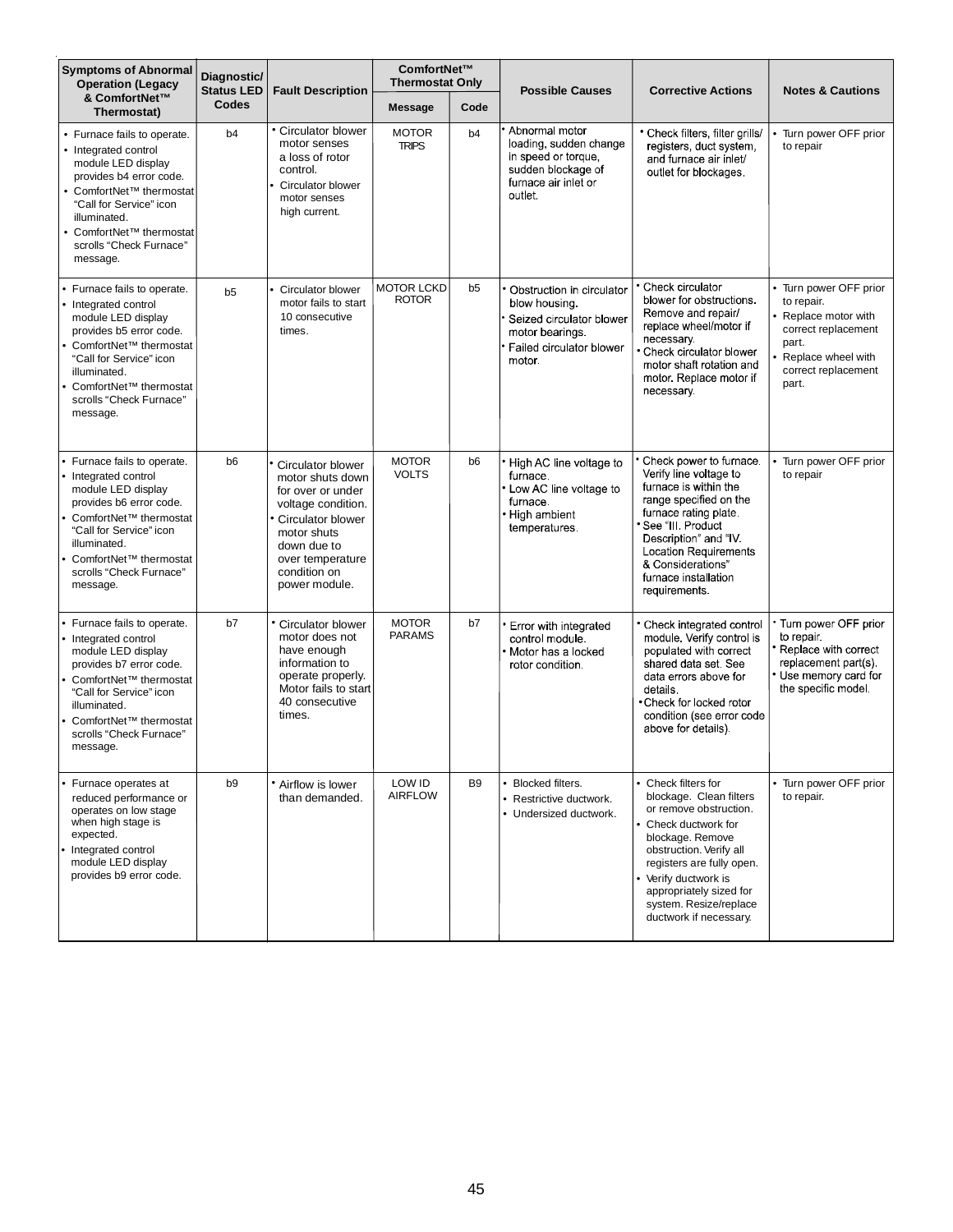# *STATUS CODES*

| INTERNAL CONTROL FAULT/NO POWER                                                    |
|------------------------------------------------------------------------------------|
| n NORMAL OPERATION                                                                 |
| 0 LOCKOUT DUE TO EXCESSIVE RETRIES                                                 |
| 1 <sup>1</sup><br>LOW STAGE PRESSURE SWITCH STUCK CLOSED AT START OF HEATING CYCLE |
| 2 LOW STAGE PRESSURE SWITCH STUCK OPEN                                             |
| 3 OPEN HIGH LIMIT SWITCH                                                           |
| $\vert 4 \vert$<br>FLAME DETECTED WHEN NO FLAME SHOULD BE PRESENT                  |
| $ 5 $ OPEN FUSE<br>EI                                                              |
| $ 6 $ LOW FLAME SIGNAL<br>E.                                                       |
| 7   IGNITER FAULT OR IMPROPER GROUNDING                                            |
| 8 HIGH STAGE PRESSURE SWITCH STUCK CLOSED AT START OF HEATING CYCLE                |
| 19<br>HIGH STAGE PRESSURE SWITCH STUCK OPEN                                        |
| $ A $ REVERSED 115 VAC POLARITY                                                    |
| $ F $ AUXILIARY SWITCH OPEN                                                        |
| d<br>0   DATA NOT YET ON NETWORK                                                   |
| d<br>4 INVALID MEMORY CARD DATA                                                    |
| 0 BLOWER MOTOR NOT RUNNING<br>b                                                    |
| b<br>1 BLOWER COMMUNICATION ERROR                                                  |
| $ 2 $ BLOWER HP MIS-MATCH<br>b                                                     |
| $\mathsf{b}$<br>3 BLOWER MOTOR OPERATING IN POWER, TEMPERATURE, OR SPEED LIMIT     |
| 4 BLOWER MOTOR CURRENT TRIP OR LOST ROTOR<br>b                                     |
| b<br>5<br>BLOWER MOTOR LOCKED ROTOR                                                |
| 6 OVER/UNDER VOLTAGE TRIP OR OVER TEMPERATURE TRIP<br>bl                           |
| b   7 INCOMPLETE PARAMETERS SENT TO MOTOR                                          |
| 9<br>b<br>LOW INDOOR AIRFLOW                                                       |
| LOW STAGE COOL                                                                     |
| 2<br>HIGH STAGE COOL                                                               |
| LOW STAGE HEAT PUMP HEAT                                                           |
| 2<br>HIGH STAGE HEAT PUMP HEAT                                                     |
| 0<br>LOW STAGE GAS HEAT                                                            |
| <b>HIGH STAGE GAS HEAT</b>                                                         |
| F<br>CONTINUOUS FAN                                                                |
| <u>, C 2, L O, H I , T</u><br>CFM/100; ALTERNATES WITH<br> F <br><u> 1 </u>        |
| 2 <br> P <br>P<br>0140F01169 REV A                                                 |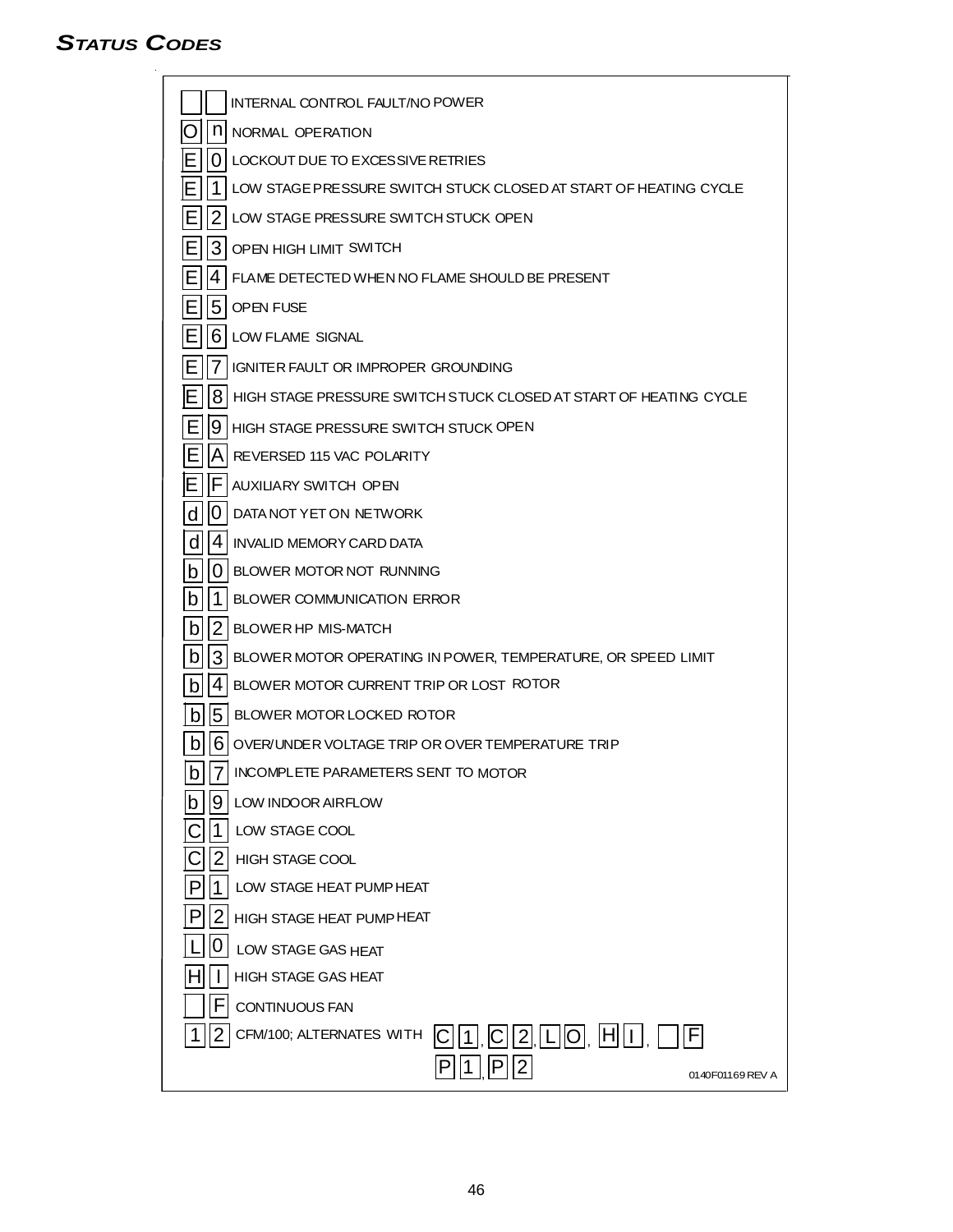# *AIR FLOW DATA*

|                                                                                                                                                                                                                                                                                                                                                                                                                                                                                                                                                                                                                                                             |                                                  | <b>Speed Selection Dip Switches</b> |                                                                      |                              |                            |                                        |                                                                                                                                                                                                            |                                          | Model                       | Tap                          | Low Stage<br>Cool            | <b>High Stage</b><br>Cool    | Low Stage<br>Heat            | <b>High Stage</b><br>Heat    |
|-------------------------------------------------------------------------------------------------------------------------------------------------------------------------------------------------------------------------------------------------------------------------------------------------------------------------------------------------------------------------------------------------------------------------------------------------------------------------------------------------------------------------------------------------------------------------------------------------------------------------------------------------------------|--------------------------------------------------|-------------------------------------|----------------------------------------------------------------------|------------------------------|----------------------------|----------------------------------------|------------------------------------------------------------------------------------------------------------------------------------------------------------------------------------------------------------|------------------------------------------|-----------------------------|------------------------------|------------------------------|------------------------------|------------------------------|------------------------------|
| TAP<br>A                                                                                                                                                                                                                                                                                                                                                                                                                                                                                                                                                                                                                                                    | Cool<br>Selection<br>Switches<br>$S3 - 1$<br>0FF | 0FF                                 | Adjust<br>S <sub>3</sub> -2S <sub>3</sub> -3S <sub>3</sub> -4<br>0FF | Selection<br>Switches<br>0FF | Profile<br>$S4-1$<br>0FF   | Selection<br>Switches<br>$S4-2$<br>0FF | Heat<br>$S4 - 3$<br>0FF                                                                                                                                                                                    | Selection<br>Switches<br>$S4 - 4$<br>OFF | *DVC80603B***               | A<br>B<br>Ċ<br>$\Box$        | 390<br>520<br>650<br>780     | 600<br>800<br>1000<br>1200   | 735<br>805<br>875<br>945     | 1050<br>1150<br>1250<br>1350 |
| B<br>C<br>D                                                                                                                                                                                                                                                                                                                                                                                                                                                                                                                                                                                                                                                 | ON<br>0FF<br>ON                                  | 0FF<br>0 <sub>N</sub><br>ON         | <b>ON</b><br>0FF<br>ON                                               | 0FF<br>ON<br><b>ON</b>       | <b>ON</b><br>OFF<br>ON     | OFF<br>ON<br>ON                        | 0N<br>0FF<br>ON                                                                                                                                                                                            | 0FF<br><b>ON</b><br>ON                   | *DVC80805C***               | А<br>B                       | 520<br>715<br>910<br>1170    | 800<br>1100<br>1400<br>1800  | 945<br>1015<br>1085<br>1155  | 1350<br>1450<br>1550<br>1650 |
| Profiles<br>A<br>R                                                                                                                                                                                                                                                                                                                                                                                                                                                                                                                                                                                                                                          |                                                  | Pre-Run<br>-------<br>-------       |                                                                      |                              | Short-Run<br>30 sec/50%    |                                        |                                                                                                                                                                                                            | OFF Delay<br>60 sec/100%<br>60 sec/100%  | *DVC81005C***               | A<br>B<br>Ć<br>D             | 553<br>748<br>943<br>1203    | 850<br>1150<br>1450<br>1850  | 1085<br>1155<br>1225<br>1260 | 1550<br>1650<br>1750<br>1800 |
| C.<br>D                                                                                                                                                                                                                                                                                                                                                                                                                                                                                                                                                                                                                                                     |                                                  | -------<br>30 sec/50%               |                                                                      |                              | 7.5 min/82%<br>7.5 min/82% |                                        | 30 sec/50%<br>To Set Airflow: (1) Select model and desired High Stage Cooling Airflow. Determine<br>the corresponding tap (A, B, C, or D). Set dip switches S3-1 <sup>*</sup> and S3-2 <sup>*</sup> to the | 60 sec/100%                              | *MVC80604B***               | A<br>B<br>C<br>D             | 390<br>520<br>715<br>910     | 600<br>800<br>1100<br>1400   | 875<br>945<br>1015<br>1085   | 1250<br>1350<br>1450<br>1550 |
| appropriate ON / OFF positions. (2) Select model and desired High Stage Heating<br>Airflow. Determine the corresponding tap (A, B, C, or D). Set dip switches S4-3* and<br>S4-4* to the appropriate ON / OFF positions. (3) Selecting Airflow Adjustment Factor:<br>For 0% trim set S5-2* to OFF (trim disabled). If trim is desired set S5-2* to ON (trim<br>enabled) and set S3-3* and S3-4* to appropriate ON / OFF positions. Tap A is +5%,<br>Tap B is -5%, Tap C is +10%, Tap D is -10%.<br>To Set Comfort Mode: Select Desired Comfort Mode profile (see profiles above). Set<br>dip switches S4-1* and S4-2* to the appropriate ON / OFF positions. |                                                  |                                     |                                                                      |                              |                            | *MVC80805C***                          | A<br>B<br>n                                                                                                                                                                                                | 520<br>715<br>910<br>1170                | 800<br>1100<br>1400<br>1800 | 1050<br>1120<br>1190<br>1260 | 1500<br>1600<br>1700<br>1800 |                              |                              |                              |
| Dehumidification: To enable, set switch S5-1* to ON. Cooling airflow will be reduced<br>to 85% of nominal value during cool call. To disable, set switch S5-1* to OFF.<br>Continuous Fan Speed: Set dip switches S5-3* and S5-4* to select one of 4<br>continuous fan speeds (25%, 50%, 75%, or 100%). "See installation manual<br>for details"<br>the "S" number refers to one of four labeled dip switch section each containing 4<br>individual dip switches. The following number refers to the individual labeled dip<br>switch within that section<br>0140F01170                                                                                      |                                                  |                                     |                                                                      |                              |                            |                                        |                                                                                                                                                                                                            | *MVC81005C***                            | A<br>B                      | 520<br>715<br>910<br>1170    | 800<br>1100<br>1400<br>1800  | 1210<br>1225<br>1245<br>1260 | 1725<br>1750<br>1775<br>1800 |                              |

**NOTE:** Airflow data shown applies to non-communicating mode operation only. For a fully communicating system, please see the outdoor unit's installation instructions for cooling and pump heating airflow data. See *ComfortNet™ System - Airflow Consideration* section for details.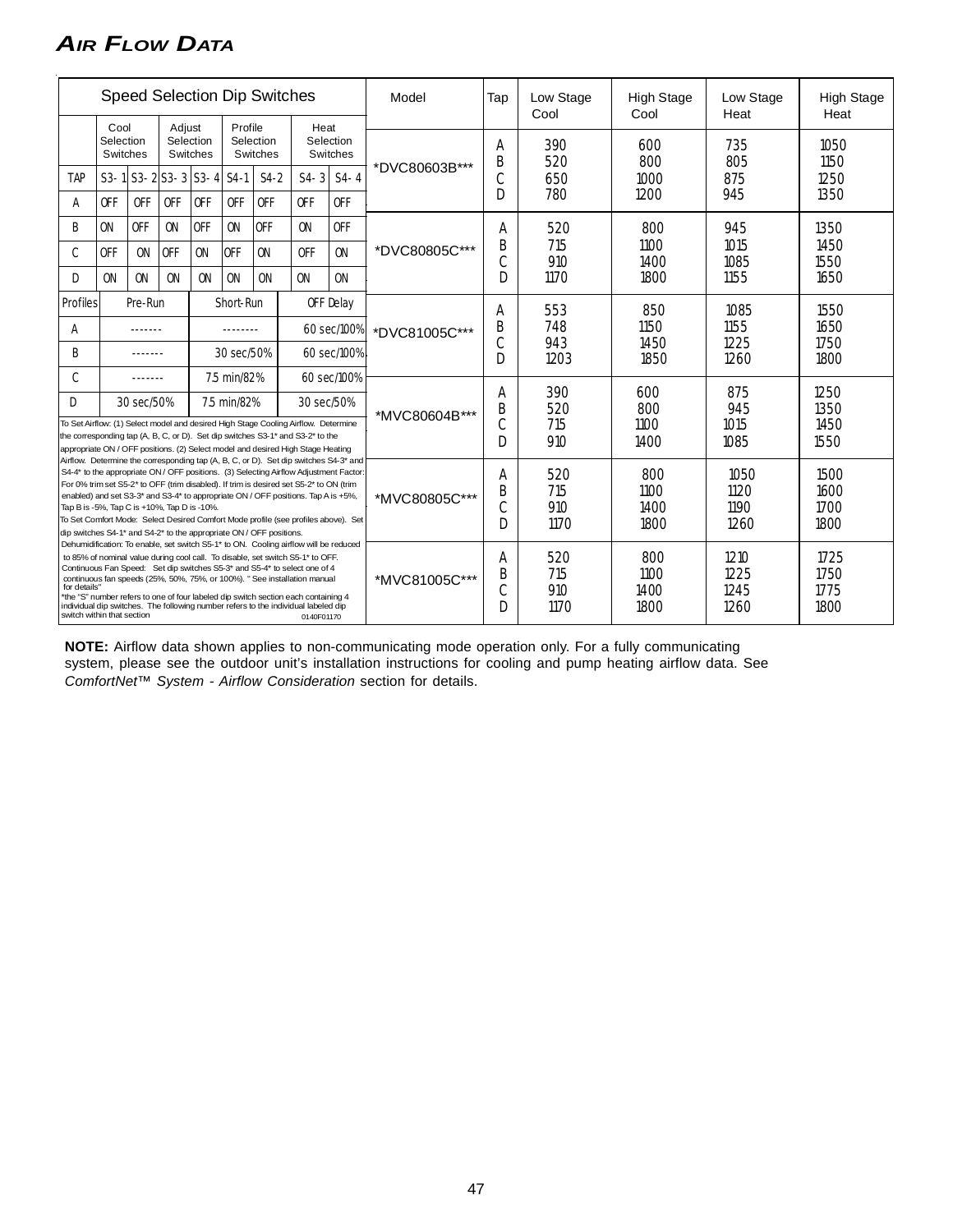# *DIP SWITCHES*

| Switch Bank    | Purpose                  | Function               | Dip Switch   |                |     |                |  |
|----------------|--------------------------|------------------------|--------------|----------------|-----|----------------|--|
|                |                          |                        | $\mathbf{1}$ | $\overline{2}$ | 3   | $\overline{4}$ |  |
|                |                          | 90                     | Off          | Off            |     |                |  |
|                | <b>Heating Off Delay</b> | 120                    | On           | Off            |     |                |  |
|                |                          | 150                    | Off          | On             |     |                |  |
| S <sub>1</sub> |                          | 180                    | On           | On             |     |                |  |
|                | Thermostat               | 2 Stage Stat           |              |                | On  | On             |  |
|                | Setup                    | 1 Stg Stat 5 min delay |              |                | Off | Off            |  |
|                |                          | 1 Stg Stat auto delay  |              |                | Off | On             |  |
|                |                          | $\overline{A}$         | Off          | Off            |     |                |  |
|                | <b>Cooling Airflow</b>   | B                      | On           | Off            |     |                |  |
|                |                          | $\overline{C}$         | Off          | On             |     |                |  |
| S <sub>3</sub> |                          | D                      | On           | On             |     |                |  |
|                |                          | Add 5%                 |              |                | Off | Off            |  |
|                | Trim                     | Minus 5%               |              |                | On  | Off            |  |
|                |                          | Add 10%                |              |                | Off | On             |  |
|                |                          | Minus 10%              |              |                | On  | On             |  |
|                |                          | A                      | Off          | Off            |     |                |  |
|                | Ramping Profile          | $\sf B$                | On           | Off            |     |                |  |
|                |                          | $\overline{C}$         | Off          | On             |     |                |  |
| S <sub>4</sub> |                          | D                      | On           | On             |     |                |  |
|                |                          | $\overline{A}$         |              |                | Off | Off            |  |
|                | <b>Heating Airflow</b>   | $\sf B$                |              |                | On  | Off            |  |
|                |                          | $\mathsf C$            |              |                | Off | On             |  |
|                |                          | $\overline{D}$         |              |                | On  | On             |  |
|                | Dehum                    | <b>Disabled</b>        | Off          |                |     |                |  |
|                |                          | Enabled                | On           |                |     |                |  |
|                | Trim                     | <b>Disabled</b>        |              | Off            |     |                |  |
| S <sub>5</sub> |                          | Enabled                |              | On             |     |                |  |
|                |                          | 25%                    |              |                | Off | Off            |  |
|                | Continuous Fan           | 50%                    |              |                | On  | Off            |  |
|                |                          | 75%                    |              |                | Off | On             |  |
|                |                          | 100%                   |              |                | On  | On             |  |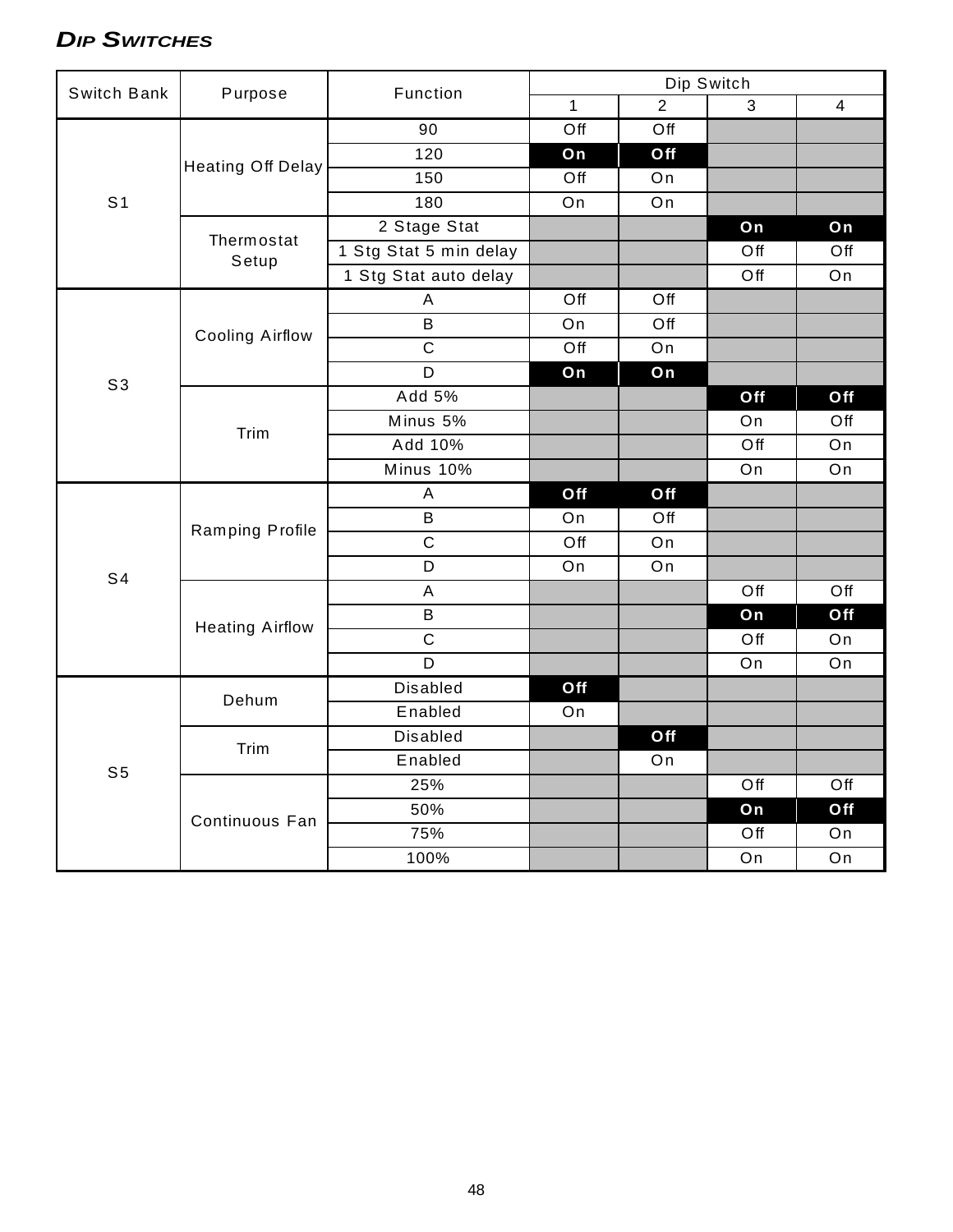# *\*MVC8, \*DVC8 WHITE RODGERS GAS VALVE WIRING DIAGRAM*



Wiring is subject to change. Always refer to the wiring diagram on the unit for the most up-to-date wiring.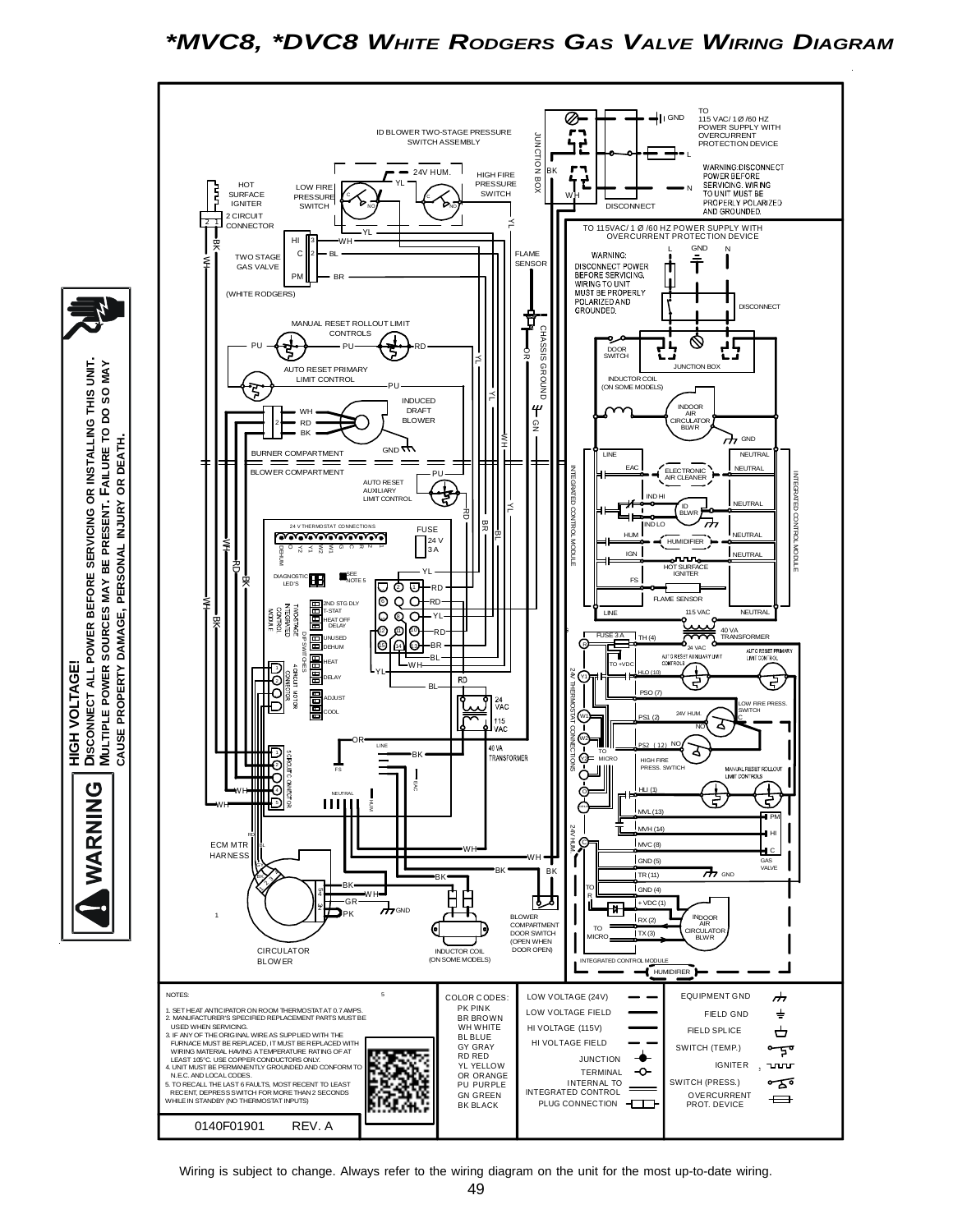# *\*MVC8, \*DVC8 HONEYWELL GAS VALVE WIRING DIAGRAM*



**HIGH VOLTAGE!**

WARNING

**DISCONNECT ALL POWER BEFORE SERVICING OR INSTALLING THIS UNIT. MULTIPLE POWER SOURCES MAY BE PRESENT. FAILURE TO DO SO MAY**

A

OR INSTALLING THIS UNIT.<br>F. FAILURE TO DO SO MAY<br>'Y OR DEATH.

**CAUSE PROPERTY DAMAGE, PERSONAL INJURY OR DEATH.**

Wiring is subject to change. Always refer to the wiring diagram on the unit for the most up-to-date wiring.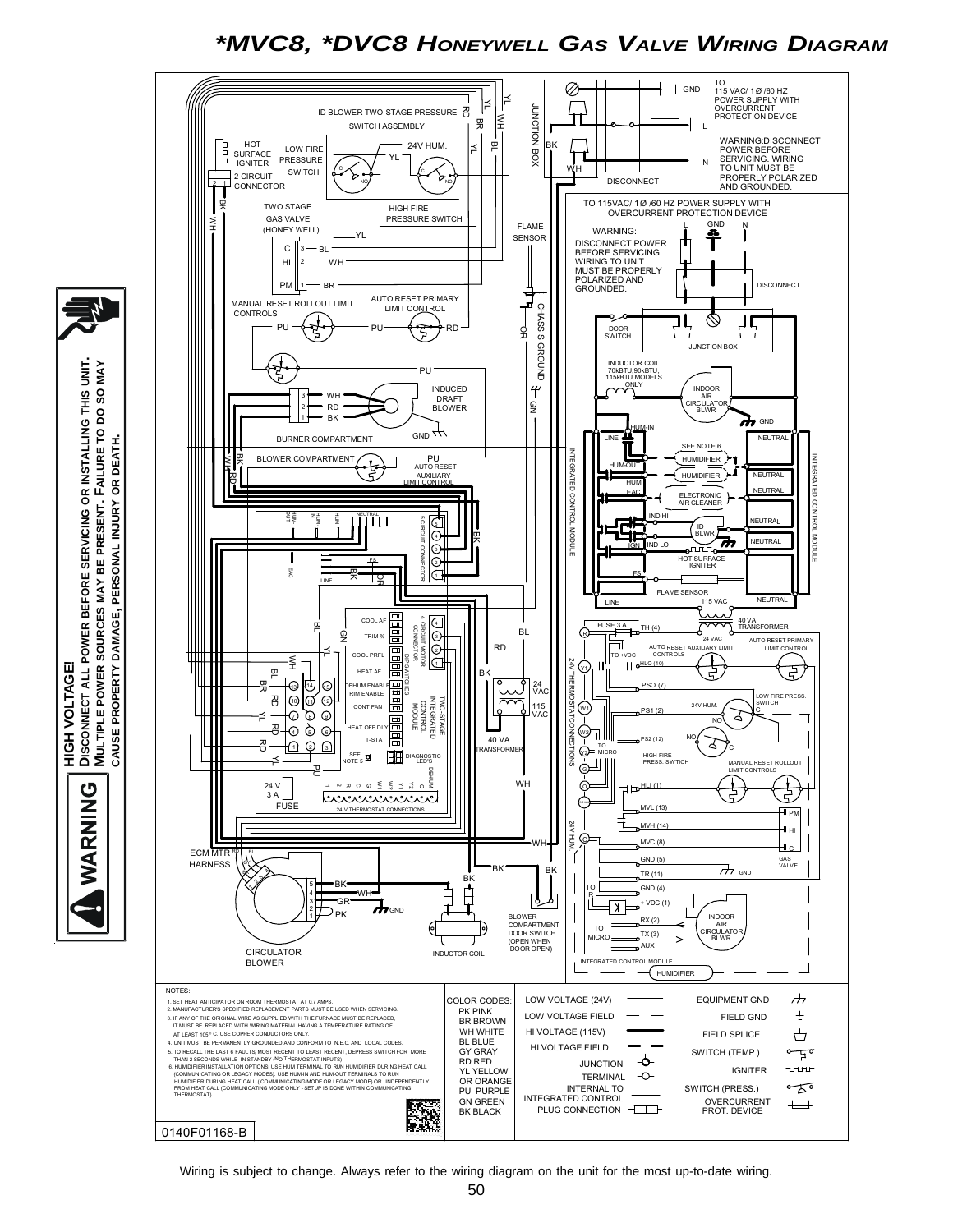THIS PAGE LEFT INTENTIONALLY BLANK